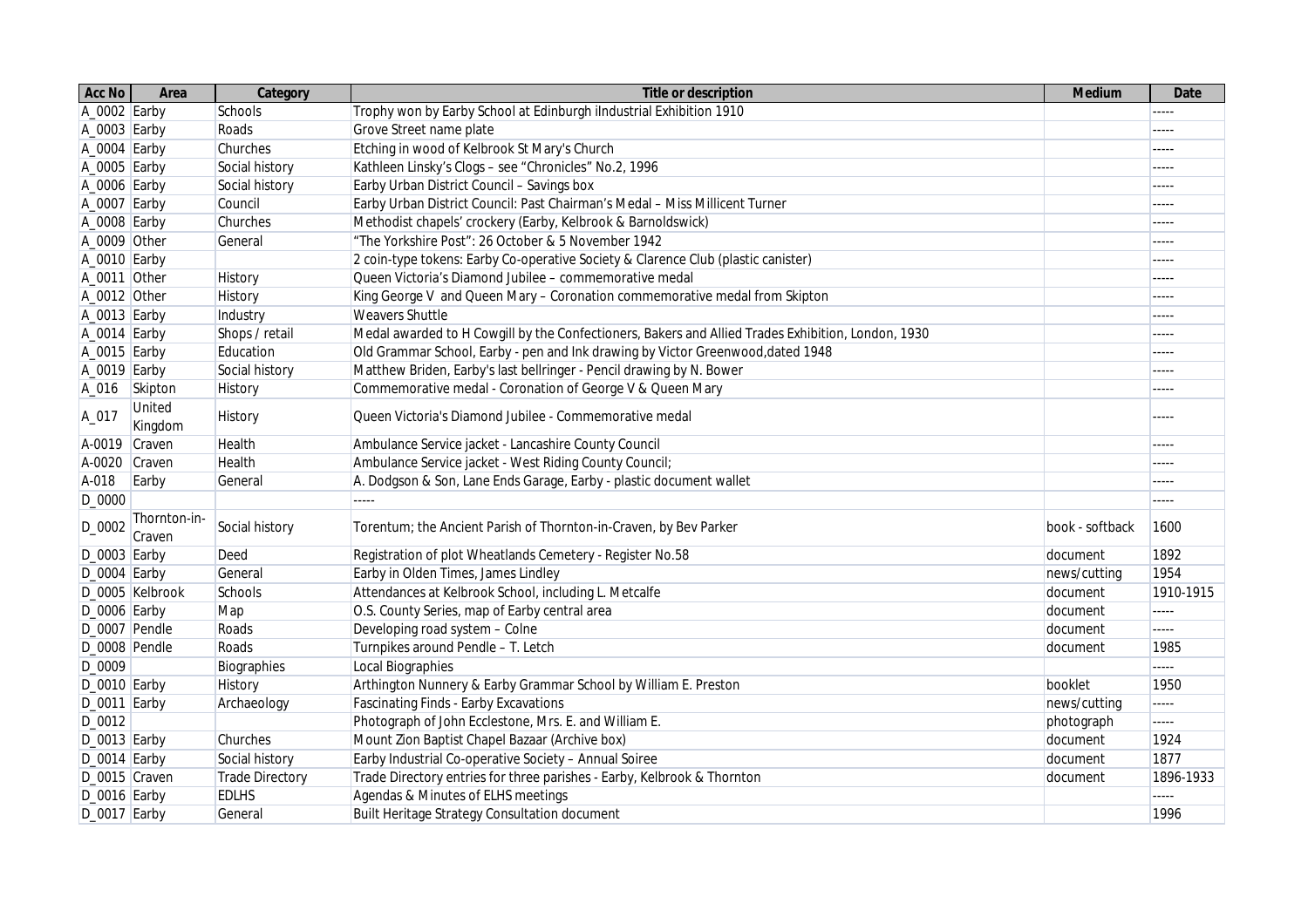| D_0018 Other   |                        | <b>Music</b>   | Earby Brass Band - press cuttings                                                                                                                                                                                                                                       | news/cutting               | 1954-1986 |
|----------------|------------------------|----------------|-------------------------------------------------------------------------------------------------------------------------------------------------------------------------------------------------------------------------------------------------------------------------|----------------------------|-----------|
| D_0019 Earby   |                        | General        | <b>EARBY GO proposals</b>                                                                                                                                                                                                                                               |                            | 1995      |
| D_0020         | Thornton-in-<br>Craven | Churches       | Glebe Terrier, Thornton Parish Church Records                                                                                                                                                                                                                           | document                   | 1781      |
| D_0021         | Thornton-in-<br>Craven | Map            | Plan of Allotments set out by the Commissioner under the Thornton Inclosure Act 1825                                                                                                                                                                                    | Map                        | 1825      |
| D_0022 Earby   |                        |                | EmpireTheatre from Earby Official Guide                                                                                                                                                                                                                                 |                            | -----     |
| $D_0023$ Earby |                        |                | Painting of Old Grammar School from Earby Official Guide                                                                                                                                                                                                                |                            | -----     |
| D_0024 Earby   |                        |                | Inside Empire Theatre from Earby Official Guide                                                                                                                                                                                                                         |                            | ----      |
| D_0025         |                        |                | C.N. Watson from "Floradora" show programme                                                                                                                                                                                                                             |                            | $\cdots$  |
| D_0026 Craven  |                        | Sale schedule  | Craven Estates: Sale of land and buildings at Thornton, Earby & Kelbrook by Sir John Lister Kaye                                                                                                                                                                        | document                   | 1857      |
| D_0027         | Thornton-in-<br>Craven | Sale schedule  | Sale of house, farm buildings & 18 acres. Thornton                                                                                                                                                                                                                      | document                   | 1878      |
| D_0028 Craven  |                        | Sale schedule  | In Chancery between Henry Wormald, Esq. Plaintiff and SirJohn Lister Kaye, Bart. Defendant "Particulars and Conditions<br>of Sale of several Closes and Allotments of Freehold Land situate in the Parish of Thornton in Craven  Advowson &<br><b>Turnpike Security</b> | document                   | 1829      |
| D_0029 Earby   |                        | Industry       | Growth of Industry in Earby                                                                                                                                                                                                                                             |                            | -----     |
| D_0030 Earby   |                        | Plan           | Plan - Moor Hall Farm, Barn Wood Field & The Holmes                                                                                                                                                                                                                     | document                   | 1885      |
| D_0031 Earby   |                        | Plan           | Plan - Standridge Clough Estate                                                                                                                                                                                                                                         | document                   | 1872      |
| D_0032 Earby   |                        | Plan           | Plan - Hill Top & Cell Croft Estates                                                                                                                                                                                                                                    | document                   | 1872      |
| $D_0033$ Earby |                        | Plan           | Plan - Estates at Earby (Red Lion Street/Stoney Bank Road)                                                                                                                                                                                                              | document                   | 1879      |
| $D_0034$ Earby |                        | Plan           | Plan - House Property at Earby (Riley Street/Stoney Bank Road)<br>Lancashire History Research & Enquiry, No.1 - No.2                                                                                                                                                    |                            | 1879      |
| D_0035 Earby   |                        | Sale schedule  | Victoria Cotton Mill: sale plan & inventory, 1890                                                                                                                                                                                                                       | document                   | 1890      |
|                | D_0036 Kelbrook        | Churches       | Kelbrook Church monumental inscriptions                                                                                                                                                                                                                                 | document                   | 1839      |
| $D_0037$ Earby |                        | Churches       | A Short History of Earby Methodism, by J. Hartley (transcript)                                                                                                                                                                                                          |                            | 1909      |
| D_0038 Earby   |                        | Education      | Essays from Jack Greenwood's school books, 1910-12                                                                                                                                                                                                                      | document                   | 1910-1912 |
| D_0039 Other   |                        | Education      | Education in 19th century England                                                                                                                                                                                                                                       |                            | 112222    |
| D_0040 Earby   |                        | General        | Earby May Day Programmes 1947-91                                                                                                                                                                                                                                        | leaflet/pamphlet 1947-1991 |           |
| D_0041         | Thornton-in-<br>Craven | Map            | Field Names - Thornton-in-Craven                                                                                                                                                                                                                                        |                            |           |
| D_0042         | Thornton-in-<br>Craven | Map            | Ordnance Survey - Parish of Thornton-in-Craven                                                                                                                                                                                                                          |                            |           |
| D_0043 Earby   |                        | Churches       | Earby Parish Church - Architects' Drawings                                                                                                                                                                                                                              |                            |           |
| D_0045 Other   |                        |                | Special Forms of Service - death of George VI                                                                                                                                                                                                                           |                            |           |
| D_0046 Earby   |                        | Social history | Ration Book - Kathleen Lynskey                                                                                                                                                                                                                                          | booklet                    |           |
| $D_0047$ Earby |                        | Social history | Clothing Book - Kathleen Lynskey                                                                                                                                                                                                                                        | booklet                    |           |
|                | D_0048 Yorkshire       | Industry       | "Yorkshire Cotton " by George Ingle; Carnegie Publishing 1997                                                                                                                                                                                                           | book - softback            | 1997      |
| $D_0049$ Earby |                        | Entertainment  | Earby Amateur Operatic & Dramatic Society - "The Girl Friend" 18-23 November 1935                                                                                                                                                                                       | leaflet/pamphlet 1935      |           |
| D_0050 Earby   |                        | Entertainment  | Earby Amateur Operatic & Dramatic Society - "The Arcadians" 16-22 November 1936                                                                                                                                                                                         | booklet                    | 1936      |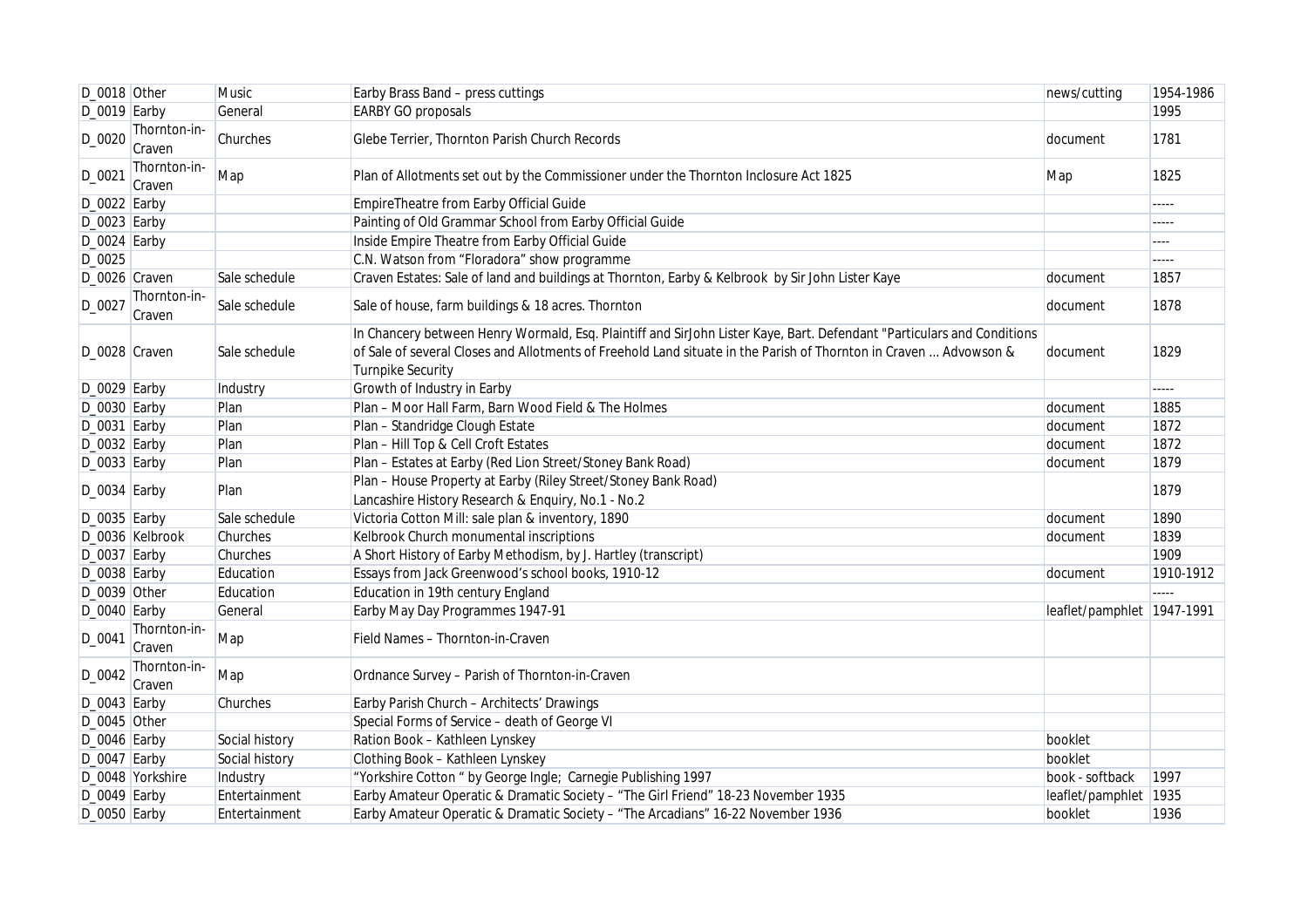|                  | D_0051 Barnoldswick Social history |                  | "When Grandad was a Lad" by Dennis Cairns                                                                                                                                                    | book - softback |      |
|------------------|------------------------------------|------------------|----------------------------------------------------------------------------------------------------------------------------------------------------------------------------------------------|-----------------|------|
| $D_0052$ Earby   |                                    | Schools          | "New Road School Remembered" by Bob Abel                                                                                                                                                     | book - softback | 1997 |
| $D_0053$ Earby   |                                    | Industry         | Victoria Mill double beam engine                                                                                                                                                             | document        |      |
| D_0054 Other     |                                    |                  | Leeds & Liverpool Canal Newsletter - Spring 1998                                                                                                                                             |                 |      |
| D_0055           |                                    | Research sources | "Recording the Present" by Valerie Norrington - British Association for Local History                                                                                                        |                 |      |
| $D_0056$ Earby   |                                    | General          | "We Explore the Village of Earby" written with the help of Jim Wallker                                                                                                                       | news/cutting    |      |
| $D_0057$ Earby   |                                    | Family history   | Captain William Wilkinson (1821-1879)                                                                                                                                                        | document        | 1998 |
| D_0058           |                                    |                  | Lancashire Local History Federation newsletter - Summer 1998                                                                                                                                 |                 |      |
| $D_0059$ Earby   |                                    | <b>History</b>   | Portrait of a Grand Old Lady: Katherine Bruce Glasier                                                                                                                                        | document        |      |
| $D_0$ 0060 Earby |                                    | Schools          | "My Happy Days at the Board School" by Ivy Baldwin                                                                                                                                           | news/cutting    |      |
| $D_0061$ Earby   |                                    | General          | Earby Town Trail - Bob Abel and Trevor Tattersall                                                                                                                                            | document        | 1995 |
| D_0062           | Thornton-in-<br>Craven             | Churches         | St. Mary's Church. Thornton-in-Craven: a brief history of the church and bells                                                                                                               |                 |      |
| D_0063 Craven    |                                    | Biographies      | Local Biographies: W.R. Bowman; W.H. Bracewell; H. Bradley; Rev. M. de C. Ireland; Rev. L.B. Morris; Rev. Canon A.J.G.<br>Nash                                                               |                 |      |
| D_0064 Pendle    |                                    | Railways         | The Enabling Act for the Leeds Bradford Extension Railway from Shipley to Colne                                                                                                              |                 |      |
| D_0065 Pendle    |                                    | Railways         | The Enabling Act for the Barnoldswick Branch (The Barnoldswick Railway Act)                                                                                                                  |                 |      |
| D_0066 Pendle    |                                    | Railways         | Leeds Bradford Railway Extension (Shipley-Colne): Notice to treat re land at Thornton-in-Craven                                                                                              |                 |      |
|                  | D_0067 Salterforth                 | Architecture     | Spen Farm, Salterforth: vernacular survey of Coldlands Laithe or Out Barn - by N.O. Livsey                                                                                                   |                 |      |
| D_0068           |                                    | Archaeology      | West Yorkshire; an archaeological survey to AD 1500                                                                                                                                          |                 |      |
| $D_0069$ Earby   |                                    | Archaeology      | Stone Heads found in Earby and Clapham                                                                                                                                                       | document        |      |
| $D_0070$         |                                    |                  | George VI - special form of service in commemoration                                                                                                                                         |                 |      |
| D_0071           |                                    |                  | Thanksgiving for Victory: Order of Service 1945                                                                                                                                              |                 |      |
| D_0072 Craven    |                                    | Health           | Airedale Hospital - advertisement re alteration of local hospital services                                                                                                                   | news/cutting    | 1970 |
| D_0073           |                                    |                  | First World War - Field Service postcard                                                                                                                                                     |                 |      |
| D_0074           |                                    |                  | Earby Council of Social Service - leaflet                                                                                                                                                    |                 |      |
| $D_0075$ Earby   |                                    | Social history   | Earby Tradesmen letterheads: E.W. Smith (plumber); Wm. Cowgill (builder, contractor & joiner); N. Pratt & Son<br>(decorators & painting contractors); P. Windle & Son (electrical engineers) | document        |      |
| D_0076 Earby     |                                    | Churches         | Mount Zion Baptist Church, Earby: choir festival programme, 28-29 February 1948                                                                                                              | document        | 1948 |
| D_0077 Craven    |                                    | Churches         | All Saints Church, Broughton-with-Elslack - information leaflet                                                                                                                              | <b>CD-ROM</b>   |      |
| D_0078           | Thornton-in-<br>Craven             | Census           | Booth Bridge, Thornton-in-Craven - census details                                                                                                                                            |                 |      |
| $D_0079$ Earby   |                                    | General          | "Earby History" by Jack Inman                                                                                                                                                                |                 |      |
| $D_0$ 0080 Earby |                                    | Railways         | "Railway Signalman 1925-1970," Hubert Hodgson                                                                                                                                                | document        |      |
| D_0081 Other     |                                    | Railways         | LMS Timetable, Skipton & Preston, & Branches - 6 March-5 May 1968                                                                                                                            |                 |      |
| D_0082 Earby     |                                    | Education        | Earby New Road School: WRCC report, 28 October 1911; return & claim, 31 May 1905                                                                                                             | document        |      |
| $D_0083$ Earby   |                                    | Certificate      | Henry Waddington Turner - Board of Education Labour Certificate                                                                                                                              | document        | 1908 |
| $D_0084$ Earby   |                                    | Public utilities | Earby Water Company Ltd. - demand 31 March 1921                                                                                                                                              | document        |      |
| $D_0085$ Earby   |                                    | Social history   | Poor Rate Demand, 1919-1920 - Township of Earby                                                                                                                                              | document        |      |
| D_0086 Earby     |                                    | Schools          | Earby New Road School Memories: Elsie Pratt; B.M. Pratt; M.E. Templeton (Windle); A.N. Other                                                                                                 | document        |      |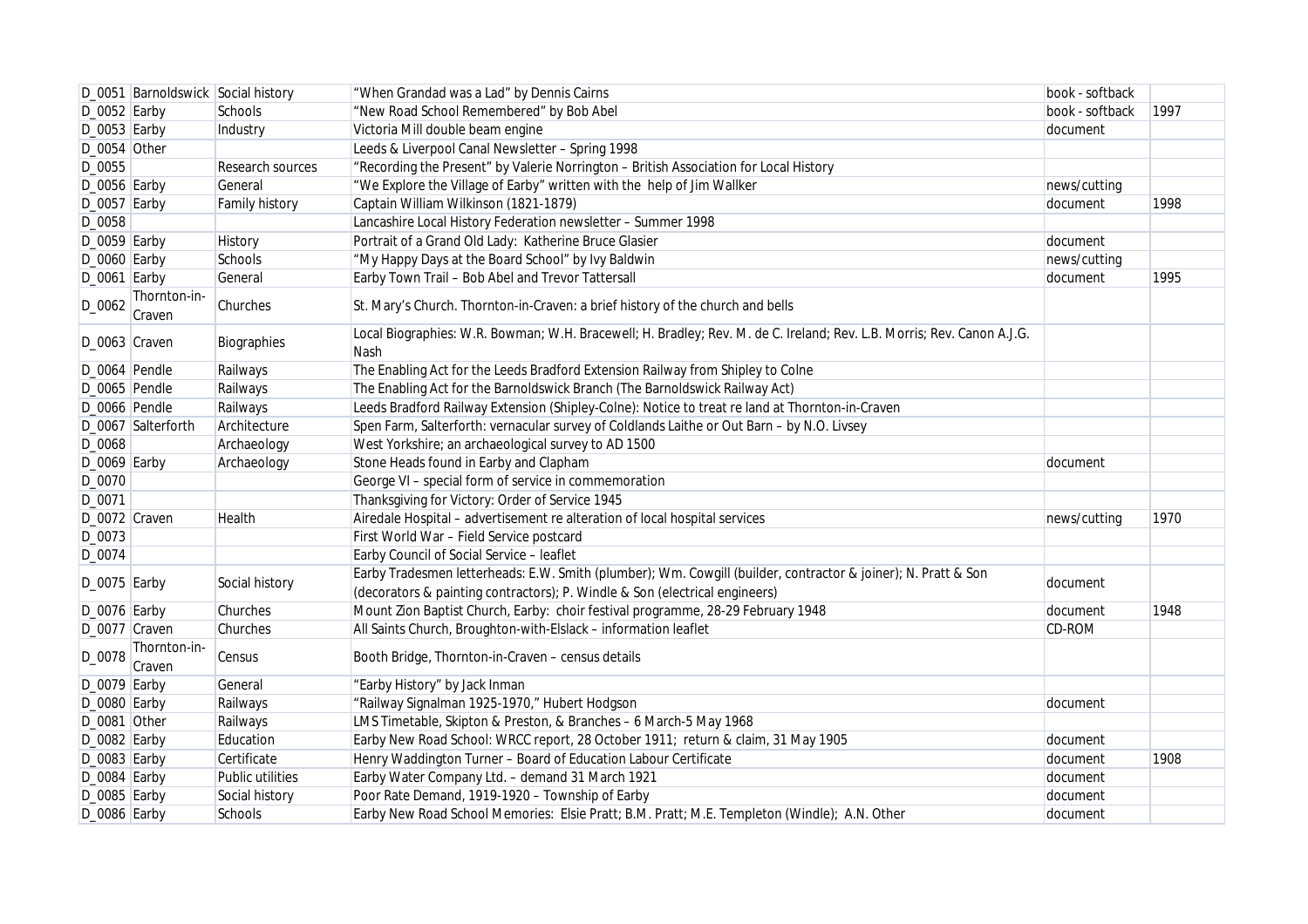| D_0087 Earby    |                             | Schools                | Earby New Road School - Extract from Record Book, 29 March-23 April 1897                                                                             | document        |        |
|-----------------|-----------------------------|------------------------|------------------------------------------------------------------------------------------------------------------------------------------------------|-----------------|--------|
| D_0088          | Thornton-in-<br>Craven      | Churches               | Fire at Thornton Church - Craven Herald, 3 December 1881                                                                                             | document        | 1881   |
| D_0089          |                             |                        | West Yorkshire Archive Service HQ; Maps & Plans of the West Riding purchased 25 April 1988                                                           |                 |        |
| D_0090 Other    |                             | Parish records         | St. Mary's R.C. Church, Burley                                                                                                                       | book - hardback |        |
| D_0091          |                             |                        | "Master of my Art: the Taylor Bellfoundries 1784-1937" by Trevor S. Jennings                                                                         |                 |        |
| D_0092 Earby    |                             | Schools                | Robert Windle's School/Earby Grammar School: Trustees' Record Book 1894- (donated by Mr. & Mrs. E. Aldersley)                                        | book - hardback |        |
| $D_0093$ Earby  |                             | Schools                | Earby Grammar School Trustees - Minutes 1906-1959; list of Trustees 1906-1959; endowments (Earl of Harewood) 1894-<br>1906                           | book - softback |        |
| D_0094          |                             |                        | "Plot: a story of Old Bradley" by Jane Green                                                                                                         |                 |        |
| D_0095 Other    |                             | Industry               | "Life in the Lancashire Mill Towns: everyday happendings when Grannie was a girl". By W.R. Mitchell - Dalesman Books<br>1992                         |                 |        |
| D_0096 Other    |                             |                        | Heptonstall History Trail, compiled for Calder Civic Trust by Philip Round                                                                           |                 |        |
| D_0097 Other    |                             | General                | "A History of the Village and Church of Gisburn"                                                                                                     |                 |        |
| D_0098 Other    |                             | General                | "This was Nelson" by John Bentley - Nelson Local History Society, 1973                                                                               |                 |        |
| D_0099          |                             | Research sources       | "Investigating Old Buildings" by Lance Smith                                                                                                         |                 |        |
| D_0100          |                             |                        | "My Days are Swifter than a Weaver's Shuttle"; Richard Ryley Diary 1862                                                                              |                 |        |
| D_0101 Craven   |                             | General                | Whittakers' History of Craven: Barnoldswick, Thornton & Bracewell (reprint)                                                                          |                 |        |
| D_0102 Craven   |                             | <b>Recollections</b>   | "A Way of Life Gone By in White Rose Lancashire" by Dorothy Carty & Margaret Lancaster; Barnoldswick Local History<br>Society                        | book - softback |        |
|                 | D_0103 Skipton              | Archaeology            | "Medieaval Skipton", David Williams                                                                                                                  | book - softback | 1981   |
|                 | D_0104 Barnoldswick General |                        | Barnoldswick: a Pictorial Heritage. Chris Davies                                                                                                     | booklet         | 1983   |
|                 | D_0105 Barnoldswick History |                        | Barnoldswick Jottings, Susan Byrne                                                                                                                   | book - softback | 1980   |
| D_0106          |                             |                        | Explore Lancashire by Car, Jan Sterling - Dalesman Books 1976                                                                                        |                 |        |
| $D_0107$ Earby  |                             | History                | The History of Earby Grammar School - J.A. Walker 1977                                                                                               | book - softback | 1977   |
| D_0108          |                             |                        | Lancashire Family History & Heraldry Society, Pendle & Burnley Branch - Library Holdings                                                             |                 |        |
| $D_0109$ Earby  |                             | Churches               | History of Wesleyan Methodism in Burnley & East Lancashire. B. Moore, J.P. (extract)                                                                 | document        | 1899   |
| D_0110          |                             |                        | Our History of Salterforth by the Children of Salterforth School 1969-70                                                                             |                 |        |
| D_0111          |                             |                        | Skipton-Earby-Colne Railway Line: correspondence and newspaper cuttings regarding the fight to keep the line open<br>(donated by Miss M. Richardson) |                 |        |
| D_0112          |                             |                        | NYCC Family History Resources: census holdings - Local Studies Service                                                                               |                 |        |
| D_0113          |                             |                        | Grave Slab - Embsay Kirk; Archaeology Bulleltin, November 1965                                                                                       |                 |        |
| $D_0114$        |                             |                        | "Si Thee on t'Brig", Edgar Wormwell (donated by Mr. & Mrs. E. Wormwell)                                                                              |                 |        |
| $D_0$ 115 Earby |                             | Social history         | Wheatlands Cemetery registration: Thomas Smith                                                                                                       |                 |        |
| D_0116 Craven   |                             | <b>Trade Directory</b> | Kelly's Directory: Extracts - Thornton-in-Craven, Earby & Kelbrook                                                                                   | document        | 1900's |
| D_0117          | Thornton-in-<br>Craven      | Parish records         | Thornton-in-Craven Parish - Bishop's Transcripts                                                                                                     | document        |        |
| D_0118          | Thornton-in-<br>Craven      | Family history         | Tracing family tree Henry Clement Wilkinson                                                                                                          | document        |        |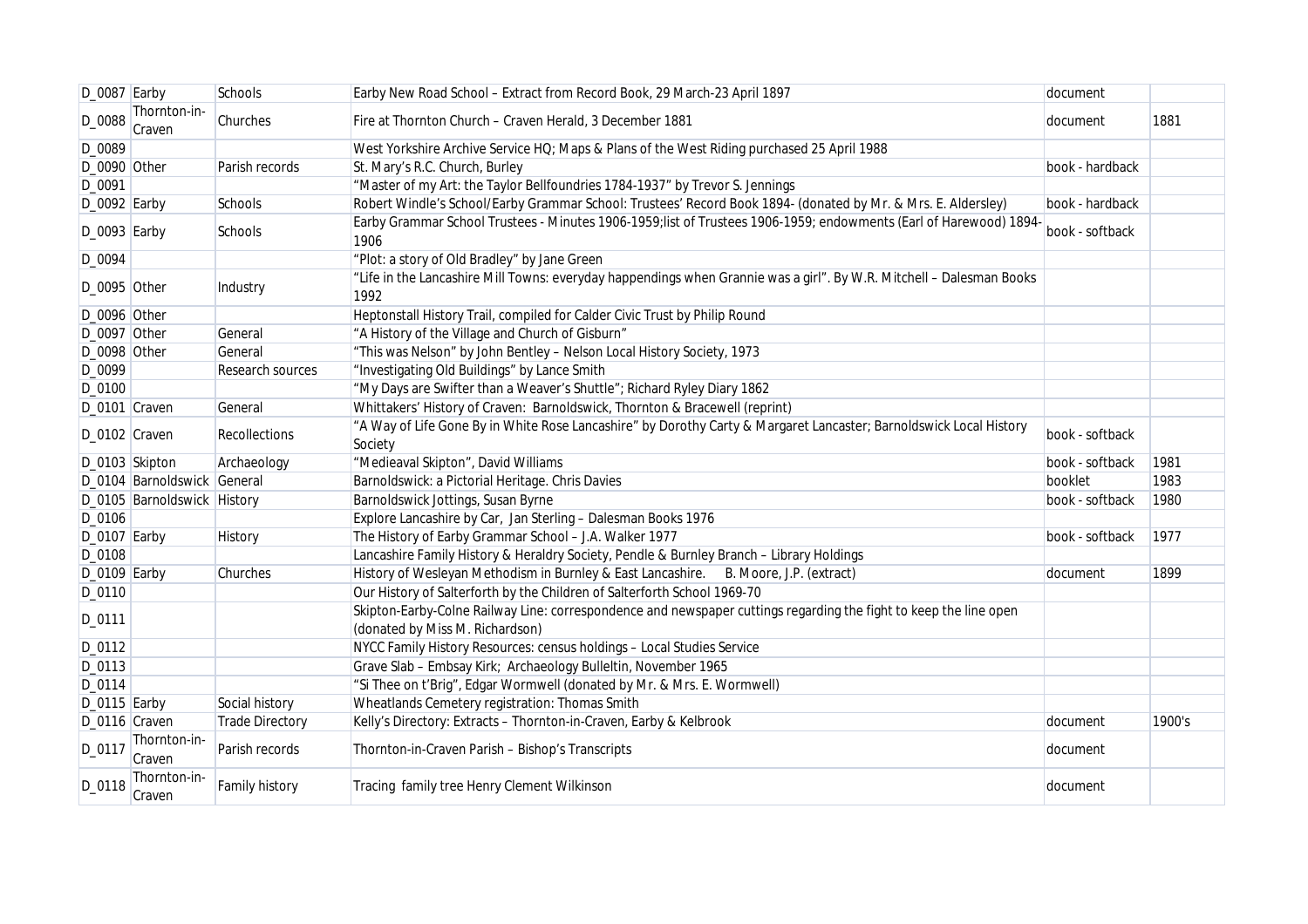| D_0119         | Thornton-in-<br>Craven | Family history        | Tracing family tree Henry Clement Wilkinson                                                                         | document        |           |
|----------------|------------------------|-----------------------|---------------------------------------------------------------------------------------------------------------------|-----------------|-----------|
| $D_0120$ Earby |                        | Council               | Official Guide of Earby Urban District Council                                                                      | document        | 1932?     |
| $D_0121$ Earby |                        | Sale schedule         | Sale of two farms of H. Waddington & H. Mitchell                                                                    | document        |           |
| D_0122 Craven  |                        | War                   | Craven's Part in the Great War                                                                                      | book - softback | 1919      |
| D_0123         |                        |                       | One Hundred Years of Ribblesdale Cricket League                                                                     |                 |           |
| D_0124 Earby   |                        | General               | "Earby in Times Past", by Dennis Cairns                                                                             | book - softback | 1986      |
| D_0125         |                        |                       | Opening of K.B. Glasier Memorial Hostel at Glen Cottage                                                             |                 |           |
| D_0126 Earby   |                        | History               | Coronation Souvenir, George V and Queen Mary                                                                        | document        | 1910      |
| D_0127 Earby   |                        | Deed                  | 32 Mill Brow, Earby                                                                                                 | document        |           |
| D_0128         |                        |                       | "Some Old West Riding Milestones" by J.J. Briggs - Yorkshire Archaeological Society                                 |                 |           |
| D_0129         |                        |                       | "A Colne Centenary" by G. Crambie                                                                                   |                 |           |
| D_0130 Craven  |                        | <b>News</b>           | Craven Herald Index 1929-1966                                                                                       | book - softback |           |
| D_0131         |                        |                       | Earby Grand Bazaar, 14-17 April 1909 - Programme                                                                    |                 |           |
| $D_0132$ Earby |                        | <b>Family history</b> | Bracewells: extract "Burnley Cotton Manufacturers"                                                                  |                 |           |
| D_0133         |                        |                       | "The Ribble Way", Lancashire County Council, North Yorkshire County Council & Yorkshire Dales National Park         |                 |           |
| D_0134         |                        |                       | "North Country Traditions: Part 1, January-June" by Joan Poulson                                                    |                 |           |
| D_0135         |                        |                       | Annals & Stories of Colne, etc.                                                                                     |                 |           |
| $D_0136$ Earby |                        | Entertainment         | Earby Amateur Operatic & Dramatic Society - Floradora (1938)                                                        | document        |           |
| $D_0137$ Earby |                        | Entertainment         | Earby Amateur Operatic & Dramatic Society - The Marriage Market, includes advertisements by local businesses        | document        |           |
| D_0138         |                        |                       | Sale T. Moor and Land at T. H & K & turnpike                                                                        |                 |           |
| $D_0139$ Earby |                        | Shops / retail        | E. Harrison & Co., 23-25 Water Street, Earby - Calendar                                                             | document        |           |
| D_0140         |                        |                       | Earby in Past Times, Book I & II                                                                                    |                 |           |
| D_0141         |                        |                       | History of Salterforth Cricket Club                                                                                 |                 |           |
| D_0142         |                        |                       | Miss Carlisle & J. Brophy of Earby                                                                                  |                 |           |
| D_0143         | Thornton-in-<br>Craven | Will                  | Probate of will of Vandeleur Wilkinson, dated 25 January 1896                                                       | document        |           |
| D_0144         | Thornton-in-<br>Craven | Will                  | Alfred Wilkinson - Probate of Will dated 28 October 1906                                                            | document        |           |
| D_0145         | Thornton-in-<br>Craven | Will                  | Alfred Wilkinson; Probate of goods - renunciation                                                                   | document        |           |
| D_0146         | Thornton-in-<br>Craven | Will                  | Alfred Wilkinson decd. Ellen Wilkinson acting Executrix - Probate costs                                             | document        | 1907      |
| D_0147         | Thornton-in-<br>Craven | Will                  | Exors. Margaret Scholfield in account with her Estate                                                               | document        |           |
| $D_0148$ Earby |                        | legal Documents       | Inland Revenue: succession duty on real property- 3 cottages at Mill Lane End in the township of Thornton in Craven | document        |           |
| D_0149         | Thornton-in-<br>Craven | Will                  | Copy photographs of John Eccleston; his wife; son ? William;                                                        | photograph      |           |
| D_0150 Earby   |                        | Will                  | John Eccleston, Mill Lane Ends cottages                                                                             | document        | 31 May 18 |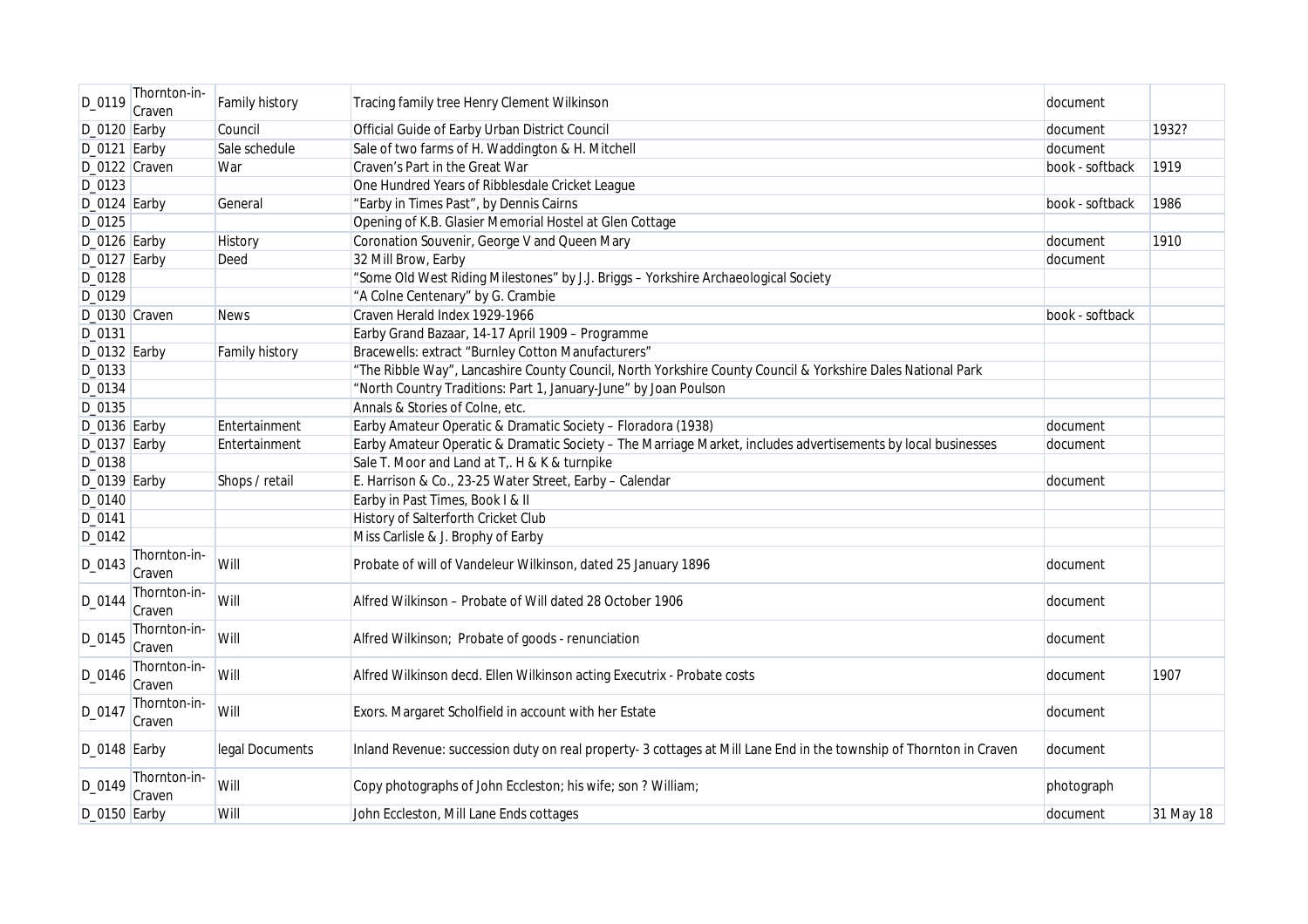| D_0151          | Thornton-in-<br>Craven | Will           | Will of Margaret Scholfield                                                               | document |        |
|-----------------|------------------------|----------------|-------------------------------------------------------------------------------------------|----------|--------|
| D_0152          | Thornton-in-<br>Craven | Will           | Margaret Schofield's will - Caveat lodged by Mr. Nutter and Mrs. Ellis                    | document |        |
| D_0153          | Thornton-in-<br>Craven | Will           | Margaret Scholfield's will - re Caveat and Probate                                        | document |        |
| D_0154          | Thornton-in-<br>Craven | Will           | Margaret Scholfield's will - letter re Executors' account                                 | document |        |
| D_0155          | Thornton-in-<br>Craven | Will           | Testator died 28 February 1907 - Assets ? Vandeleur Wilkinson                             | document |        |
| D_0156          |                        |                | "The Making of the Central Pennines, by John Porter                                       |          |        |
| D_0157          |                        |                | Monumental Inscriptions of Thornton Church                                                |          |        |
| D_0158          |                        |                | "Celtic and Other Stone Heads", by Sydney Jackson                                         |          |        |
| D_0159 Craven   |                        | History        | "History and Antiquities of the Deanery of Craven, 3rd Edition" by T.D. Whitaker          | document | 1878   |
| D_0160 Other    |                        | Magazine       | Pennine Magazine, Vol.5 No.4 - April/May 1984                                             |          |        |
| D_0161          |                        |                | "The Times: Past, Present & Future - To celebrate 200 years of publication"               |          |        |
| D_0162          |                        |                | John Jackson, Salterforth Lane Head - Probate of Will                                     |          |        |
| D_0163          |                        |                | "Annals & Stories of Colne & Neighbourhood" by James Carr                                 |          |        |
| D_0164          |                        |                | Electrical Distribution of Yorkshire Ltd. - Meter record card, 5 Park Avenue, Salterforth |          |        |
| $D_0165$ Earby  |                        | War            | Some Memories of Earby at War                                                             |          |        |
| $D_0$ 166 Earby |                        | Shops / retail | Windle & Ellis & Firth of Earby                                                           | document | 1907   |
| D_0167          |                        | Churches       | <b>History of Earby Methodists</b>                                                        | document | 1907   |
| D_0169          |                        |                | "Pudsays & Parsons", Bolton-by Bowland                                                    |          |        |
| D_0170          |                        |                | "Granny's Village" by Roger Mason                                                         |          |        |
| D_0171 Craven   |                        | Industry       | P.W. Spencer, Lime & Limestone Merchant                                                   | document | 1913   |
| D_0172 Earby    |                        | Shops / retail | Arthur Lee, Greengrocer, 7 Victoria Road - Calendar                                       | document | $19 -$ |
| D_0173          |                        |                | Thornton Enclosure Award - transcript                                                     |          |        |
| D_0174          | Thornton-in-<br>Craven | History        | Thornton Enclosure Award - plan (archive box)                                             | Map      | 1919   |
| D_0175 Craven   |                        | Map            | Original Toll Road Jeffreys Atlas 1773 of Craven area                                     | Map      |        |
| D_0176          |                        |                | Folder re tape recording oral history                                                     |          |        |
| D_0177          |                        |                | "Reading Tudor and Stuart Handwriting" by L. Mumby                                        |          |        |
| $D_0178$        |                        |                | "Newspapers and Local History" by M. Murphy                                               |          |        |
| D_0179          |                        |                | "Running a Local History Fair" by V. Gray & B. Liddell                                    |          |        |
| D_0180          |                        |                | "Discovering your Old House" by D. Iredale & J.Barrett                                    |          |        |
| D_0181          |                        |                | "Discovering Parish Boundaries" by A. Winchester                                          |          |        |
| D_0182          |                        |                | "First Bus in Yorkshire: History of Ezra Laycock of Cowling" by Philip Lingard            |          |        |
| D_0183          |                        |                | West Craven Wills/York/J 1845-A 1853                                                      |          |        |
| D_0184          |                        |                | West Craven Wills/York/S 1853 - F 1858                                                    |          |        |
| D_0185          |                        |                | West Craven Wills/York/S 1688 - 1799                                                      |          |        |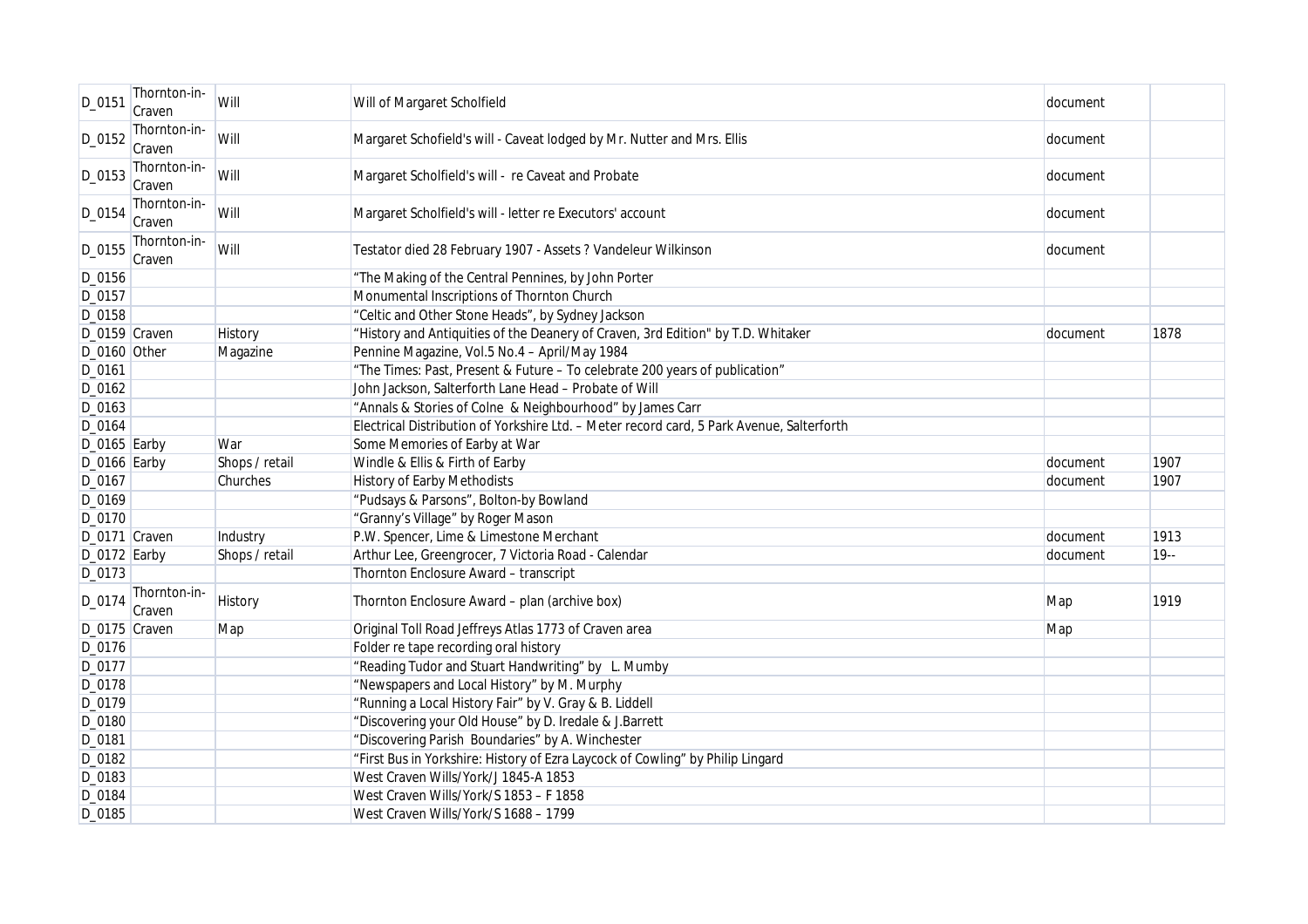| D_0186         |                        |                | Craven/West Craven Wills Index Lancashire                                                                                     |                  |          |
|----------------|------------------------|----------------|-------------------------------------------------------------------------------------------------------------------------------|------------------|----------|
| D_0187         |                        |                | Salterforth & Barnoldswick Chapels & Dissenters Register                                                                      |                  |          |
| D_0188         |                        |                | Thornton-in-Craven Village Walk                                                                                               |                  |          |
| D_0189         |                        |                | "History and Antiquities of the Deanery of Craven", T.D. Whitaker - Thornton-in-Craven extract                                |                  |          |
| D_0190 Earby   |                        | General        | "Earby: A Bygone Era" by M.C. Films                                                                                           | film             |          |
| D_0191         |                        |                | Maps of Salterforth area (donated by N.O. Livsey)                                                                             |                  |          |
| D_0192         |                        |                | History of the Midland Railway - Clement E. Stretton (1901); Bradford's First Railway (1904); Leeds & Bradford                |                  |          |
|                |                        |                | Extension Railways (1893)                                                                                                     |                  |          |
| D_0193 Craven  |                        | Sale schedule  | Craven Estates: Sale Particulars 9 October 1865: Estates of Sir John Lister Kaye, Earby & Thornton                            | document         | 1865     |
| D_0194         |                        |                | Public Records Office: Valuation Office Records created under the Finance (1909-1910) Act                                     |                  |          |
| D_0195         |                        |                | Photographic Source Material for Pendle (Earby, Thornton & Salterforth Sections) by R. Thistlethwaite                         |                  |          |
| D_0196         |                        |                | Salmesbury Hall                                                                                                               |                  |          |
| D_0197 Other   |                        | Parish records | Bolton-by-Bowland; the Church of St. Peter and St. Paul                                                                       | document         | $\cdots$ |
| $D_0198$ Earby |                        | Map            | "Past And Present Names of Earby", J.A. Walker                                                                                | Map              | 1972     |
| D_0199         |                        |                | Earby Urban District Council v. Threlfall in the question of Ratione Tenurae Liabiility in respect of roads in the urban area |                  |          |
|                |                        |                | and particularly Kelbrook                                                                                                     |                  |          |
| $D_0200$ Earby |                        | Entertainment  | "Footloose in Earby"; a parish map in Song, Poems and Illustrations                                                           | book - softback  | 1997     |
| D_0201         | Thornton-in-<br>Craven | Churches       | The Bells of St. Mary's appeal leaflets; The Bellfoundry Museum, Loughborough                                                 | leaflet/pamphlet |          |
| D_0202         | Thornton-in-<br>Craven | Churches       | John Taylor Bellfoundry: Bell Casting and Works Tour (Thornton Bells)                                                         | Poster           |          |
| D_0203 Earby   |                        | <b>Music</b>   | "Good Old Earby": written and composed by John Moorhouse                                                                      | document         | 1917     |
| D_0204         |                        |                | "Death of a Railway (Skipton-Colne line): Where did we go wrong", Roger Siddall - Colne Times                                 |                  |          |
| D_0205 Earby   |                        | Railways       | Earby Railway Timetables (donated by Miss O.M. Richardson)                                                                    |                  |          |
| D_0206         |                        |                | Railway information supplied by Ted Harrison                                                                                  |                  |          |
| D_0207         |                        |                | Railway 150 exhibition material                                                                                               |                  |          |
| D_0208 Craven  |                        | History        | Craven Muster Rolls - 1803; Thornton-in-Craven                                                                                | document         |          |
|                |                        |                | Ducatus Lancastriae: Records of Duchy of Lancaster - Calendar to Pleadings dating from 1485-1602, with reference to           |                  |          |
| D_0209         |                        |                | <b>Barnoldswick and Salterforth</b>                                                                                           |                  |          |
|                |                        |                | Ducatus Lancastrie: Records of Duchy of Lancaster - Calendar to Pleadings dating from 1485-1602, with reference to            |                  |          |
| D_0210         |                        |                | <b>Barnoldswick and Salterforth</b>                                                                                           |                  |          |
| D_0211         |                        |                | The Bracewell Family (Earby Methodist Chapel)                                                                                 |                  |          |
| D_0212         |                        |                | "Our Stately Homes of Old: a hideaway for the Roundheads (Thornton Manor)" by Lesley Ash - Colne Times, 26.11.1971            |                  |          |
| D_0213         |                        |                | Thornton-in-Craven Hearth Tax (1672)                                                                                          |                  |          |
| D_0214         |                        |                | "Kelbrook in Times Past", by Victor Laycock                                                                                   |                  |          |
| D_0215         | Thornton-in-<br>Craven | Churches       | "Raising a Glass to a Past Master: Charles Eamer Kempe" (window in Thornton Church)                                           | news/cutting     | 21.03.98 |
| $D_0216$ Earby |                        | History        | Silver Jubilee Celebrations - George V & Queen Mary                                                                           | book - softback  | 1935     |
| D_0217         |                        |                | "A Short History of Earby Methodism", by John Hartley                                                                         |                  |          |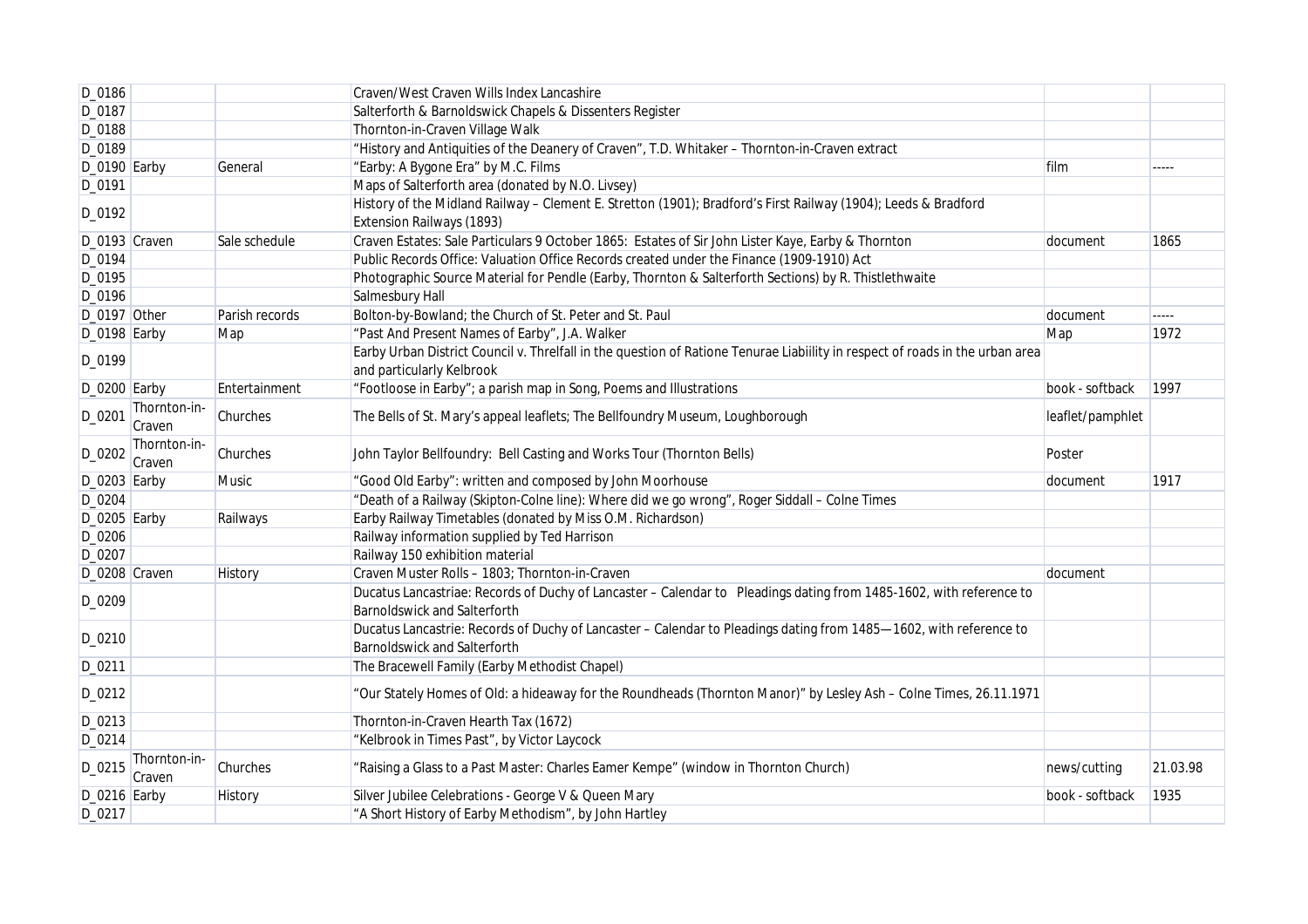| D_0218         |                           |                 | North Yorkshire County Record Office Publications, No.57                                         |                       |           |
|----------------|---------------------------|-----------------|--------------------------------------------------------------------------------------------------|-----------------------|-----------|
| $D_0219$ Earby |                           | <b>History</b>  | "The Bawhead Guide Stoope", N.O. Livsey                                                          | document              |           |
| D_0220         |                           |                 | "Maps for Family History; 1836-1943"; Public Records Office, Readers Guide No.9                  |                       |           |
| D_0221         |                           |                 | Walks in Earby, Kelbrook, Thornton and Salterforth                                               |                       |           |
| $D_0222$ Earby |                           | Churches        | Certificate of Membership of the Methodist Church - Phyllis Gibb                                 | document              |           |
| $D_0223$ Earby |                           | War             | National Savings Campaigns - Certificate of Honour, Rostle Top & District Savings Group          | document              |           |
| $D_0224$ Earby |                           | Certificate     | St. John Ambulance Association Certificate - Phyllis Gibb                                        |                       | 1931      |
| $D_0225$ Earby |                           | War             | The Boer War: Craven Herald articles                                                             | news/cutting          |           |
| D_0226         |                           |                 | Map (part) Estate of Ellen Smith, Fence End, Thornton-in-Craven (donated by N.O. Livsey)         |                       |           |
| $D_0227$ Earby |                           | Map             | Estate Map of parts of Earby, including Mill Hill and Thornton Highgate (donated by N.O. Livsey) | document              |           |
| D_0228 Craven  |                           | Family history  | Laycock of Kildwick pedigree                                                                     | document              |           |
| D_0229         |                           |                 | Beating the Bounds: Circular Walks around Earby                                                  |                       |           |
|                | D_0230 Barnoldswick   Map |                 | Beating the Bounds: Circular Walks around Barnoldswick                                           | leaflet/pamphlet 1999 |           |
| D_0231         |                           |                 | John Jackson, Salterforth Lane Head: Probate of Will, 21.11.1758 (donated by N.O. Livsey)        |                       |           |
| D_0232         |                           |                 | Yorkshire Archaeological Society: list of publications                                           |                       |           |
| D_0233         |                           |                 | University of York, Borthwick Institute: catalogue of publications                               |                       |           |
| D_0234         |                           |                 | "Museums Alive": Guide to the Museums and Galleries of Yorkshire & Humberside                    |                       |           |
| D_0235         |                           |                 | Yorkshire Archaeological Society Newsletter "Update", December 1998                              |                       |           |
| D_0236         |                           |                 | West Yorkshire Archive Service: publications for sale                                            |                       |           |
| D_0237         |                           |                 | Bob Dobson: catalogues of Lancashire & Yorkshire books                                           |                       |           |
| D_0238         |                           |                 | Matthew Briden: Earby's last bellringer - pencil drawing by<br>N. Bower                          |                       |           |
| D_0239         |                           |                 | Wesleyan Church, Earby; Grand Bazaar 14-17 April 1909                                            |                       |           |
| D_0240         |                           |                 | Baines "History Directory & Gazeteer of Yorkshire: Vol.1 West Riding                             |                       |           |
| D_0241 Craven  |                           | Churches        | "And Sometimes upon the Hills: the Quakers in North West England" by D.A. Rooksby                | document              | $---$     |
| $D_0242$ Earby |                           | Churches        | Mount Zion Baptist Church: Anniversary Programmes                                                | document              | 1961-1969 |
| $D_0243$ Earby |                           | Churches        | Mount Zion Baptist Church: Year Book 1961                                                        | leaflet/pamphlet 1961 |           |
| $D_0244$ Earby |                           | Education       | New Road School Centenary 1896-1996: School Memories                                             | document              | 1996      |
| D_0245         |                           |                 | A56 Traffic Corridor - Public consultation                                                       |                       |           |
| D_0246         |                           |                 | Barnoldswick & Earby Times, 31 December 1999                                                     |                       |           |
| D_0247         |                           |                 | Barnoldswick & Earby Times, 7 January 2000                                                       |                       |           |
| D_0248 Craven  |                           | <b>News</b>     | Craven Herald & Pioneer, 30 December 1999                                                        | news/cutting          | 30.12.99  |
| D_0249 Craven  |                           | <b>News</b>     | Craven Herald & Pioneer, 7 January 2000                                                          | news/cutting          | 7.01.2000 |
| D_0250         |                           |                 | The London Gazette, 28 August 1863                                                               |                       |           |
| $D_0251$ Earby |                           | History         | Earby History, notes prepared by Clarice Carlisle                                                |                       |           |
| D_0252         | Thornton-in-<br>Craven    | <b>History</b>  | Notes on Earby History, by Clarice Carlisle                                                      |                       |           |
|                | D_0253 Kelbrook           | Parish Magazine | Kelbrook Church Monthly, May 1920                                                                | booklet               | 1920      |
| D_0254 Pendle  |                           | General         | Old Colne, by John Bentley                                                                       | book - softback       | 1986      |
| D_0255 Craven  |                           | Churches        | History of Dales Congregational Churches, by Thos. Whitehead (extract)                           | document              |           |
| D_0256 Craven  |                           | Churches        | The Baptists of Yorkshire (extract)                                                              | document              | 1912      |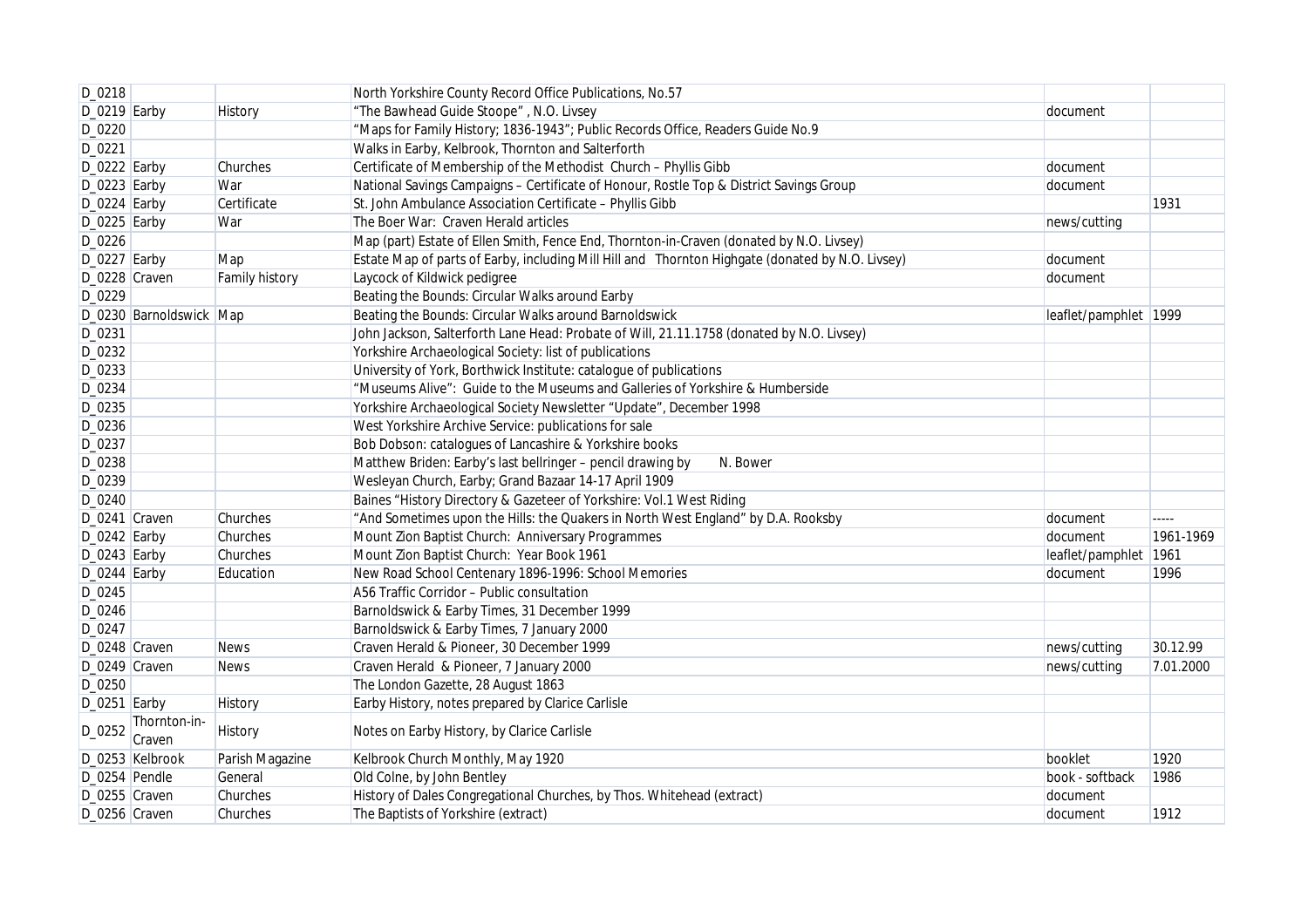|                | D_0257 Kelbrook        | Churches             | Bethel United Methodist Church, Kelbrook: Centenary Bazaar 1-3 April 1926                                                                     | document              | 1926      |
|----------------|------------------------|----------------------|-----------------------------------------------------------------------------------------------------------------------------------------------|-----------------------|-----------|
| $D_0258$ Earby |                        | Churches             | United Methodist Church, Earby (George Street): Rainbow Bazaar 19-21 March 1925                                                               | document              | 1925      |
| D_0259         |                        |                      | Bethel United Methodist Church, Kelbrook: Centenary Celebrations                                                                              |                       |           |
| $D_0260$ Earby |                        | Certificate          | W.R.C.C.Certificates of Beneficial Employment and school attendance; also Labour certificate No.1 - Elizabeth Jane<br>Waddington              | document              | 1908      |
| $D_0261$       | Thornton-in-<br>Craven | Parish Magazine      | Thornton-in-Craven with Earby Parish Magazine: August 1914                                                                                    | Magazine              | Aug. 1914 |
| D_0262         | Thornton-in-<br>Craven | Parish records       | Thornton-in-Craven with Earby Parish Magazine: extracts including Baptisms, Marriages and Burials                                             | leaflet/pamphlet 1914 |           |
| $D_0263$ Earby |                        | Social history       | Earby Youth Hostel: various newspaper articles, including items about Mr. Albert Holt                                                         | news/cutting          | 1991-1997 |
| $D_0264$ Earby |                        | Schools              | Alder Hill School: Memories aroused & sad remains of halcyon days                                                                             | news/cutting          | 1990      |
| $D_0265$ Earby |                        | Council              | Earby Urban District Council: Minutes of the Council and Committees, June 1928                                                                | document              | 1928      |
| D_0266 Earby   |                        | Council              | Earby Urban District Council: Abstract of Accounts, 31 March 1932                                                                             | document              | 1932      |
| $D_0267$ Earby |                        | Council              | Earby Urban District Council: Minutes of the Council and Committees, July 1935                                                                | document              | 1935      |
| $D_0268$ Earby |                        | General              | Earby Urban District Council: Official Guide                                                                                                  | book - softback       | $19 -$    |
| D_0269         | Thornton-in-<br>Craven | General              | Dorothy Richardson Papers: Special Collection Guide, John Rylands University Library, Manchester                                              |                       | 1761-1802 |
| D_0270 Pendle  |                        | Churches             | Pendle Circuit of the Methodist Church; West Craven Section                                                                                   | book - softback       | 1997-1998 |
| D_0271 Other   |                        | Transport            | British Rail timetables: Preston-Skipton (donated by Roger Siddall)                                                                           | document              | 1960-1970 |
| D_0272         | Thornton-in-<br>Craven | General              | Thornton-in-Craven entry GENUKI database                                                                                                      | document              | 2000      |
| $D_0273$       |                        | Research sources     | "Marking the Miles: a history of English milestones" by Carol Haines                                                                          | book - softback       | 2000      |
| D_0274 Earby   |                        | Industry             | "Sixty Years of Johnson & Johnson" compiled by Victor Laycock                                                                                 |                       | 1937-2000 |
| $D_0275$ Earby |                        | War                  | Earby War Memorial: list of names World Wars I and II                                                                                         | document              | 1918-1945 |
| D_0276 Earby   |                        | Social history       | Earby St. John's Ambulance Brigade Diamond Jubilee                                                                                            | news/cutting          | 1959      |
| D_0277 Earby   |                        | Industry             | Earby Mines Museum: Newsletters                                                                                                               | leaflet/pamphlet 2000 |           |
| D_0278 Earby   |                        | General              | Anne's Wood, Earby: planted 25 November 2000                                                                                                  | document              | 2000      |
| D_0279 Earby   |                        | Recollections        | "Christmas Entertainments of Long Ago: earning a place in the choir" by John Hartley                                                          | news/cutting          | 1939      |
| D_0280 Earby   |                        | Industry             | Earby Firm comes of Age: Armoride celebrates at Harrogate                                                                                     | news/cutting          | 195-      |
| $D_0281$ Earby |                        | <b>Recollections</b> | "Earby Through 60 Years: favoured holiday jaunts of other days. Memorable visit to House of Commons" by John<br>Hartley                       | news/cutting          | 1938      |
| D_0282         |                        |                      | LMS Timetable: 23 June 1926 - Colne-Morecambe; Hellifield-Morecambe; George Street Chapel Party, Earby-Liverpool.<br>Biographical note Joe C? |                       |           |
| D_0283         |                        |                      | Victory Message from King George VI to Schoolchildren                                                                                         |                       |           |
| D_0284 Earby   |                        | Churches             | "St. Patrick's Church, Earby", by Monsignor George Bradley: Catholic Post, March 1998                                                         | news/cutting          | 1998      |
| D_0285         |                        |                      | Pendle Planning Guide & Potential Housing Sites Questionnaire                                                                                 |                       |           |
| D_0286         |                        |                      | Colne Town Council: Minutes of the Council and Committee Meetings, 30 May - 22 June 1928                                                      |                       |           |
| D_0287         |                        |                      | A History of Lancashire, with maps and pictures, by J.J. Bayley                                                                               |                       |           |
| D_0288 Earby   |                        | Religion             | A history of the Earby Baptists, by J.A. Walker                                                                                               | book - softback       | 1977      |
| D_0289 Earby   |                        | War                  | Earby Urban District Council: What to do after an air raid                                                                                    | booklet               | 24.1.1941 |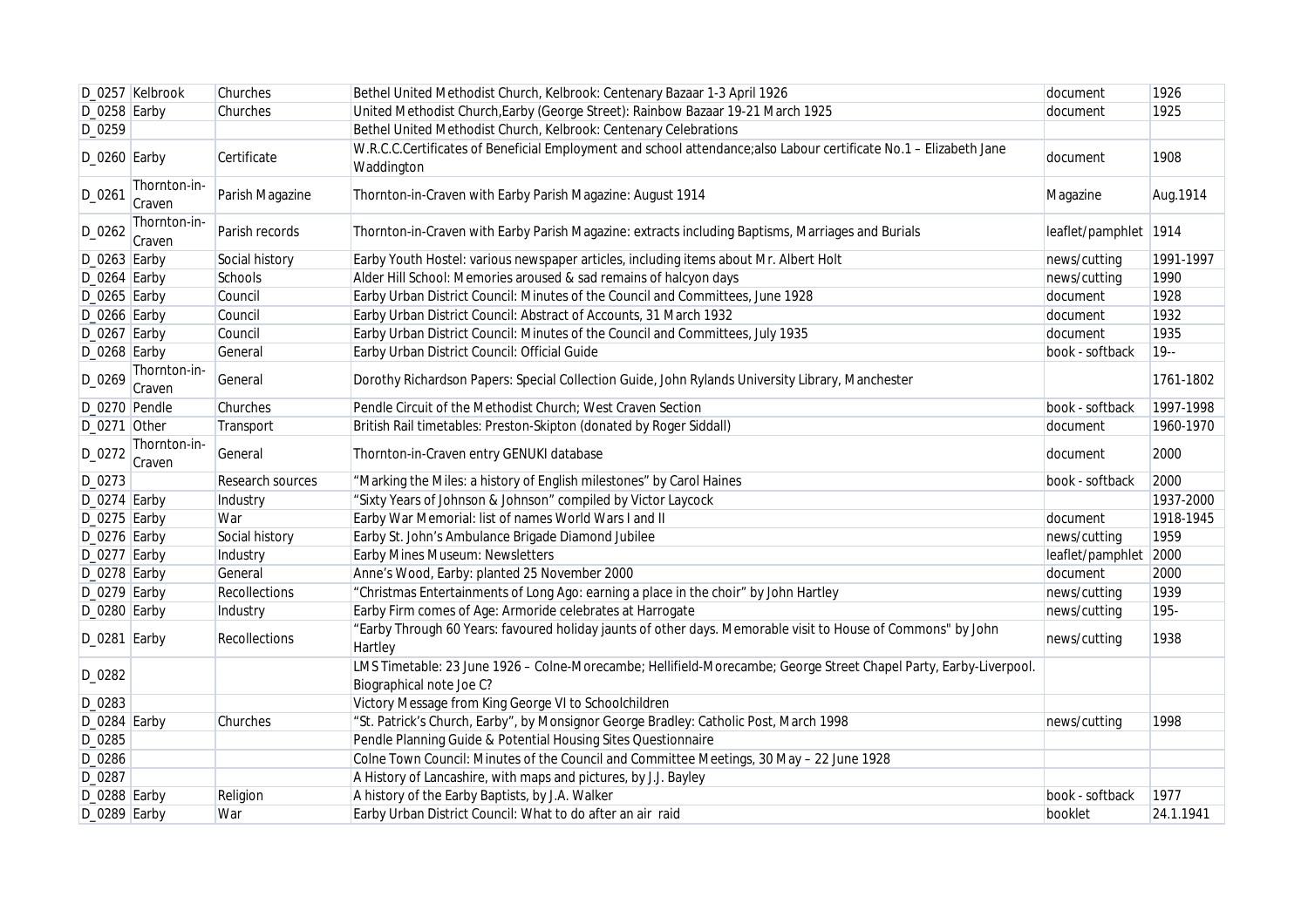| D_0290 Earby   |                   | Social history       | Katherine Bruce Glasier at Glen Cottage, Earby: various newspaper articles                                                                                                                                                          | news/cutting          |         |
|----------------|-------------------|----------------------|-------------------------------------------------------------------------------------------------------------------------------------------------------------------------------------------------------------------------------------|-----------------------|---------|
| D_0291 Earby   |                   | Social history       | Katherine Bruce Glasier: Funeral service, 19 June 1950                                                                                                                                                                              | document              | 1950    |
| D_0293         |                   |                      | Protestant Non-Conformity & Roman Catholicism: extract from the guide to sources at the P.R.O. by David Shorrey                                                                                                                     |                       |         |
| $D_0294$ Earby |                   | Churches             | A New Church for Earby: Catholics' Need                                                                                                                                                                                             | news/cutting          | 1928    |
| D_0295         |                   |                      | Chronicles of Pendle Picture Palaces by Peter Sagar, Mercia Cinema Society                                                                                                                                                          |                       |         |
| D_0296 Earby   |                   | <b>EDLHS</b>         | Earby Parish Heritage Map Project                                                                                                                                                                                                   | leaflet/pamphlet 2000 |         |
| D_0297         |                   |                      | Coronation of H.M. Queen Elizabeth II - Form of Order of Service                                                                                                                                                                    |                       |         |
| D_0298         |                   |                      | "Dalesman" - bellfounding; lost country houses                                                                                                                                                                                      |                       |         |
| D_0299         |                   |                      | Colne & District Power Loom Overlookers Association: General Rules                                                                                                                                                                  |                       |         |
| $D_0300$ Earby |                   | Social history       | Empire Cinema, Earby: as remembered by Albert Beatty                                                                                                                                                                                | document              | 1996    |
| $D_0301$ Earby |                   | Entertainment        | "End of the Empire": Town Crier, 11 October 1996                                                                                                                                                                                    | news/cutting          | 1996    |
| D_0302         |                   |                      | Ordnance Survey catalogues                                                                                                                                                                                                          |                       |         |
| D_0303 Earby   |                   | Social history       | Earby Recreation Ground: sale of land to Earby UDC                                                                                                                                                                                  | document              |         |
| D_0304         |                   |                      | Craven Herald & Pioneer: various cuttings                                                                                                                                                                                           |                       |         |
| $D_0305$ Earby |                   | Map                  | Map of Anne's Wood                                                                                                                                                                                                                  | Map                   | 01.2000 |
| $D_0306$ Earby |                   | Social history       | Katherine Bruce Glasier and Earby Youth Hostel: letter from Margaret Troy, former warden                                                                                                                                            | document              | 2000    |
| $D_0307$ Earby |                   | Social history       | Katherine Bruce Glasier: memorial fund leaflet & Salterforth Quakers membership list (donated by Richard Harland)                                                                                                                   | document              | 2000    |
| $D_0308$ Earby |                   | Social history       | Katherine Bruce Glasier: notes from "The Enthusiasts" - a biography of John and Katherine Bruce Glasier                                                                                                                             | document              | 2000    |
| $D_0309$ Earby |                   | Social history       | John Bruce Glasier and Katherine St.John Conway - family trees                                                                                                                                                                      | document              |         |
| $D_0310$ Earby |                   | Social history       | Katherine Bruce Glasier: death of Glen (1928); move to Earby (1922); laying of foundation stone Nelson Independent<br>Labour Party Hall (1907); Katherine's introduction of Socialism: Katherine's part in Independent Labour Party | document              | 1900's  |
| $D_0311$ Earby |                   | Social history       | Katherine Bruce Glasier: correspondence in preparation for exhibition                                                                                                                                                               | document              |         |
| $D_0312$ Earby |                   | Education            | Katherine Bruce Glasier: "The Glen Book" (Archive box)                                                                                                                                                                              | book - softback       | 1929    |
| D_0313         | United<br>Kingdom | Biographies          | Margaret McMillan: biographical notes                                                                                                                                                                                               | document              |         |
| D_0314         | United<br>Kingdom | History              | Independent Labour Party                                                                                                                                                                                                            | document              | 2000    |
| D_0315         |                   |                      | Independent Labour Party: notes & bibliography                                                                                                                                                                                      |                       |         |
| $D_0316$ Earby |                   | Education            | Swansea Nursery School, opened by Katherine Bruce Glasier                                                                                                                                                                           | document              | 2000    |
| $D_0317$ Earby |                   | Social history       | Katherine Bruce Glasier Memorial Fund                                                                                                                                                                                               | document              |         |
| D_0318         |                   |                      | Katherine Bruce Glasier: various papers, Sydney Jones Library, University of Liverpool                                                                                                                                              |                       |         |
| $D_0320$ Earby |                   | Archaeology          | Archaeological Building Recording - building adjacent to 65 Water Street, Earby (now known as Waterside Forge)                                                                                                                      | document              | 2000    |
| $D_0321$ Earby |                   | History              | Robert Windle's Free Grammar School at Earby -postcard with summary of building's history                                                                                                                                           | document              |         |
| D_0322 Craven  |                   | Census               | 1841 Census: Artists/Cabinet Makers;                                                                                                                                                                                                | document              |         |
|                |                   |                      | 1891 Census: Surname Index W's                                                                                                                                                                                                      |                       |         |
| $D_0323$ Earby |                   | <b>History</b>       | "Murder in the Old Lane" by J.A. Walker                                                                                                                                                                                             | book - softback       | 1976    |
| D_0324 Earby   |                   | Education            | James Lindley: Scholars' Reunion 1930; death 1936 -obituary                                                                                                                                                                         | document              | 1936    |
| D_0325 Craven  |                   | <b>Recollections</b> | "Oh, to be in Earby": memories of being evacuated from Bradford to Earby by Maureen E. Hargreaves (nee Moore),                                                                                                                      | news/cutting          | 1993    |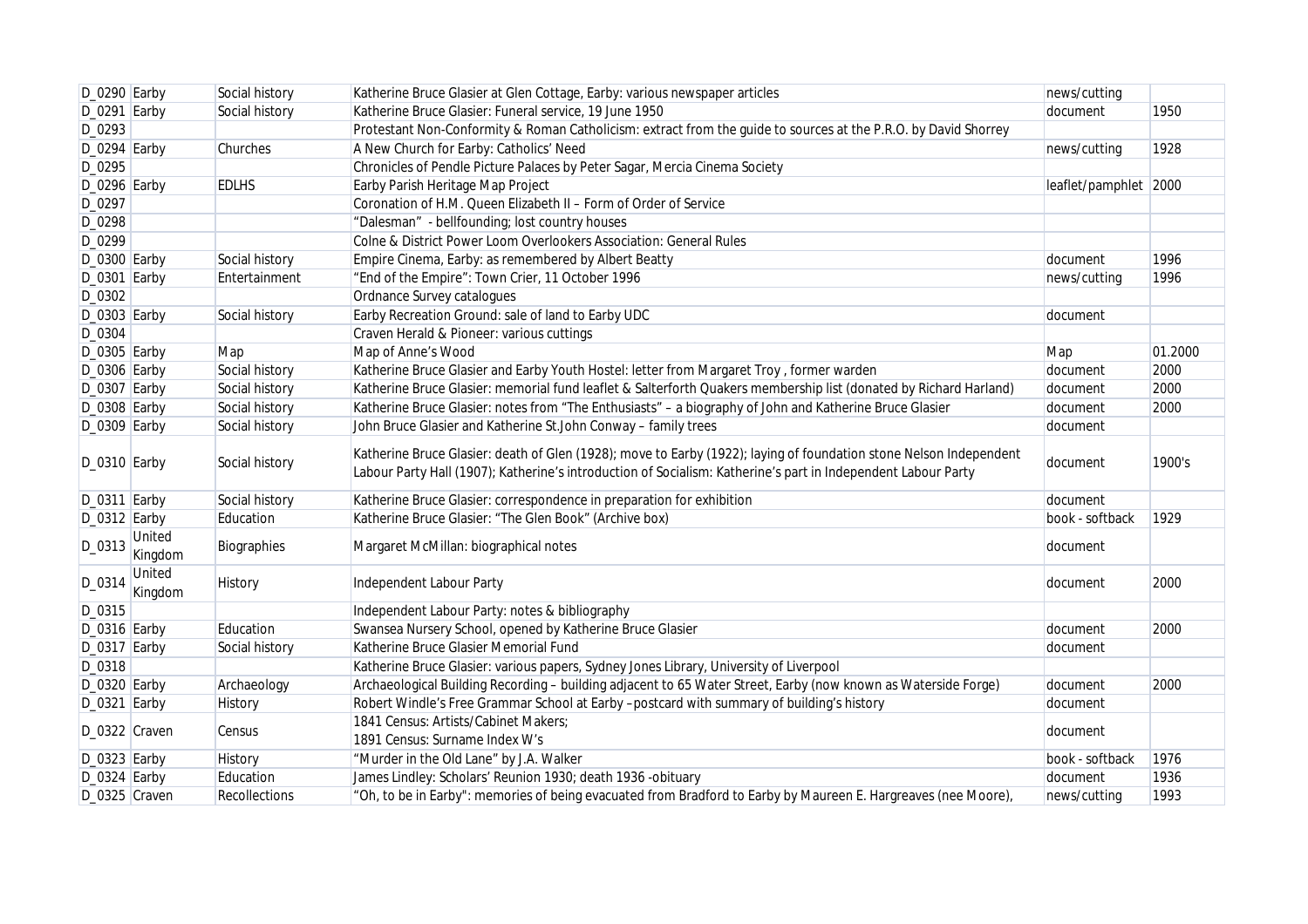| D_0326         | Thornton-in-<br>Craven       | History                                 | "Lords of the Manor of Thornton" by Jim Walker                                                                             | leaflet/pamphlet 1983 |          |
|----------------|------------------------------|-----------------------------------------|----------------------------------------------------------------------------------------------------------------------------|-----------------------|----------|
| D_0327         | Thornton-in-<br>Craven       | Churches                                | "Thornton Church - Visitation" by Jim Walker                                                                               | document              | 1983     |
| $D_0328$ Earby |                              | History                                 | "How our Village got its Name" by Jim Walker                                                                               | document              | 1983     |
| D_0329         |                              | Schools                                 | "Earby Board School" by Jim Walker                                                                                         | leaflet/pamphlet 1983 |          |
| D_0330         | Thornton-in-<br>Craven       | Industry                                | Thornton Quarry: sketch map drawn by William Hall                                                                          | Map                   |          |
| D_0331         |                              |                                         | Pendle Hippodrome: brief history                                                                                           |                       |          |
| $D_0332$ Earby |                              | Housing                                 | Thatched houses in Earby in 1826: as remembered by Robert Greenwood (copied from Craven Herald)                            | news/cutting          | 1927     |
| D_0333 Earby   |                              | Parish records                          | Earby Baptist Register 1795-1905: a Register for the Use of Congregations of Protestant Dissenters                         |                       |          |
| D_0334         |                              |                                         | Rural Evaluation and Action for Lancashire                                                                                 |                       |          |
| D_0335         |                              |                                         | <b>Broadstones Farm</b>                                                                                                    |                       |          |
| D_0336         |                              |                                         | Origins of Ancient Boundaries & Site of Early Medieval Deer Park                                                           |                       |          |
|                | D_0337 Barnoldswick Map      |                                         | 1561 Map of Manor of Barnoldswick                                                                                          | Map                   |          |
| D_0338         |                              |                                         | Property and Fields                                                                                                        |                       |          |
| $D_0339$ Earby |                              | Agriculture                             | Field Names in Earby taken from sale notice 6 June 1872 ans deeds to White Lion Street 1848                                | document              |          |
|                | D_0340 Barnoldswick          | <b>Local History Societies</b><br>other | Barnoldswick - A Century of Change                                                                                         | book - softback       | 2000     |
| D_0341         |                              |                                         | Coronation of King George VI & Queen Elizabeth - official souvenir programme                                               |                       |          |
| D_0342         |                              |                                         | Fascinating history along the old road to Kelbrook                                                                         |                       |          |
|                | D_0343 Barnoldswick Industry |                                         | Rover Company's move to Craven Area (Barnoldswick & Earby Times, Barlick View)                                             | news/cutting          | Nov.2000 |
| D_0344 Earby   |                              | Council                                 | Earby UDC: scale of charges for the supply of water                                                                        | document              | 1938     |
| $D_0345$ Earby |                              | General                                 | Closure of Barclays Bank: notification of closure from Bank and various newspaper cuttings (8)                             | document              | 24.2.200 |
| D_0346         | Thornton-in-<br>Craven       | <b>News</b>                             | Millennium Project - Work gets under way                                                                                   | news/cutting          | 24.03.00 |
| D_0347 Craven  |                              | Agriculture                             | The Culling Fields: Craven Herald publication chronicling the district's battle against foot and mouth disease             | news/cutting          | 2001     |
|                | D_0348 Yorkshire             | Agriculture                             | Public Access in Yorkshire Dales National Park: foot and mouth advice                                                      | leaflet/pamphlet 2001 |          |
| $D_0349$ Earby |                              | Social history                          | British Legion: formation of a Women's Branch                                                                              | document              |          |
| $D_0350$ Earby |                              | Social history                          | Earby, Thornton & Kelbrook Branch of the Royal British Legion: donation of collection of cap badges to Eden Camp<br>Museum | document              | 2001     |
| $D_0351$ Earby |                              | Religion                                | Baptism in the beck at Earby - Mount Zion Baptist Chapel                                                                   | news/cutting          | 1974     |
| D_0352         |                              |                                         | The Crowther Charity                                                                                                       |                       |          |
| $D_0353$ Earby |                              | Biographies                             | Arthur Laycock - an eminent Earby musician                                                                                 | document              |          |
| D_0354         |                              |                                         | Friends of War Memorials Newsletter; War Memorial Grants - English Heritage                                                |                       |          |
| D_0355         |                              |                                         | History into Print; Hudson History, Settle                                                                                 |                       |          |
| $D_0356$       |                              |                                         | G. Pelling: Beginning your Family History                                                                                  |                       |          |
| D_0357         |                              |                                         | British Association: How to organize your own event                                                                        |                       |          |
| D_0358 Earby   |                              | Social history                          | Evacuees to Earby: letter and bank book from Mrs. Flora Tomlinson                                                          | document              |          |
| D_0359 Earby   |                              | Family history                          | Christopher Bracewell and Family (provided by Ann Battersby)                                                               | document              | 2001     |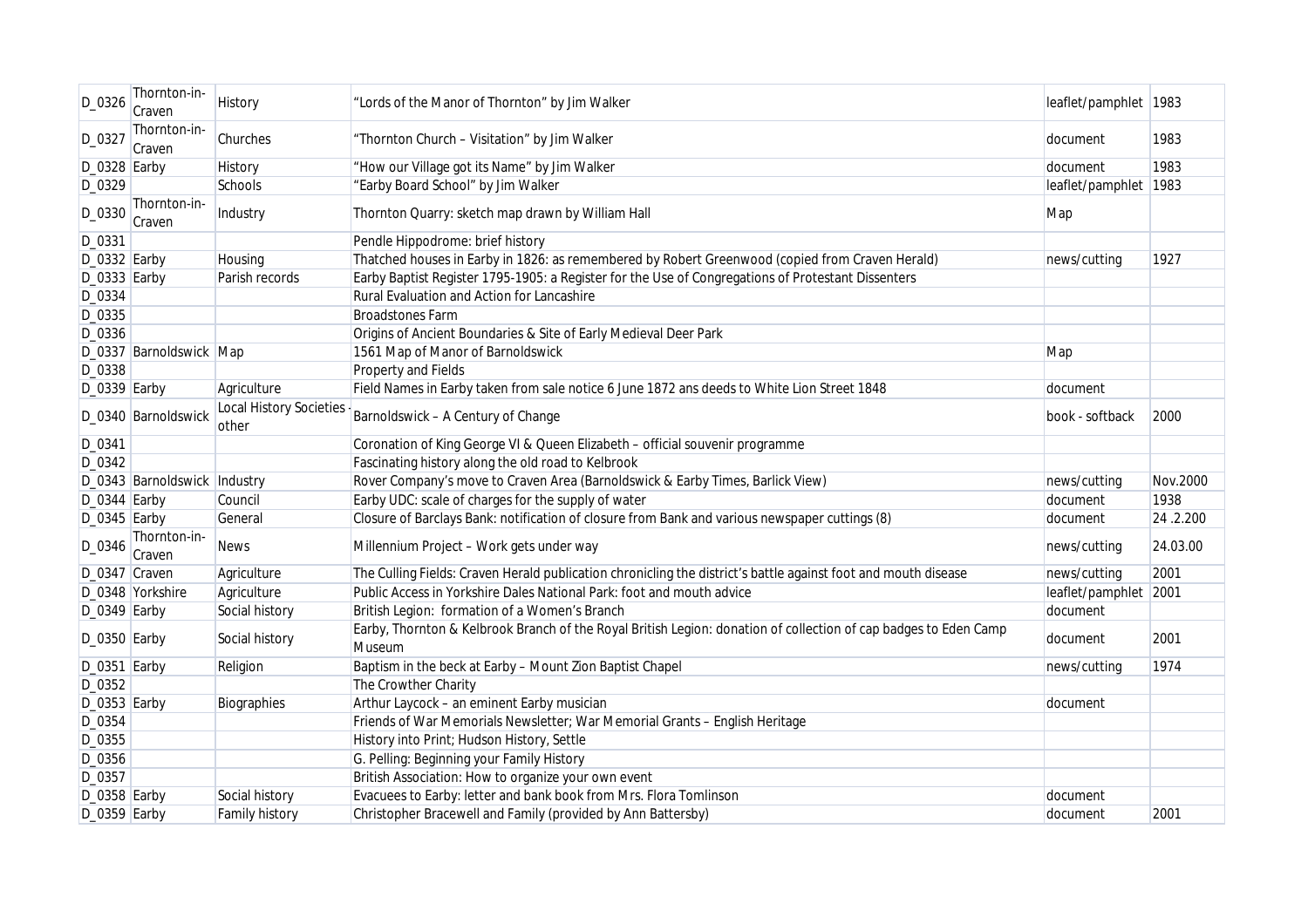| D_0360         |                        |                       | Kelbrook Kids: Our School is 100 years old; Kelbrook Country Fair programme; OS map of Kelbrook (1993)                           |                  |           |
|----------------|------------------------|-----------------------|----------------------------------------------------------------------------------------------------------------------------------|------------------|-----------|
| $D_0361$ Earby |                        | Industry              | Grove Shed, School Lane, Earby: Royal Commission on the Historical Monuments of England/English Heritage - Survey,<br>4 May 1999 | document         | 1999      |
| D_0362         |                        |                       | Release of Lands in Kelbrook by Henry Croasdale to James Croft                                                                   |                  |           |
| $D_0363$       |                        |                       | Fairbanks Family, USA: visit to Thornton 24 September 2000; family history                                                       |                  |           |
| D_0364         |                        |                       | Harrison - Bell Founder                                                                                                          |                  |           |
| D_0365         | Thornton-in-<br>Craven | Churches              | Parish of Broughton, Marton & Thornton: Programme of Events April-May 1999; New Year's Day Celebration 2000                      | leaflet/pamphlet |           |
| $D_0366$ Earby |                        | Education             | An Earby School Record - Six Scholarships in One Year                                                                            | news/cutting     |           |
| $D_0367$ Earby |                        | Family history        | The Windles: Sidelights on an old Earby family                                                                                   | news/cutting     |           |
| $D_0368$ Earby |                        | <b>Family history</b> | Earby Pedigrees: Broughton, Wilkinson, Walton, Mitchell                                                                          | document         |           |
| $D_0369$ Earby |                        | Industry              | Earby Industries: Bobbin Turner's death; Craven-built tractor tackles new job                                                    | document         | 1932/50   |
| D_0370         |                        |                       | Wilkinson Family - correspondence, etc. with Joyce Swarbrick, Southend-on-Sea                                                    |                  |           |
| D_0371         |                        |                       | Bolton Abbey: the Priory Church of St. Mary and St. Cuthbert                                                                     |                  |           |
| D_0372         |                        |                       | W.L. Holland Ltd., Adelphi Works, Preston: Centenary Souvenir                                                                    |                  |           |
| D_0373         |                        |                       | Ordnance Survey - Wharfedale                                                                                                     |                  |           |
| D_0374         |                        |                       | Reservoir at Salterforth: plans in Lancashire Record Office                                                                      |                  |           |
| D_0375 Earby   |                        | Biographies           | Labour's Debt to Earby's Kate (Katherine Bruce Glasier)                                                                          | news/cutting     | 12.2.1993 |
| $D_0376$ Earby |                        | Industry              | Johnson & Johnson - Closure (2 newspaper cuttings)                                                                               | news/cutting     | 1999      |
| D_0377         |                        |                       | Death Knell sounds on Mill Industry; Dennis Cairns                                                                               |                  |           |
| D_0378         |                        |                       | 1,000 Years as a Pub - Cross Gaits Inn                                                                                           |                  |           |
| D_0379         | Thornton-in-<br>Craven | Churches              | Renovation of Church Bells (2 newspaper cuttings)                                                                                | news/cutting     | 08.01.99  |
| D_0380         |                        |                       | Henry Mitchell & Grace Mitchell (nee Hartley) - Thornton Registers: correspondence with Brian Gorman                             |                  |           |
| D_0381         |                        |                       | Lancashire Record Office: general information                                                                                    |                  |           |
| D_0382         |                        |                       | North West Sound Archive: tape recording oral history                                                                            |                  |           |
| D_0383         |                        |                       |                                                                                                                                  |                  |           |
| $D_0384$ Earby |                        | General               | Earby Urban Council: Twenty-first Anniversary of Constitution                                                                    | booklet          | 1930      |
| $D_0385$ Earby |                        | History               | Old Grammar School at Earby: Robert Windle's Foresight                                                                           | news/cutting     |           |
| $D_0386$ Earby |                        | Social history        | Joseph Clark, Earby - Diary                                                                                                      | document         | 1891      |
| D_0387         | Thornton-in-<br>Craven | legal Documents       | Abstract of Title - Sir John Lister-Kaye, dated 1st August 1788                                                                  | document         |           |
| D_0388         |                        |                       | Pennine Bridleway                                                                                                                |                  |           |
| $D_0389$ Earby |                        | Family history        | The Broughtons: extracts from "May Whalley - Her immediate Ancestry" by Josephine Barton (Colne Reference Library) document      |                  |           |
| $D_0390$ Earby |                        | Family history        | <b>Broughton Family Tree</b>                                                                                                     | document         |           |
| $D_0391$ Earby |                        | Social history        | Earby Mines Research Group Museum Trust - appeal                                                                                 | document         | 1999      |
| D_0392 Earby   |                        | <b>EDLHS</b>          | Earby & District Local History Society: Millenium Lottery Bid                                                                    | document         | 2000      |
| $D_0393$ Earby |                        | Entertainment         | Mount Zion Operatic Society "Hey Neighbour", 10-27 March 19--                                                                    | leaflet/pamphlet |           |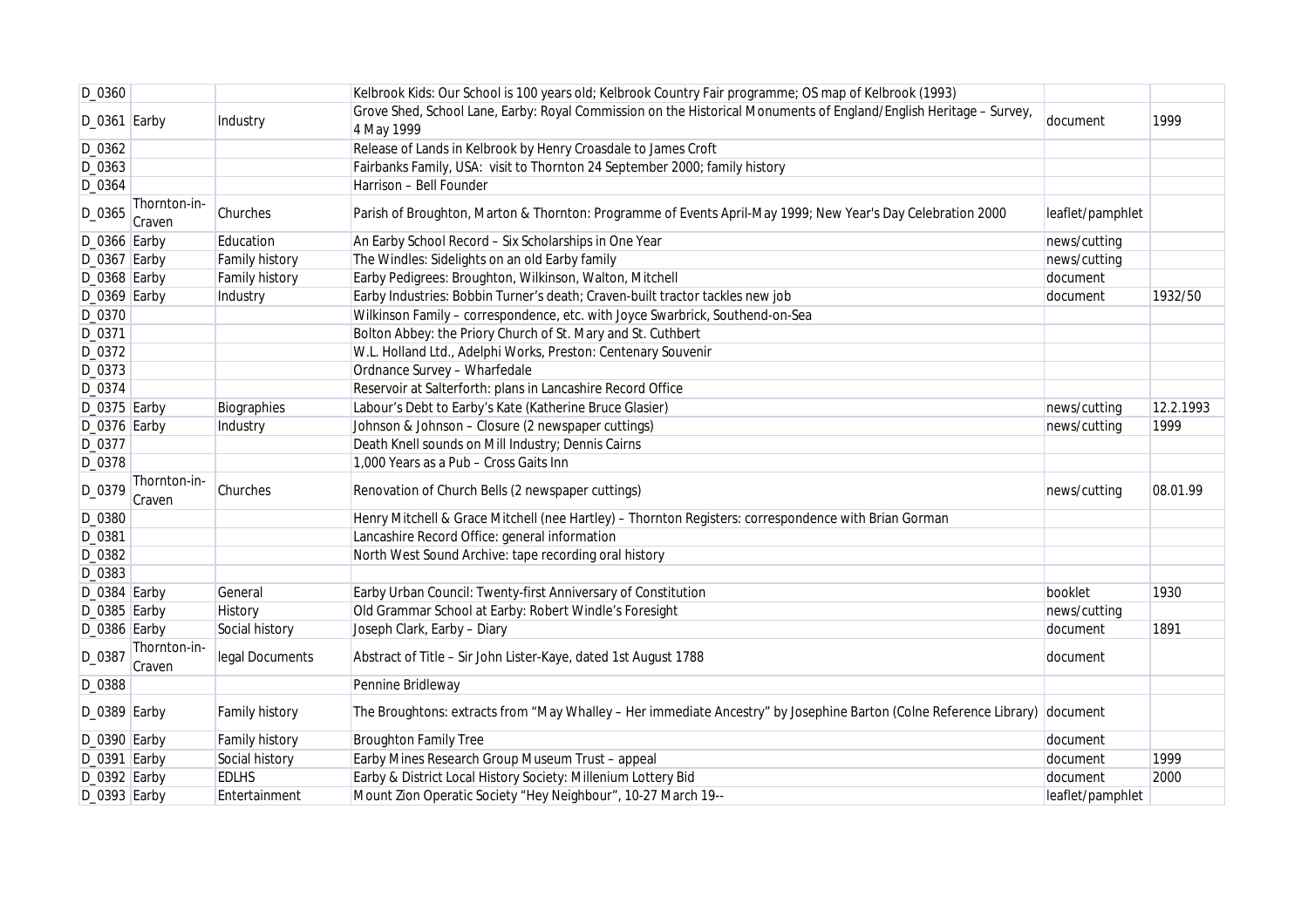| $D_0394$ Earby |                  | Churches         | All Saints Parish Church, Earby: Extract Minutes Church Building Scheme 1906 and Extract Sunday School Register1925                    | document              |         |
|----------------|------------------|------------------|----------------------------------------------------------------------------------------------------------------------------------------|-----------------------|---------|
| $D_0395$ Earby |                  | Plan             | Coronation Hall, Earby - Plans                                                                                                         | document              | 1912    |
| D_0396 Earby   |                  | Churches         | Local Churches - Programmes                                                                                                            | document              |         |
| D_0397 Earby   |                  | Religion         | Mount Zion Baptist Church - a potted history                                                                                           | document              |         |
| D_0398         |                  |                  | The Glasier Papers: University of Liverpool                                                                                            |                       |         |
| $D_0399$ Earby |                  | Social history   | Katherine Bruce Glasier - various newspaper articles                                                                                   | document              |         |
|                | D_0400 Kelbrook  | Religion         | Earby United Sunday Schools' Demonstration progrmmes                                                                                   | leaflet/pamphlet      |         |
| D_0401         |                  |                  | "Medieval Parks of East Yorkshire" by Susan Neave (donated by Mr. E.E. Clarke)                                                         |                       |         |
| D_0402         |                  |                  | Wright & Round's Joy Book: a book for Bandmasters and Bandsmen (donated by Mrs. I. Stacey)                                             |                       |         |
| D_0403         |                  |                  | Famous Waltz Gems, arranged for pianoforte (donated by Mrs. I. Stacey)                                                                 |                       |         |
| D_0404         |                  |                  | Earby Church Building Fund: Souvenir of Well-tried Recipes                                                                             |                       |         |
| D_0405 Craven  |                  | General          | "The Charmed Land of Craven" by Edmund Bogg                                                                                            | book - softback       |         |
| D_0406         |                  |                  | Salterforth Jottings                                                                                                                   |                       |         |
| D_0408 Earby   |                  | Biographies      | Frank D. Woodall, 1912-99                                                                                                              | leaflet/pamphlet 2002 |         |
| D_0409 Earby   |                  | General          | Earby Lead Mining Museum                                                                                                               | leaflet/pamphlet      |         |
|                | D_0410 Yorkshire | Research sources | "Martons both: the second millenium" by David Nelson,                                                                                  | book - softback       | 2000    |
|                | D_0411 Yorkshire | Social history   | "Earby Hall & Charles Dickens" by Bob Abel                                                                                             | document              |         |
| $D_0412$ Earby |                  | Transport        | "Earby's First Bus Service"                                                                                                            | news/cutting          |         |
| D_0413         |                  |                  | Skipton-East Lancashire Rail Action Partnership (SELRAP)                                                                               |                       |         |
| D_0414         |                  |                  | "Looking Back: Memories of East Lancashire in bygone times" by Eric Leaver                                                             |                       |         |
| $D_0415$ Earby |                  | Social history   | Earby Open Gardens: programmes                                                                                                         | leaflet/pamphlet      |         |
| D_0416 Earby   |                  | General          | Waterside Forge, Water Street, Earby (Chronicles -Spring 2006)                                                                         | document              |         |
| D_0417         |                  |                  | <b>Inland Waterways Association</b>                                                                                                    |                       |         |
| D_0418         |                  |                  | The Countryside Agency: leaflets on access; boundaries; new rights and responsibilities                                                |                       |         |
| D_0419         |                  |                  | "50 Years of East Lancashire celebrating Queen Elizabeth II's Golden Jubilee"                                                          |                       |         |
| D_0420 Craven  |                  | <b>News</b>      | "First Edition: the historic Craven Herald of January 1853, reprinted to mark our 150th anniversary"                                   | news/cutting          | 2003    |
| $D_0421$ Earby |                  | Social history   | Earby Urban District Council: Minutes of Monthly Council and Committee Meetings (donated by Mr. J.K. Tennant)                          | document              | 1972-73 |
| $D_0422$ Earby |                  | Social history   | Earby Urban District Council: Minutes and Annual Abstract of Accounts (donated by Mr. J.K. Tennant)                                    | book - softback       |         |
| D_0423 Craven  |                  | Health           | No.1 (Craven) Health Division: Annual Report by the Medical Officer of Health and the Senior Public Health Officers for<br>1971 & 1972 | book - softback       |         |
| $D_0424$ Earby |                  | Events           | Riley Street Methodist Church, a Pantomedley "Well for Al' E. Barber" ; 28 October - 4 November 1944                                   | leaflet/pamphlet 1944 |         |
| D_0425         |                  |                  | The B.C.N. Society Newsletter, No.34 Spring 2002                                                                                       |                       |         |
|                |                  |                  | Thornton-in-Craven Parish Records: Vestry meeting 7.11.33; Highways accounts 1833-38; Settlement agreement re                          |                       |         |
| D_0426         |                  |                  | Wm. Atkinson, 1829; Overseer's accounts 1816-26                                                                                        |                       |         |
| D_0427 Earby   |                  | Biographies      | "Katherine Bruce Glasier (1867-1950: Part 1" by Bob Abel ("Chronicles", Summer 2000)                                                   | document              | 2000    |
| D_0428         |                  |                  | "The Personal Reminiscences of Lawrence Ashworth of Altham"                                                                            |                       |         |
| D_0429         |                  |                  | "My Burnley Memories" by Leslie Chapples                                                                                               |                       |         |
| D_0430         |                  |                  | "Rishton Remembered" by Kathleen Broderick                                                                                             |                       |         |
| D_0431         |                  |                  | Parish Council Village Scrap Book                                                                                                      |                       |         |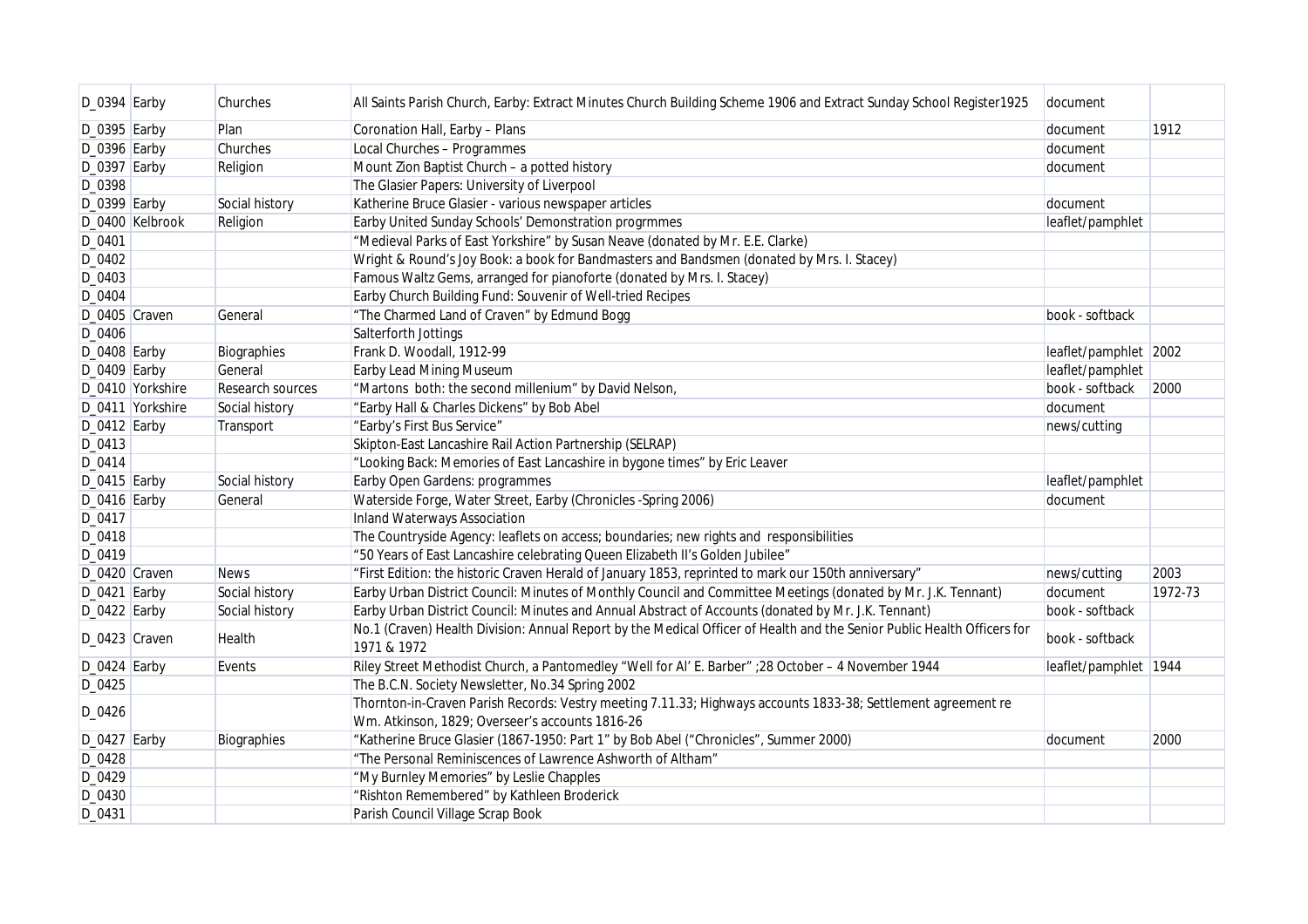| D_0432         | Thornton-in-<br>Craven | <b>History</b>       | Poor Relief in Thornton-in-Craven                                                                                                                            |                  |          |
|----------------|------------------------|----------------------|--------------------------------------------------------------------------------------------------------------------------------------------------------------|------------------|----------|
| $D_0433$ Earby |                        | Events               | Royal British Legion Remembrance Sunday Service                                                                                                              | leaflet/pamphlet |          |
| D_0434         |                        |                      | Reminiscences of the Wilson Family and the Old Family Home at Thornton-in-Craven                                                                             |                  |          |
|                | D_0435 Yorkshire       | General              | "A Thousand Miles in Wharfedale and the Basin of the Wharfe" by Edmund Bogg (donated by Mr. M. Horsfield)                                                    | book - hardback  |          |
| $D_0436$ Earby |                        | War                  | City of Bradford Evacuation Scheme - child's label                                                                                                           | document         | 1939     |
| $D_0437$ Earby |                        | Recollections        | Memories of Earby by Mrs. Irene Stacey                                                                                                                       | document         | 2001     |
| D_0438         |                        |                      | "Cowling: a Moorland Parish" by Cowling Local History Society                                                                                                |                  |          |
| D_0439         |                        |                      | "John Laycock: Weaver & Organbuilder" by Bryan Hughes                                                                                                        |                  |          |
| D_0440         |                        |                      | "A Village Transformed: Keyworth 1750-1850" by J. Atkins, B. Hammond & P. Roper                                                                              |                  |          |
| D_0441         |                        |                      | "John Lambert, Parliamentarian" - research for Civil War Essays, "Chronicles" Summer, Autumn & Winter 2001                                                   |                  |          |
| $D_0442$ Earby |                        | War                  | Memorial Park, Sough & other war memorials in the district" - research for "Chronicles, Autumn 2001                                                          | news/cutting     |          |
| $D_0443$ Earby |                        | War                  | Private James Knight, MM                                                                                                                                     | document         |          |
| $D_0444$ Earby |                        | War                  | Second Lieut. John Granville Berry                                                                                                                           | document         |          |
| $D_0445$ Earby |                        |                      | "Local Tithes and the Lost Tithe Map of Salterforth Township" by Nick Livsey                                                                                 |                  |          |
| D_0446         |                        |                      | Pinhaw Beacon: notes and article (donated by Stephanie Carter, nee Shuttleworth)                                                                             |                  |          |
| $D_0447$ Earby |                        | Recollections        | "Visits to North Holme Farm" by C.P. Fawcett (donated by Stephanie Carter, nee Shuttleworth)                                                                 | document         |          |
| $D_0448$ Earby |                        | <b>Recollections</b> | "How John O'Neds Built His Henoil" (donated by Stephanie Carter, nee Shuttleworth)                                                                           | document         |          |
| $D_0449$ Earby |                        | Recollections        | "People and Places of Earby" from notebooks of Stephanie Carter, nee Shuttleworth)                                                                           | document         |          |
| $D_0450$ Earby |                        | <b>News</b>          | Miscellaneous Newspaper Cuttings from Stephanie Carter, nee Shuttleworth, collection - includes index                                                        |                  |          |
| D_0451         |                        |                      | <b>Broughton Parish Registers</b>                                                                                                                            |                  |          |
| $D_0452$ Earby |                        | Industry             | "Spring Mill, Earby: the Beginning" by Bob King                                                                                                              | document         | 2002     |
| $D_0453$ Earby |                        | History              | Earby Mines Research Group: Museum of Yorkshire Dales Lead Mining"                                                                                           | document         |          |
| $D_0454$ Earby |                        | War                  | War Graves Records - H. Gillibrand, H. Iredale, F. Jackson, G. Meldrum, D. Smith, P. Wharton & H. Whittaker                                                  | document         |          |
| $D_0455$ Earby |                        | History              | Floods at Earby; Earby Hospital Carnival                                                                                                                     | news/cutting     | 1910     |
| $D_0456$ Earby |                        | Churches             | "Earby Parish and its Church", notes and transcribed articles by Stephanie Carter, nee Shuttleworth"the Story of All<br>Saints Church" by Clive Kirkham, 197 | document         |          |
| D_0457         |                        |                      | Memorial at Broughton to Enoch Hall, and ***                                                                                                                 |                  |          |
| D_0458         |                        |                      | "Ancient Fields" by H.C. Bowen                                                                                                                               |                  |          |
| D_0459         |                        |                      | "They Were There: Experiences of West Craven Residents in the Second World War" by M.E. Lancaster                                                            |                  |          |
| D_0460         |                        |                      | "Hebden: the History of a Dales Township" by D. Joy                                                                                                          |                  |          |
| D_0461         |                        |                      | "Be Your Own House Detective" by M. Dowdy, J. Miller & D. Austin                                                                                             |                  |          |
| $D_0462$       |                        |                      | "So you want to trace the history of your house" - Lancashire County Council                                                                                 |                  |          |
| $D_0463$       |                        |                      | 1st Annual Barnoldswick Charities Gala - official programme                                                                                                  |                  |          |
| $D_0464$ Earby |                        | Social history       | "Earby Cookery Book: Souvenir of Well-tried Recipes" compiled by Mrs. Luke Hartley                                                                           | book - softback  | 1907     |
| D_0465         |                        |                      | A History of Keighley Fire Service" by E. Wilson & R. Hewitt                                                                                                 |                  |          |
| $D_0466$ Earby |                        | <b>News</b>          | "The Earby Murder of 1892" by J. Walker (see also E/1959/SO/sb, Inv.No.323)                                                                                  | book - softback  | 1991 ED. |
| D_0467         |                        |                      | Prestons Fuel & Haulage: quotations for new vehicles                                                                                                         |                  |          |
| $D_0468$ Earby |                        | War                  | Plews, David: 13 Regiment Canadian Mounted Rifles (Nominal Rolls: P)                                                                                         | document         |          |
| $D_0469$ Earby |                        | General              | Prestons Fuel & Haulage Ltd.)                                                                                                                                | document         |          |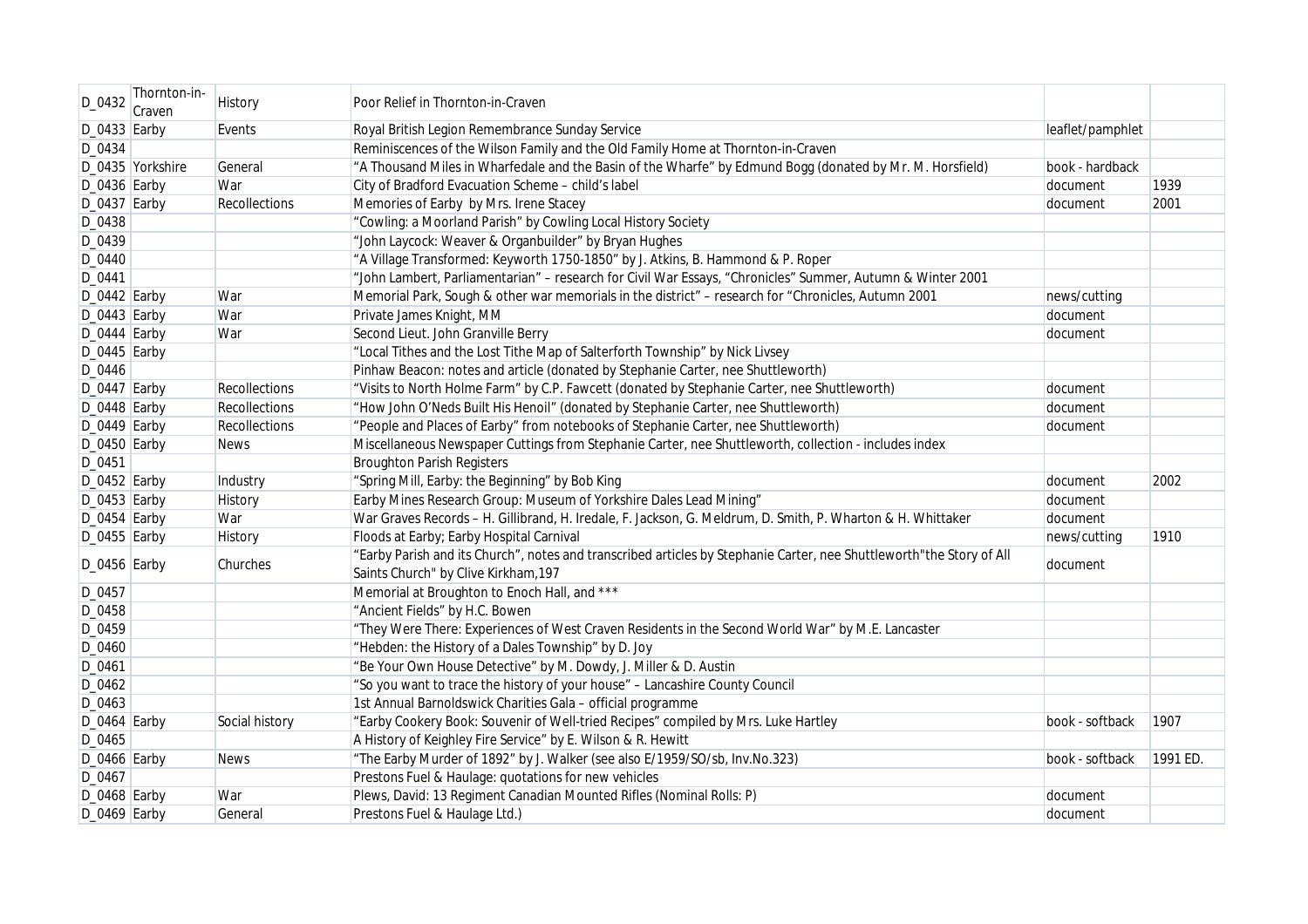| D_0470         |                  | Bracewell Family: correspondence Mrs. G. Selvey                                                                                                  |                       |        |
|----------------|------------------|--------------------------------------------------------------------------------------------------------------------------------------------------|-----------------------|--------|
| D_0471         |                  | Cononley Lead Mine: published by Friends of Cononley Mine                                                                                        |                       |        |
| D_0472         |                  | Hague House: purchase of estate by Trustees of Estates of Bowcock's Charity for Keighley                                                         |                       |        |
| $D_0473$ Earby | Social history   | The Reform Act 1832; the Acts and the Town and County Surveys, and Maps/Plans (Richcow catalogue & disk)                                         |                       |        |
| $D_0477$ Earby | Entertainment    | Earby Amateur Operatic & Dramatic Society - copy corespondence                                                                                   | book - softback       | -----  |
| D_0478         |                  | 150 Years of the Craven Herald                                                                                                                   |                       |        |
| D_0479         |                  | Broughton Hall - article in "Yorkshire Illustrated"                                                                                              |                       |        |
| D_0480 Earby   | Churches         | Earby Sunday Schools: United Procession and Field Day, 4th August 1923                                                                           | leaflet/pamphlet 1923 |        |
| $D_0481$ Earby | Events           | Earby Urban District Remembrance Service, 10th November 1946                                                                                     | leaflet/pamphlet 1946 |        |
| $D_0482$ Earby | Social history   | Parish Plan: a Guide to the Future of Earby                                                                                                      | book - softback       | 2002   |
| $D_0483$ Earby | Schools          | Earby County Secondary School - Staff photograph                                                                                                 | news/cutting          | 2004   |
| D_0484         |                  | Bawmier Farm, Salterforth - Estate Map (donated by N.O. Livsey)                                                                                  |                       |        |
| D_0485         |                  | Skipton street plan                                                                                                                              |                       |        |
| D_0486         |                  | Skipton Castle Guide Book                                                                                                                        |                       |        |
| D_0487         |                  | Skipton Parish Church and Castle: a Short History and Guide - by Joe Wiseman                                                                     |                       |        |
| D_0488         |                  | "Old Skipton" by R. Geoffrey Rowley                                                                                                              |                       |        |
| D_0489         |                  | "Skipton: A Pictorial Recollection" compiled by J.K. Ellwood                                                                                     |                       |        |
| D_0490 Earby   | Map              | Ordnance Survey 2 1/2" map 1958, Sheet SD4 - Earby                                                                                               | Map                   | 1958   |
| D_0491         |                  | Red Rose County Car Trails                                                                                                                       |                       |        |
| D_0493         |                  | Barnoldswick Choral Society "Tulip Time" - 13-18 October 1952 (donated by David Harker)                                                          |                       |        |
| D_0494         |                  | Barnoldswick Choral Society "No, No, Nanette" - 13-18 October 1947 (donated by David Harker)                                                     |                       |        |
| D_0495         |                  | Sitooteries - Thornton-in-Craven, 21-22 June 2003                                                                                                |                       |        |
| D_0496         |                  | Loan Book of 1522 & Lay Subsidy 1524, 1525, 1543 & 1547, Thornton-in-Craven                                                                      |                       |        |
| $D_0497$ Earby | Schools          | Earby Infants School - Formal Opening, 20 May 1939                                                                                               | leaflet/pamphlet 1939 |        |
| $D_0498$ Earby | Certificate      | Earby Parish Council: Golden Jubilee Children's Poster Competition                                                                               | document              | 2002   |
| $D_0499$ Earby | Social history   | Earby Road Safety Committee - National Trophy for Road Safety of Children 1965 awarded to Mr. P.N. Wright, 25<br>School Lane, Earby              | document              |        |
| $D_0500$ Earby | Biographies      | "Oat Cakes & Organs" - Hartley Family article by Squire Firth "Chronicles" Nos. 31 & 32                                                          | document              | 2003/4 |
| $D_0501$ Earby | Family history   | The Bracewell Story - "What's in a Name"                                                                                                         | document              | 2004   |
| $D_0502$ Earby | Family history   | Christopher Bracewell of Green End, Earby - Pedigree chart                                                                                       | document              | 2004   |
| $D_0503$ Earby | Public utilities | Mr. Hopkinson's Contract Book, includes tenders for work in Earby e.g. water storage, new sewers and drains (donated<br>by Mr. Yvonne Carradice) |                       |        |
| $D_0504$ Earby | Social history   | Linden Road Welfare Centre Opening Ceremony, 1st December 1951                                                                                   | leaflet/pamphlet 1951 |        |
| $D_0505$ Earby | Industry         | Earby & Thornton Gas Lighting Company                                                                                                            | document              |        |
| D_0506 Earby   | <b>Politics</b>  | Earby District Conservative Club Co. Ltd.: Memorandum and Articles of Association (includes list of subscribers)                                 | document              | 1887   |
| $D_0507$ Earby | Religion         | Wesleyan Sunday School, Earby: Class Register 1926                                                                                               | book - hardback       |        |
| $D_0509$ Earby | Industry         | "Bristol Tractors" by Victor Laycock                                                                                                             | book - softback       | 2003   |
| D_0510 Earby   | Social history   | White House Farm, Salterforth Road - Planning application                                                                                        | document              |        |
| D_0511         |                  | Shooterpit Bridge, Salterforth                                                                                                                   |                       |        |
| D_0512         |                  | "Pennine Motor Services, 1925-2000" - by Donald Binns                                                                                            |                       |        |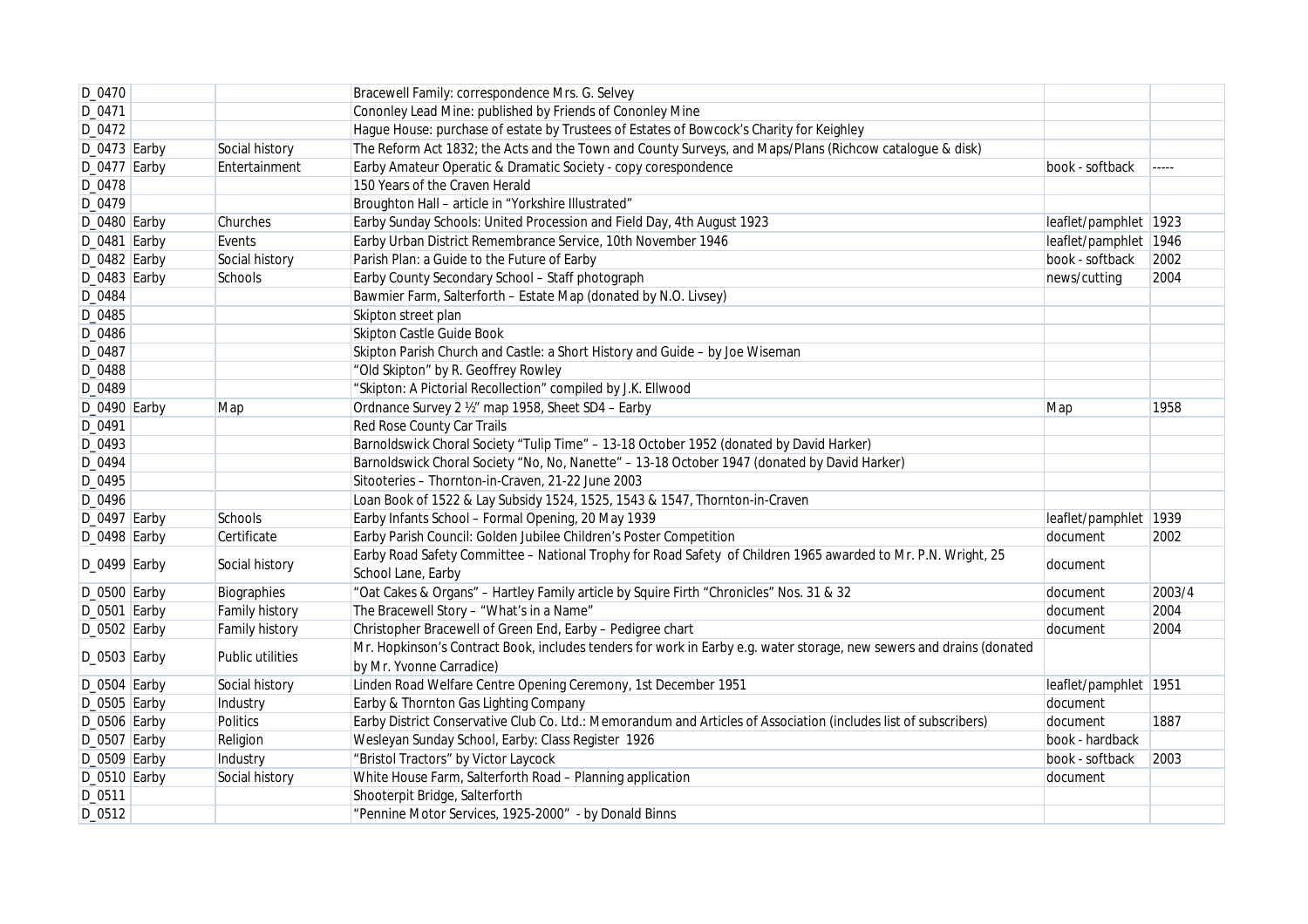| $D_0513$ Earby |                        | Sport          | Earby Cricket Club - History                                                                                                   | document        |           |
|----------------|------------------------|----------------|--------------------------------------------------------------------------------------------------------------------------------|-----------------|-----------|
| $D_0514$ Earby |                        | Churches       | All Saints Parish Church, Earby - Information leaflet & Parish News                                                            | document        | 2001      |
| $D_0515$ Earby |                        | Churches       | Earby Parish Church newsletters, etc. (copies donated by Stephanie Carter (nee Shuttleworth)                                   | document        | 1945 - 64 |
| $D_0516$ Earby |                        | <b>News</b>    | Craven Herald extracts compiled by Stephanie Carter (nee Shuttleworth)                                                         | news/cutting    | 1885-1911 |
| $D_0517$ Earby |                        | Entertainment  | Empire Cinema, Earby: postcard publicising film for week beginning 11 October                                                  | document        | 1915      |
| D_0518         |                        |                | Marsden Family, Salterforth: baptisms, burials & census details                                                                |                 |           |
| D_0519         |                        |                | Bacup Amateur Operatic & Dramatic Society - "The Marriage Market", November 1937                                               |                 |           |
| D_0520 Earby   |                        | Music          | Earby Glee Union/Kelbrook Male Voice Glee Union - letter and music                                                             | document        |           |
| D_0521         |                        |                | SELRAP: Craven Rail newsletters                                                                                                |                 |           |
|                |                        |                | "T.D. Whitaker, 1759-1821: Historia of Yorkshire & Lancashire" by Pamela Maryfield (reprint from Yorkshire                     |                 |           |
| D_0522         |                        |                | Archaeological Journal, Vol.75 2003                                                                                            |                 |           |
| D_0523         |                        |                | "Leeds-Liverpool Canal flows in and a great period of change begins" - Past View, Barlick with Earby View, 26 November<br>1999 |                 |           |
| D_0524         |                        |                | "Granny's Remedies", Craven Herald Supplement, January 2003                                                                    |                 |           |
| D_0525         |                        |                | "Favourite Recipes", Salterforth Women's Institute 25th Anniversary                                                            |                 |           |
| D_0526         |                        |                | Lancashire Family History & Heraldry Society: Publications on Microfiche - May 2004                                            |                 |           |
| $D_0527$ Earby |                        | General        | Earby Walks and Town Trail                                                                                                     | booklet         |           |
| D_0528         | Thornton-in-<br>Craven | General        | Thornton-in-Craven Village Walk                                                                                                | booklet         | 1997      |
| D_0529         |                        |                | Ordnance Survey - 1" map Blackburn & Burnley (Sheet 95)                                                                        |                 |           |
| $D_0530$ Earby |                        | General        | Riley Street Methodist Church: Souvenir Recipe Book                                                                            | book - softback |           |
| $D_0531$ Other |                        | Music          | Musical Monologues; published by Reynolds & Co (plastic wallet)                                                                | document        |           |
| D_0532         |                        |                | A. Dodgson & Son, Lane Ends Garage, Earby - plastic folder                                                                     |                 |           |
| $D_0533$ Earby |                        | Industry       | Victoria Mill, Earby - outline history                                                                                         | document        |           |
|                | D_0534 Yorkshire       | History        | War dead buried in Wheatlands Cemetery, Earby                                                                                  | document        |           |
| D_0535         |                        |                | Churchill Britain at War theme museum                                                                                          |                 |           |
| D_0536         |                        |                | SELRAP: Rail Action Partnership - preliminary study of state of former railway trackbed between Skipton and Colne              |                 |           |
| D_0537         |                        |                | West Craven Cycleway Report by SUSTRANS                                                                                        |                 |           |
| D_0538         |                        |                | "Enclosure Records for Historians" by Steven Hollowell (donated by N. Livsey)                                                  |                 |           |
| $D_0539$ Earby |                        | Education      | Earby Training Centre Working Group minutes                                                                                    | booklet         | 2001-3    |
| $D_0540$ Earby |                        | Transport      | CAT B: Community Accessible Transport Brokerage "Serving your community"                                                       | booklet         | 2004      |
| $D_0541$ Earby |                        |                | Earby U.D.C. leaflets - Health Week in Earby, 7-13 October 1928; Armistice Service, 6 November 1932; What to do after          | document        |           |
|                |                        | <b>History</b> | an air raid.                                                                                                                   |                 |           |
| D_0542         |                        |                | Deeds extracts from Pendle Property North - D. Crowther, 1986                                                                  |                 |           |
| $D_0543$       |                        |                | "Craven History", March 2003                                                                                                   |                 |           |
| D_0544         |                        |                | John Richardson Currer - Balliol College Record                                                                                |                 |           |
| $D_0545$ Earby |                        | History        | Earby Guide Stoop - Chronicles                                                                                                 | document        |           |
| D_0546 Earby   |                        | History        | Earby Evacuees: Harry Simpson; Celia Waterhouse & Diana Durrant                                                                | document        |           |
| D_0547         |                        |                | Salterforth Inghamite Chapel - Benjamin Ingham; notes from various Salterforth organisations                                   |                 |           |
| $D_0549$ Earby |                        | Social history | Victoria Institute                                                                                                             | document        | 1931      |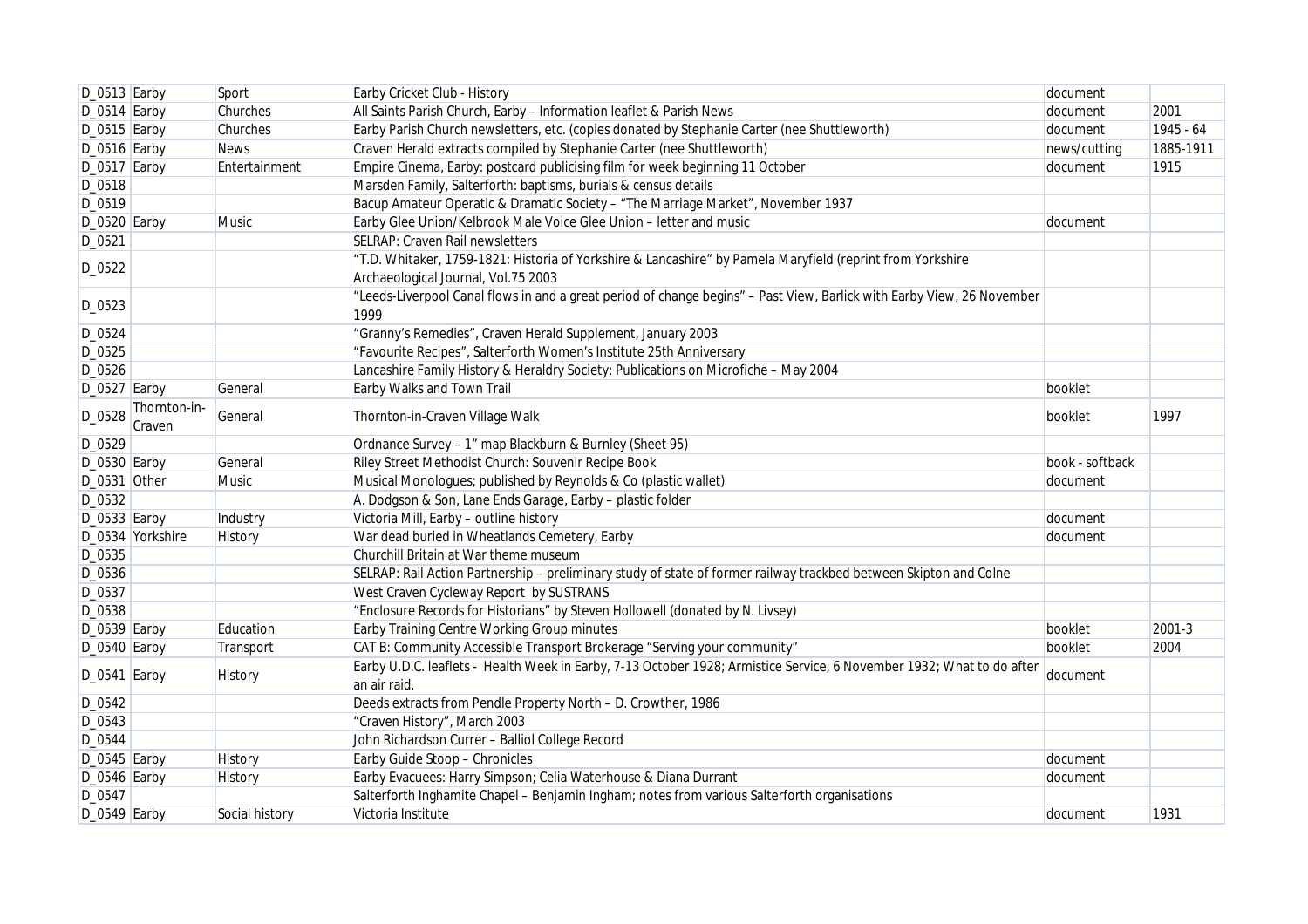| D_0550         | United<br>Kingdom | History       | Coronation of H.M. Queen Elizabeth II, 2 June 1953, together with ascent of Everest (plastic wallet)                                                               | book - softback | 1953 |
|----------------|-------------------|---------------|--------------------------------------------------------------------------------------------------------------------------------------------------------------------|-----------------|------|
| D_0551         |                   |               | Earby (West Ward) and Kelbrook O.S. maps: 9044NW, 9045SW, 9045NW, 9046NE, 9046SE. 9047SE (storage tube)                                                            |                 |      |
| D_0552         |                   |               | Earby (East Ward) O.S. maps: 9146NE, 9146SE, 9146SW (storage tube)                                                                                                 |                 |      |
| $D_0553$ Earby |                   | Industry      | Flooded areas 1964; main watercourses and some sewers                                                                                                              | Map             |      |
| $D_0554$ Earby |                   | Recollections | Reminiscences of an old Earbyer - Florence Wright (nee Smith)                                                                                                      | document        | 2004 |
| $D_0555$ Earby |                   | Recollections | "Beware the Census" - Bernice Clough (nee Wormwell) re Harry Brown                                                                                                 | document        | 2003 |
| D_0556         |                   |               | "Lady Anne's Way" - Margaret Brown                                                                                                                                 |                 |      |
| D_0557         |                   |               | "How to find out about Local History in Lancashire's libraries, museums and record offices - produced in association<br>with Burnley & District Historical Society |                 |      |
| D_0559         |                   |               | Barnoldswick & Earby Advertiser & Bellman - Final edition, 2 December 1987                                                                                         |                 |      |
| D_0560         |                   |               | The Times, 7 November 1898                                                                                                                                         |                 |      |
| D_0561         |                   |               | Northern Vernacular Buildings, Vol. No.1 - January 2004                                                                                                            |                 |      |
| D_0562         |                   |               | The Bronte Way                                                                                                                                                     |                 |      |
| D_0563         |                   |               | Discover Scenic Railways: the Harrogate Line; Leeds, Settle-Carlisle; the Pennines                                                                                 |                 |      |
| D_0564         |                   |               | Archaeology & Archives in West Yorkshire                                                                                                                           |                 |      |
| D_0565         |                   |               | The Syd Parkinson Extravaganza programme, 31 August 1979 (donated by D. Harker)                                                                                    |                 |      |
| D_0566         |                   |               | Federation of Family History Societies Publications: price list and order form                                                                                     |                 |      |
| D_0567         |                   |               | A Short History of All Saints' Church, Ripley                                                                                                                      |                 |      |
| D_0568         |                   |               | "Horton-in-Ribblesdale: the Story of an Upland Parish"                                                                                                             |                 |      |
| D_0569         |                   |               | Friends of the Settle-Carlisle Line - May 2002                                                                                                                     |                 |      |
| D_0570         |                   |               | "The Railway Years in Chapel-le-Dale; 1870-1877"                                                                                                                   |                 |      |
| D_0571         |                   |               | Parish Church School, Skipton                                                                                                                                      |                 |      |
| $D_0572$       |                   |               | "The Wanderings of a Warden" by Dennis Cairns                                                                                                                      |                 |      |
| D_0573         |                   |               | "Stainforth: Stepping Stones through History"                                                                                                                      |                 |      |
| D_0574         |                   |               | "Skipton Castle in the Great Civil War, 1642-1645" by Richard T. Spence                                                                                            |                 |      |
| D_0575         |                   |               | "An Outline History of Habergham Eaves" by K.G. Spencer                                                                                                            |                 |      |
| D_0576         |                   |               | "The North of England, List 133" - R.F.G. Hollett & Son, Sedbergh                                                                                                  |                 |      |
| D_0577         |                   |               | "The Bulletin: Official Journal of the Upper Wharfedale Field Society", edition No.24                                                                              |                 |      |
| D_0578         |                   |               | The 18th Century Concert Orchestra, Earby Community Centre, 26 October 2003                                                                                        |                 |      |
| D_0579         |                   |               | Royal Armouries Museum, Leeds                                                                                                                                      |                 |      |
| D_0580         |                   |               | "The Village in History" by Graham Nicholson & Jane Fawcett                                                                                                        |                 |      |
| D_0581         |                   |               | "The English Way of Death: the Common Funeral since 1450" by Julian Litten (plastic wallet)                                                                        |                 |      |
| $D_0582$ Earby |                   | General       | "A History of Earby" by L. E. Smith, plus documents & newspaper cuttings (plastic wallet)                                                                          | document        |      |
| D_0584 Craven  |                   | Railways      | West Craven Local History Association, Settle-Carlisle Railway Trip -13 September 2003                                                                             |                 |      |
| D_0585 Craven  |                   | Sport         | Pendle & Craven Croquet Club - move to Earby                                                                                                                       |                 |      |
| $D_0586$ Earby |                   |               | "Earby's 21st", by Andy Makin, Warden at Earby Youth Hostel                                                                                                        |                 |      |
| D_0587 Craven  |                   | War           | "Victory - Celebrating the 60th Anniversary of VE/VJ Day" Craven Herald Publication                                                                                | news/cutting    | 2005 |
| D_0588 Other   |                   | General       | "Dolly-logues" by Katherine Bruce Glasier - published by Independent Labour Party Publications Dept. (archive box)                                                 | book - softback | 1926 |
| D_0589         |                   |               | Earby Urban District Council Year Book (donated by M. Crewdson                                                                                                     |                 |      |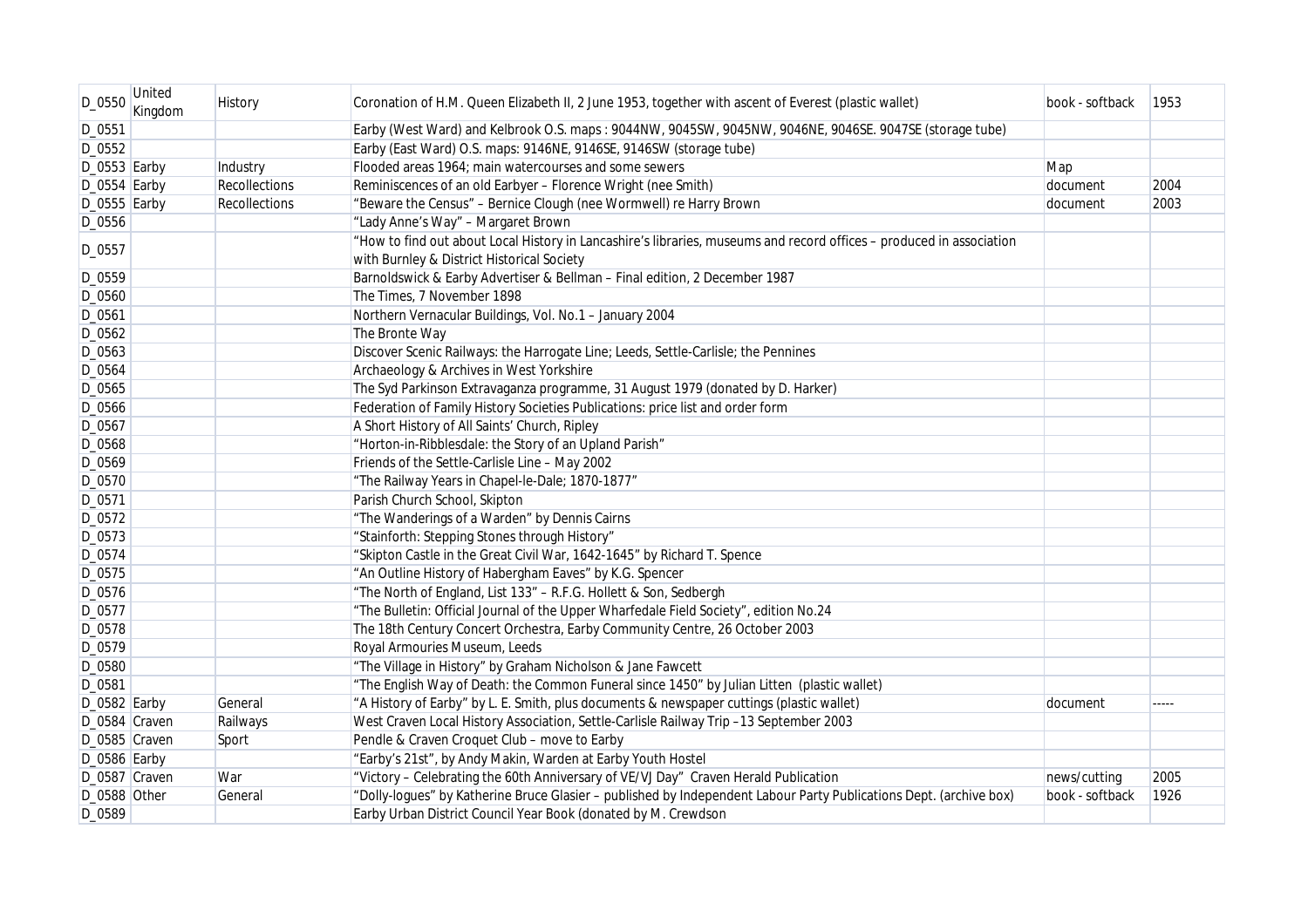| D_0590          |                        |                      | Earby Urban District Council Year Book (donated by M. Crewdson)                                                                                           |                       |           |
|-----------------|------------------------|----------------------|-----------------------------------------------------------------------------------------------------------------------------------------------------------|-----------------------|-----------|
| D_0591          |                        |                      | West Riding Registry of Deeds                                                                                                                             |                       |           |
| D_0592          |                        |                      | Tracing the history of your house - various leaflets                                                                                                      |                       |           |
| $D_0593$        |                        |                      | O.S. maps 1>2500 Earby District, include parcel numbers and acreages                                                                                      |                       |           |
| D_0594          |                        |                      | Robert Windle's Foundation 1658 Indenture Quadripartie                                                                                                    |                       |           |
| D_0595 Earby    |                        | Map                  | Earby in 1852 - J. Walker                                                                                                                                 | leaflet/pamphlet 1955 |           |
| D_0596          |                        |                      | Earby U.D.C. - Coronation Celebrations King George VI and Queen Elizabeth; souvenir programme                                                             |                       |           |
| $D_0598$ Earby  |                        | Entertainment        | The Eighteenth Century Concert Orchestra                                                                                                                  | book - softback       | 2003      |
| D_0599          |                        |                      | Rev. Henry Richardson, Rector of Thornton-in-Craven - Account Book 1748-1753                                                                              |                       |           |
| D_0600 Earby    |                        | <b>News</b>          | Craven Herald articles transcribed by John Turner (includes index)                                                                                        | news/cutting          |           |
| $D_0601$ Earby  |                        | Music                | "Edwin Firth, England's Champion Cornet Player; the history of a Brass Band Family" by Squire Firth                                                       | document              | 2005      |
| $D_0602$ Earby  |                        | Music                | "Remembrance: in Memorium Edwin Firth" by Allan Littlemore                                                                                                | document              | 2004      |
| $D_0603$ Earby  |                        | Music                | "Arthur Laycock" by Chris Helme                                                                                                                           | document              | 2004      |
| $D_0604$ Earby  |                        | History              | "The Bracewell Family: Earby Chapel" – family tree and extract from "History of Western Methodism in Burnley and East<br>Lancashire" (donated by N.Livsey | document              |           |
| $D_0$ 605 Earby |                        | Industry             | Victoria Mill Gas Plant - proposal for Barnoldswick Gas & Light Company to take over                                                                      | document              | 1889      |
| $D_0606$ Earby  |                        | Industry             | Victoria Mills - proposal for formation of company to take over                                                                                           | document              | 1890      |
| $D_0607$ Earby  |                        | Industry             | Victoria Mill Fire: Mallinson vs Riley                                                                                                                    | document              | 1891      |
| $D_0608$ Earby  |                        | <b>History</b>       | Earby Conservation Area - proposed                                                                                                                        | document              | 2003      |
| D_0609          |                        |                      | 1932 Weavers Strike                                                                                                                                       |                       |           |
| $D_0$ 610 Earby |                        | Biographies          | "Notable Earby Citizens - James Lindley" (from Earby & District Notes and News)                                                                           | document              |           |
| D_0611          |                        |                      | Thornton Well Project "All's Well at St. Mary's"                                                                                                          |                       |           |
| D_0612          | Thornton-in-<br>Craven | Parish records       | Thornton-in-Craven Records - Transcription of parish records                                                                                              | document              |           |
| D_0613          |                        |                      | "Plain Tales from Yorkshire" by Roger Mason                                                                                                               |                       |           |
| D_0614          |                        |                      | "The Story of Foulridge" by Fay Oldland                                                                                                                   |                       |           |
| D_0615          |                        |                      | "The History of Lothersdale" by Kenneth Wilson et al                                                                                                      |                       |           |
| D_0616          |                        |                      | "Picking Sticks with Stockings on: Memories of Earby" by Florence Wright                                                                                  |                       |           |
| D_0617          |                        |                      | "Lord Thanet's Benefaction to the Poor of Craven in 1685" ed. Richard Hoyle                                                                               |                       |           |
| D_0618          |                        |                      | "A History of Kelbrook Church; its Vicars and its School" by Viutor Laycock                                                                               |                       |           |
| D_0619          |                        |                      | "The Dark Side of Town - Skipton" by Malcolm Hanson                                                                                                       |                       |           |
| D_0620          |                        |                      | Salterforth Jottings                                                                                                                                      |                       |           |
| D_0621          |                        |                      | The Bancroft Mill Engine" published by Bancroft Mill Engine Trust                                                                                         |                       |           |
| D_0622          |                        |                      | Yorkshire Dales Railway                                                                                                                                   |                       |           |
| D_0623          |                        |                      | "John Wilkinson, Mayor of Nelson, and his Family" by Louise Gawne                                                                                         |                       |           |
| D_0624          |                        |                      | "Vanished Dwellings: Early Industrial Housing in a Lancashire Cotton Town - Preston" by Nigel Morgan                                                      |                       |           |
| D_0625          |                        |                      | "Maps for Historians" by Paul Hindle                                                                                                                      |                       |           |
| $D_0626$        |                        |                      | "Tracing your Ancestors in the Public Record Office" (6th ed.) by Amanda Bevan                                                                            |                       |           |
| D_0627 Earby    |                        | <b>History</b>       | "The Craven Household Almanac and Local Directory: entries for Earby 1881-1931" donated by Stephanie Carter                                               | document              | 1881-1931 |
| $D_0628$ Earby  |                        | <b>Recollections</b> | "Coincidences, Cobblestone and Clogs" by Kathleen Morgan                                                                                                  | document              |           |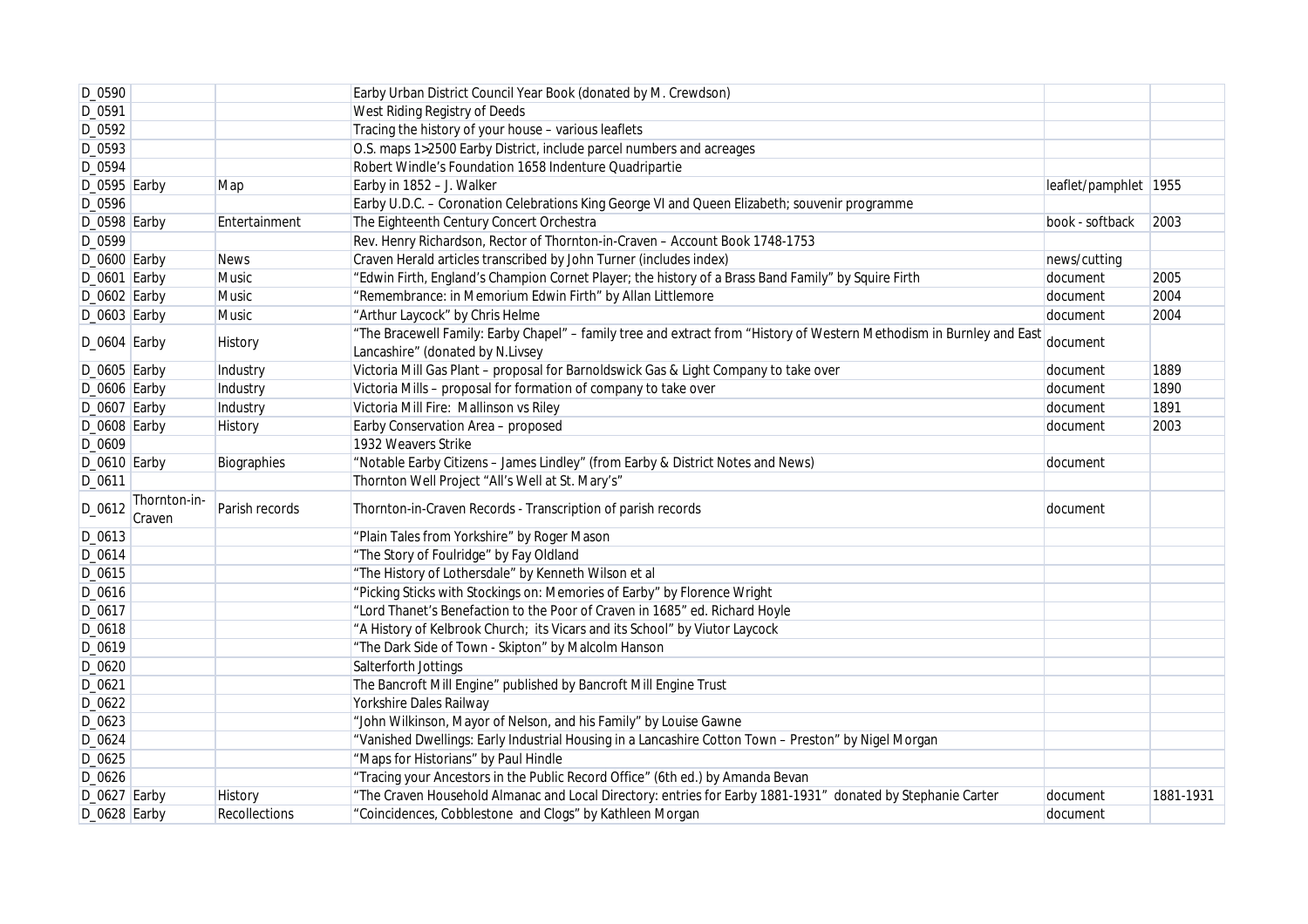| $D_0629$ Earby |                        | Biographies             | Stephen Aldersley - family history                                                                                        | document     | 2005     |
|----------------|------------------------|-------------------------|---------------------------------------------------------------------------------------------------------------------------|--------------|----------|
| $D_0630$ Earby |                        | Recollections           | Francis Forrest "Watch Out, there's a Postie About"                                                                       | document     | 2005     |
| D_0631         |                        |                         | Gill Church, Barnoldswick - Death Registers (donated by Ada Hannam)                                                       |              |          |
| $D_0632$ Earby |                        | History                 | <b>Wormwell Family</b>                                                                                                    | document     | 2005     |
| D_0633         |                        |                         | Wesleyan Methodist, Barnoldswick Circuit: order of public religious services 16 October 1921 to 14 January 1922           |              |          |
| D_0634         |                        |                         | Riley Street Methodist Church; 75th Anniversary Events                                                                    |              |          |
| D_0635         |                        |                         | Riley Street Methodist Church: Opening and Re-dedication                                                                  |              |          |
| $D_0636$ Earby |                        | <b>History</b>          | "Village Life in Medieval England: Stories of Earby" by Jim Walker                                                        | document     | 1993     |
| D_0637         | Thornton-in-<br>Craven | History                 | Thornton-in-Craven (St. Mary) – extract from "Bells in the West Riding of Yorkshire"                                      | document     | 1903     |
| $D_0638$ Earby |                        | Sport                   | Earby Memorial Bowling Club - founded 1924                                                                                | document     | 2001     |
| D_0639         |                        |                         | "County Brook Pack Horse Bridge" by Nick Livsey                                                                           |              |          |
| D_0640         |                        |                         | Crickle House, Marton -sale notice and spa analysis                                                                       |              |          |
| D_0641         |                        |                         | The Craven Museum - 50th anniversary exhibition                                                                           |              |          |
| D_0642         |                        |                         | "Shanty Life on the Settle-Carlisle Railway" by W.R. Mitchell                                                             |              |          |
| D_0643         |                        |                         | <b>Coulthard Family</b>                                                                                                   |              |          |
| D_0644         |                        |                         | Directories covering Earby and Thornton-in-Craven; their location and availability                                        |              |          |
| $D_0645$ Earby |                        | Social history          | Blake Morrison "It couldn't happen in a place like this" (BNP and Earby Council Elections)                                | news/cutting | 07.06.04 |
| D_0646         |                        |                         | Barnoldswick U.D.C. requisitioning ofiron and steel railings for scrap Defence (General) Regulations 1939                 |              |          |
| D_0647         |                        |                         | "Tracing the History of Villages" by Trevor Yorke                                                                         |              |          |
| D_0648         |                        |                         | "Starting Out in Local History" by Susan Fowler                                                                           |              |          |
| D_0649         |                        |                         | "Local History: a Handbook for Beginners" by Philip Riden                                                                 |              |          |
| D_0650         |                        |                         | "Local History in England, 2nd Ed," by W.G. Hoskins                                                                       |              |          |
| D_0651         |                        |                         | "Vernacular Architecture"by R.W. Brunskill                                                                                |              |          |
| D_0652         |                        |                         | "Census Returns 1841-1891 in Microform: a Directory to Local Holdings in Great Britain, Channel Islands, Isle of Man;     |              |          |
|                |                        |                         | 6th Ed." By Jeremy Gibson & Elizabeth Hampson                                                                             |              |          |
| D_0653         |                        |                         | "Local Census Listings 1522-1930: Holdings in the British Isles; 3rd Ed." By Jeremy Gibson & Mervyn Medlycott             |              |          |
| D_0654         |                        |                         | "Reading Old Title Deeds, 2nd Ed." By Julian Cornwall                                                                     |              |          |
| D_0655         |                        |                         | "So You Want to Trace the History of Your Family", Lancashire County Library & Information Service                        |              |          |
| D_0656         |                        |                         | "So You Want to Trace the History of Your House", Lancashire County Library and Information Service                       |              |          |
| D_0657         |                        |                         | "Lancashire Folk-lore, illustrative of the superstitious beliefs and practices, local customs and usages of the people of |              |          |
|                |                        |                         | the County Palatine" by John Harland & T.T. Wilkinson                                                                     |              |          |
| D_0658         |                        |                         | "Old English Customs extant at the Present Time" by P.H.Ditchfield                                                        |              |          |
| D_0659         |                        |                         | "The Pennine Dales" by Arthur Raistrick                                                                                   |              |          |
| D_0660         |                        |                         | "The Earl of Derby's Courthouse at Burton-in-Lonsdale" by C.T.J. Dodson                                                   |              |          |
| D_0661         |                        |                         | "Transport & Communication" Horsforth History Guides No.4                                                                 |              |          |
| D_0662         |                        |                         | Bury Local History Society Journal No.10                                                                                  |              |          |
| D_0663         |                        |                         | Hague House, Thornton-in-Craven                                                                                           |              |          |
| $D_0664$ Earby |                        | General                 | Stained glass stolen from Skipton Road`                                                                                   | document     |          |
| $D_0665$ Earby |                        | <b>Public utilities</b> | Earby Fire Station                                                                                                        | document     |          |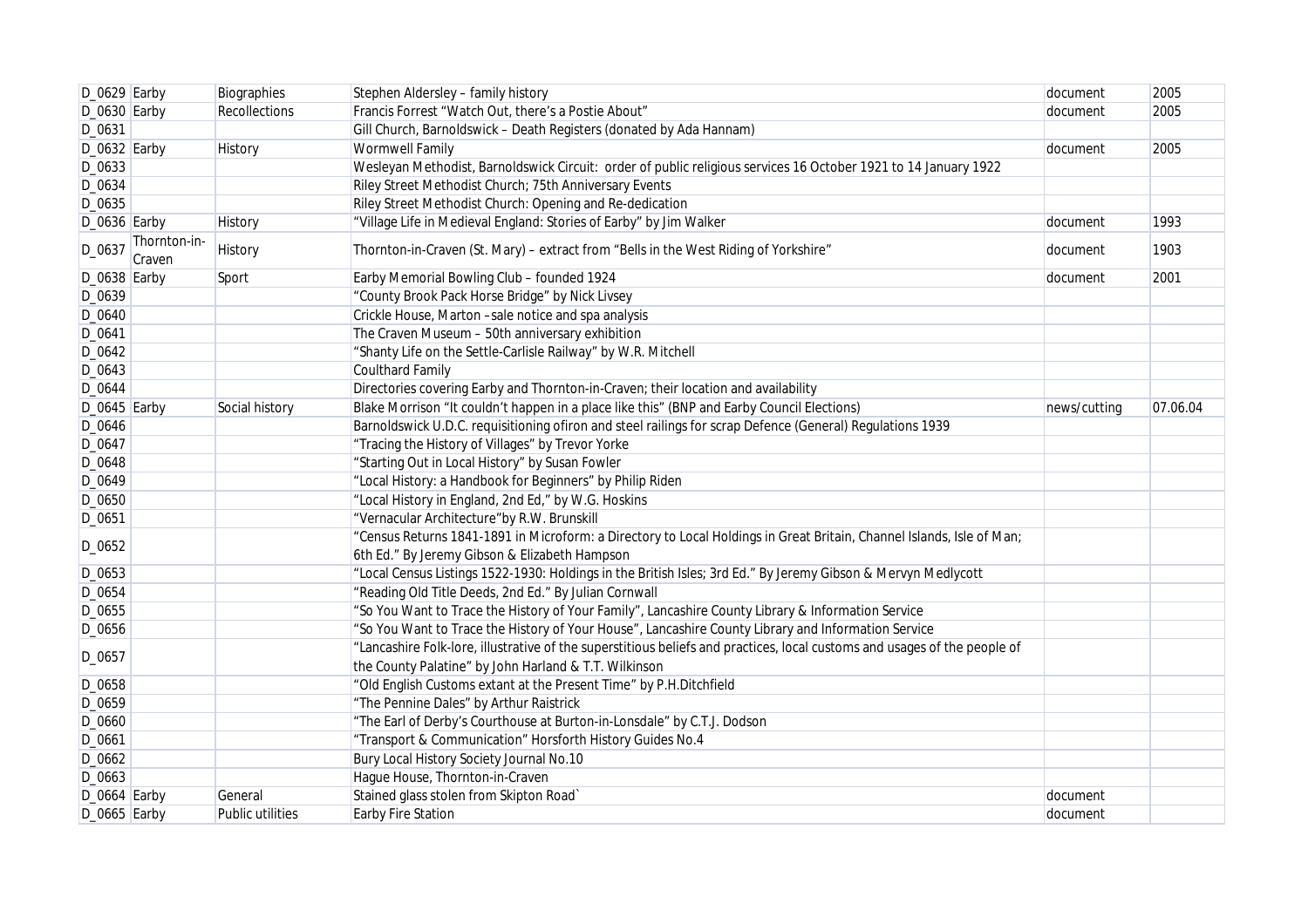| D_0666          |                   |                  | Booth Bridge Farm                                                                                                     |                       |      |
|-----------------|-------------------|------------------|-----------------------------------------------------------------------------------------------------------------------|-----------------------|------|
| D_0667 Pendle   |                   | Family history   | Duxbury Family                                                                                                        | document              | 1999 |
| D_0668          |                   |                  | Roman Fort at Elslack (Olenacum)                                                                                      |                       |      |
| D_0669          |                   |                  | Will of William Harrison, Carlow Beck, near Carleton                                                                  |                       |      |
| D_0670          |                   |                  | Salterforth Playing Field                                                                                             |                       |      |
| $D_0671$ Earby  |                   | Recollections    | "Life at Fiddling Clough in the 1920's and 30's " by Stephanie Carter (Chronicles Nos.35 & 36)                        | document              |      |
| D_0672          |                   |                  | Lister of Gisburne Park - family pedigree                                                                             |                       |      |
| D_0673          |                   |                  | Mabel Sutcliffe and Harold Thorpe (Chronicles?)                                                                       |                       |      |
| D_0674          |                   |                  | "Memories of Surgill Farm" by Audrey Patterson                                                                        |                       |      |
| $D_0$ 675 Earby |                   | Biographies      | Lt. Richard Welbury Shuttleworth (1894-1918)                                                                          | document              |      |
| D_0676 Pendle   |                   | Transport        | Colne to Earby Motorbus                                                                                               | document              | 2004 |
| D_0677 Craven   |                   | Map              | Ordnance Survey 1909 - West Craven (archive box)                                                                      | Map                   |      |
| D_0678          |                   |                  | Lister-Kaye property at Denby and Denby Grange; mining interests                                                      |                       |      |
| D_0679          |                   | Sale schedule    | Sale schedule and plans                                                                                               | document              |      |
| D_0680          |                   |                  | Pedigree of Richardson, Bierley Hall, Bradford (family of Rev. Henry Richardson, Rector)                              |                       |      |
| D_0681          |                   |                  | Earby Liberal Club: Rules & Byelaws                                                                                   |                       |      |
| D_0682          |                   |                  | Earby Parish Church: CD Launch Concert                                                                                |                       |      |
| $D_0683$ Earby  |                   | Education        | "My Village" - School Project by Ann Taylor, Form 1B                                                                  | document              | 1959 |
| D_0684          |                   |                  | Skipton Rural District Council: Surveyor's Report                                                                     |                       |      |
| D_0685          |                   |                  | Victoria Institute: Notices of Annual General Meetings 1908-11                                                        |                       |      |
| $D_0$ 686 Earby |                   | Public utilities | Record Book - Surveyors of the Highways in the Township of Earby in the Parish of Thornton in the County of York from | book - hardback       |      |
|                 |                   |                  | Michaelmas 1817 until 1865 (archive box)                                                                              |                       |      |
|                 |                   |                  | Hartley Family of Earby: research materials including: Lloyd Hartley's Hymn Book; "A Song without Words"; "Waltz      |                       |      |
| D_0687          |                   |                  | Fantasy for Pianoforte"; "Nocturne". Programmes - invitations to pianoforte recitals, Leeds, 1935, 1935 & 1938.       |                       |      |
|                 |                   |                  | photographs, etc. (plast                                                                                              |                       |      |
| D_0688          |                   |                  | Evacuees to Earby: letters and photographs (plastic wallet)                                                           |                       |      |
| D_0689          |                   |                  | Earby U.D.C. - Wright Firth, Resolution of appreciation sealed with the Common Seal of the Council (storage tube)     |                       |      |
| D_0690          |                   |                  | Earby U.D.C. - Design for Chairman's Chain of Office (storage tube)                                                   |                       |      |
| D_0691          |                   |                  | Land and property owned by Hartley Wilkinson and John & Jane Waddington                                               |                       |      |
| D_0692          |                   |                  | Victoria Mills & Cottage Property (storage tube). See also Inventory No.549                                           |                       |      |
| $D_0693$ Earby  |                   | Industry         | Wardle Storeys: Environmental Sensitivity Data                                                                        | Map                   |      |
| $D_0694$ Earby  |                   | Social history   | Remembrance Day Services                                                                                              | leaflet/pamphlet 2006 |      |
| D_0695          | United<br>Kingdom | General          | Katherine Bruce Glasier "Tales of the Derbyshire Hills; Pastorals from the Peak District" (archive box)               | book - hardback       | 1907 |
| D_0696 Earby    |                   | Entertainment    | Earby Amateur Operatic & Dramatic Society - "The Mikado"                                                              | document              |      |
| D_0697          |                   |                  | Postcard "With every good wish from Earby"                                                                            |                       |      |
| D_0698          |                   |                  | Decimal Currency Board: your guide to decimal money                                                                   |                       |      |
| D_0699          |                   |                  | Ordnance Survey; reprint first edition of the one inch map Skipton & Bradford                                         |                       |      |
| D_0700          |                   |                  | Dr. Lovelace's Blotting Book: East Lancashire Soap Co.                                                                |                       |      |
| D_0701          |                   |                  | Victoria Institute - Re-opening of the Library, 8 September 1903                                                      |                       |      |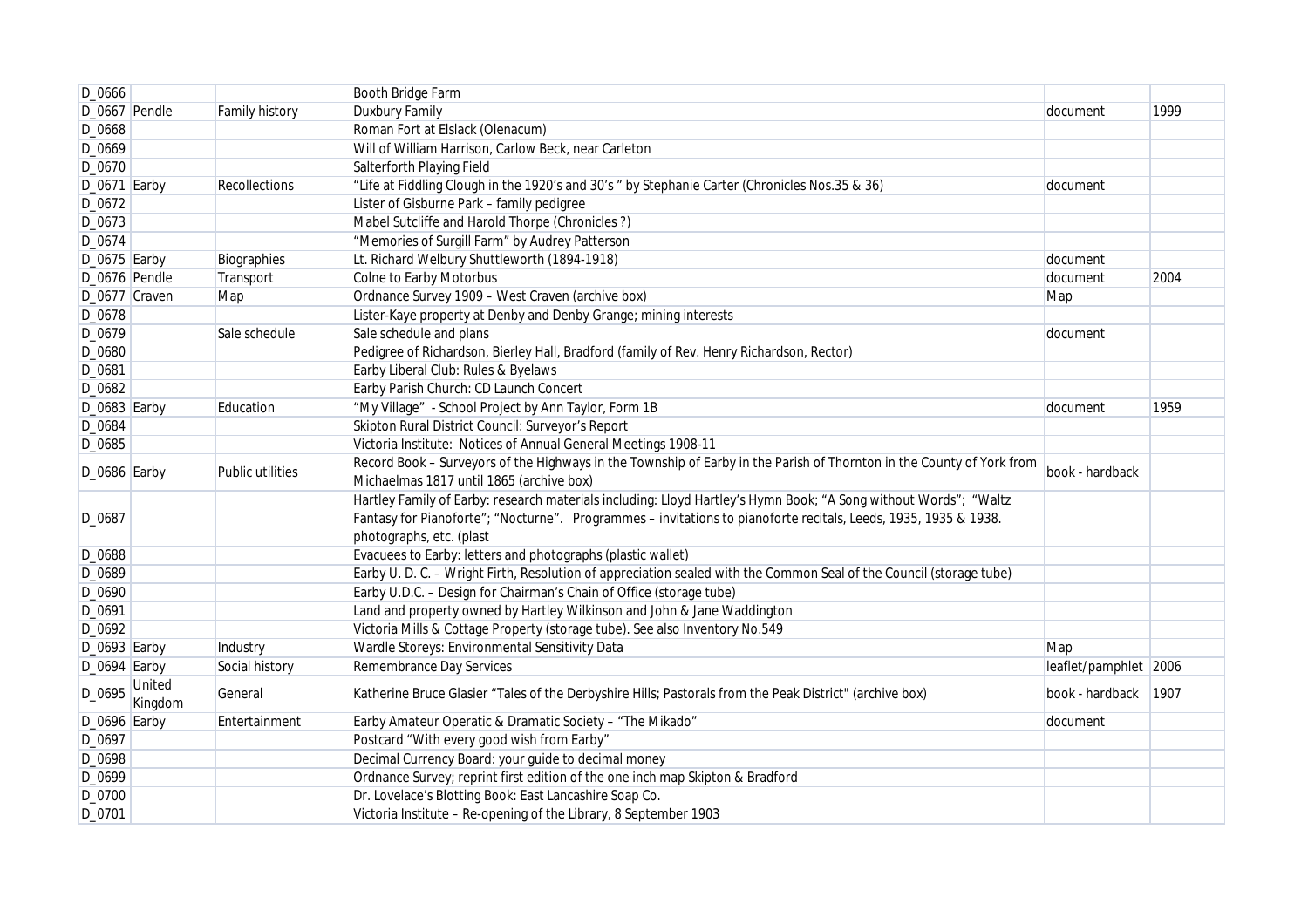| D_0702          |                          |                  | Rules of the Earby Victoria Institute                                                                                                   |                       |                 |
|-----------------|--------------------------|------------------|-----------------------------------------------------------------------------------------------------------------------------------------|-----------------------|-----------------|
| D_0703          |                          |                  | Victoria Institute "At Homes" - Earby Operatic Company in "Monkroyd"                                                                    |                       |                 |
| $D_0$ 704 Earby |                          | Social history   | Closure of old Library, New Road School - receipt for balance of funds transferred to Earby UDC, 2 December 1931                        | document              |                 |
| D_0705          |                          |                  | Earby U.D.C. - Library Catalogue & Supplementary Catalogue                                                                              |                       |                 |
| D_0706 Craven   |                          |                  | W.R. Mitchell - "Craven and the Industrial Revolution"                                                                                  |                       |                 |
| D_0707          |                          |                  | "Craven and its Railways" by D. Binns                                                                                                   |                       |                 |
| D_0708          |                          |                  | James Berry - "The Yorkshire Luddites, 1811-12"                                                                                         |                       |                 |
| D_0709          | <b>United</b><br>Kingdom | History          | Royal British Legion - "VE Day - 50 Years of Peace in Europe" - official commemorative book                                             | book - softback       | 1995            |
| D_0710 Earby    |                          | War              | "Earby in War Time" - Peter Dawson's war time memories                                                                                  | book - softback       | 2005            |
| $D_0$ 711 Earby |                          | War              | Earby U.D.C. - World War 2 (extracts from Minutes)                                                                                      | document              |                 |
| $D_0712$ Earby  |                          | Roads            | Earby's New Road Bridge                                                                                                                 | news/cutting          | 1928?           |
| $D_0713$ Earby  |                          | War              | "Lest We Forget: a History of Earby War Memorial and Memorial Grounds" by Bob Abel                                                      | document              | 2001            |
| $D_0$ 714 Earby |                          | Shops / retail   | "Earby Co-operative Society" by Stephanie Carter                                                                                        |                       |                 |
| $D_0$ 715 Earby |                          | Public utilities | Earby & Thornton Gas & Lighting Co. - Board of Trade applications                                                                       | document              | 2005            |
| $D_0$ 716 Earby |                          | War              | War Memorial Exhibition: VE/VJ Day Commemoration, June 2005                                                                             | document              | 2005            |
| $D_0$ 717 Earby |                          | Shops / retail   | Earby U.D.C. - Sanitary Inspector's Register of Shops (Stephanie Carter)                                                                | document              |                 |
| D_0718 Earby    |                          | Recollections    | William Shuttleworth: transcript of him talking about Earby (Stephanie Carter)                                                          | document              |                 |
| $D_0$ 719 Earby |                          | Transport        | Earby Community Minibus: Minutes of Management Committee & Accounts                                                                     | document              |                 |
| $D_0$ 720 Earby |                          | Recollections    | "Earby of Yesteryear: Recollections of William Shuttleworth of North Holme Farm" (Chronicles) by Stephanie Carter (nee<br>Shuttleworth) | document              | 2005            |
| $D_0721$ Earby  |                          | Industry         | "Sough Bridge Mill, Earby", parts 1,2 & 3 by Stanley C. Graham                                                                          | document              | 2003            |
| $D_0722$ Earby  |                          | Family history   | "Handlooms to Heirlooms: William Wright 1829-1904and his Family" by Squire Firth (Chronicles)                                           | document              | -----           |
| $D_0723$ Earby  |                          | <b>EDLHS</b>     | Earby & District Local History Society: questionnaire results                                                                           | document              | 2005            |
| $D_0$ 724 Earby |                          | War              | Earby "Salute the Soldier Week, 13-20 May 1944" - official programme                                                                    | leaflet/pamphlet 1944 |                 |
| D_0725 Other    |                          |                  | Amateur Gardening Pocket Guide                                                                                                          | book - softback       | 1942            |
| D_0726 Other    |                          |                  | Engineers' Constants for the Slide rule                                                                                                 |                       | -----           |
| $D_0727$ Earby  |                          | Council          | Earby Urban District Guide                                                                                                              | booklet               | 1966            |
| D_0728          |                          |                  | <b>Craven Herald Articles -transcripts</b>                                                                                              |                       | various         |
| $D_0729$ Earby  |                          | War              | Earby Victims of the First World War                                                                                                    | document              | Dec 2006        |
| D_0730 Pendle   |                          | Council          | Borough of Pendle Year Book and Diary 1983-4                                                                                            | book - softback       | 1983            |
| D_0731 Craven   |                          |                  | West Craven Together edition 1                                                                                                          | newsletter            | <b>Nov 2006</b> |
| $D_0732$ Earby  |                          | <b>EDLHS</b>     | <b>EDLHS Questionnaire on Visits</b>                                                                                                    | document              | 2006            |
| $D_0733$ Earby  |                          |                  | Minutes - New Road Community Centre Earby                                                                                               | document              | Various         |
| D_0734 Craven   |                          | Industry         | <b>Hedley Bradshaw Interviews</b>                                                                                                       | document              | 1997            |
| D_0735          | Thornton-in-<br>Craven   |                  | Thornton and Earby Guided Walks                                                                                                         | leaflet/pamphlet 1997 |                 |
| D_0736          | Thornton-in-<br>Craven   |                  | Thornton-in-Craven Village Walk - draft                                                                                                 | document              | 1995            |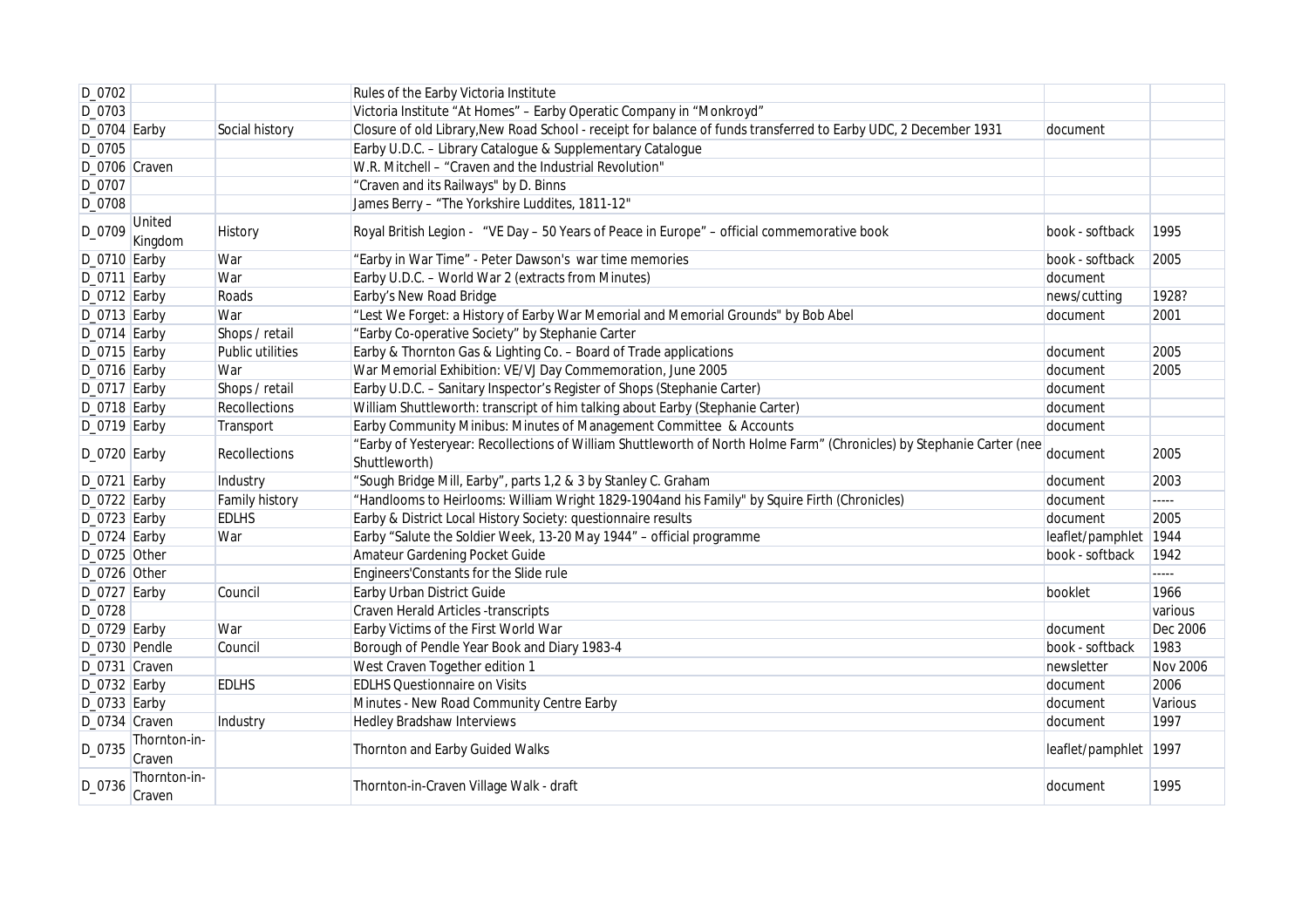| D_0737          | Thornton-in-<br>Craven |                  | Thornton Village Walk for Colne History Society                                 | document         | 1995                     |
|-----------------|------------------------|------------------|---------------------------------------------------------------------------------|------------------|--------------------------|
| D_0738          | Thornton-in-<br>Craven | Roads            | Thornton in Craven and the Roman Road by Trevor Tattersall                      | document         | 2007                     |
| D_0739 Other    |                        | War              | Stand To - Volume 72 - Journal of the Western Front Association                 | Magazine         | Jan 2005                 |
| D_0740 Other    |                        | Magazine         | Local History Magazine no 110                                                   | Magazine         | Sept 2006                |
| D_0741 Other    |                        |                  | Upper Wharfedale Field Society - Bulletin 27                                    | newsletter       | June 2005                |
| D_0742 Other    |                        |                  | Yorkshire History Quarterly Vol 11 Issue 4                                      | Magazine         | Aug 2005                 |
| D_0743 Other    |                        |                  | North West Sond Archive Training folder                                         | document         | 8-2-1997                 |
| D_0744 Earby    |                        | Deed             | Mostyn Avenue Deeds to number 7                                                 | document         | various                  |
| D_0745 Pendle   |                        | Map              | Pendle - Offiical Borough Map                                                   | booklet          | 1982                     |
| D_0746          | Thornton-in-<br>Craven | Churches         | The Work and Nature of a Sidesman                                               | document         | $---$                    |
| D_0747 Other    |                        | War              | For God and the North historical handbook of the Srm of the North - Sealed Knot | booklet          | June 1977                |
| $D_0748$ Earby  |                        | <b>Music</b>     | Earby Brass Band - Newspaper Cuttings collected by Jack Whitehead               | news/cutting     | -----                    |
| D_0749          | Thornton-in-           |                  |                                                                                 |                  | 2006                     |
|                 | Craven                 |                  | Clegg A.H. - Research notes                                                     | document         |                          |
| D_0750 Earby    |                        | Industry         | Victoria Mill Engine - research notes                                           | document         | 2006                     |
| $D_0$ 751 Earby |                        | Research sources | Earby Trade Directory 1932/33                                                   | document         | 1932                     |
| D_0752 Other    |                        | legal Documents  | Windle, Robert - Will                                                           | document         | $\overline{\phantom{a}}$ |
| $D_0$ 753 Earby |                        | Churches         | Earby's Flat Pack Church                                                        | document         | 2007                     |
| D_0754 Other    |                        | Research sources | Coroner's Inquests - Legal Information30- Natonal Archives                      | document         | 2007                     |
| D_0755 Other    |                        |                  | 112222                                                                          |                  | $\overline{a}$           |
| D_0756 Other    |                        | General          | Lancashire Libraries Catalogue Guide fror Computerisation                       | document         | 1998                     |
| D_0757 Craven   |                        |                  | Craven Museum Collecting Policy - by Siobhan Kirrane                            | document         | 1999                     |
| D_0758 Earby    |                        |                  | Earby Official Guide 1937/38                                                    | document         | 1937                     |
| $D_0759$ Earby  |                        | War              | Wilson. William Henry - World War I Casulty                                     |                  | <b>ELECT</b>             |
| D_0760 Earby    |                        |                  | Craven Houshold Almanack - Earby Polling District 1928-32                       | document         | 1928                     |
| $D_0761$ Earby  |                        | Social history   | New Road School - Miscellany                                                    | document         | -----                    |
| $D_0762$ Earby  |                        |                  | Earby Wheatlands Cemetery Monumental Inscriptions transcript - draft            | document         | 2007                     |
| D_0763          |                        | Religion         | Yorkshire Monasteries - Cloisters, Lands and People by Bernard Jennings         | book - softback  | 1999                     |
| D_0764 Other    |                        | Will             | Dawson, Benjamin - Will of 1751-1754                                            | document         | 1751                     |
| D_0765 Earby    |                        |                  |                                                                                 | newsletter       | Oct 2006                 |
| D_0766 Earby    |                        |                  | Earby Carbon Neutral Programme - Launch                                         | document         | <b>Oct 2006</b>          |
| $D_0767$ Earby  |                        |                  | <b>Earby Planning Application Documents</b>                                     | document         | $\frac{1}{2}$            |
| D_0768          | Thornton-in-<br>Craven | Churches         | The Round - Parish Newsletter                                                   | newsletter       | Dec 1998                 |
| D_0769 Other    |                        |                  | Broughton with Elslack All Saints Church Visitor guide                          | leaflet/pamphlet | -----                    |
| D_0770 Craven   |                        | Sport            | Pendle and Craven Croquet Club - History - by Geoff Whitaker                    | document         | Apl 2006                 |
| D_0771 Earby    |                        |                  | Earby Walk with Skipton and Craven History Society                              | booklet          | 20-5-2006                |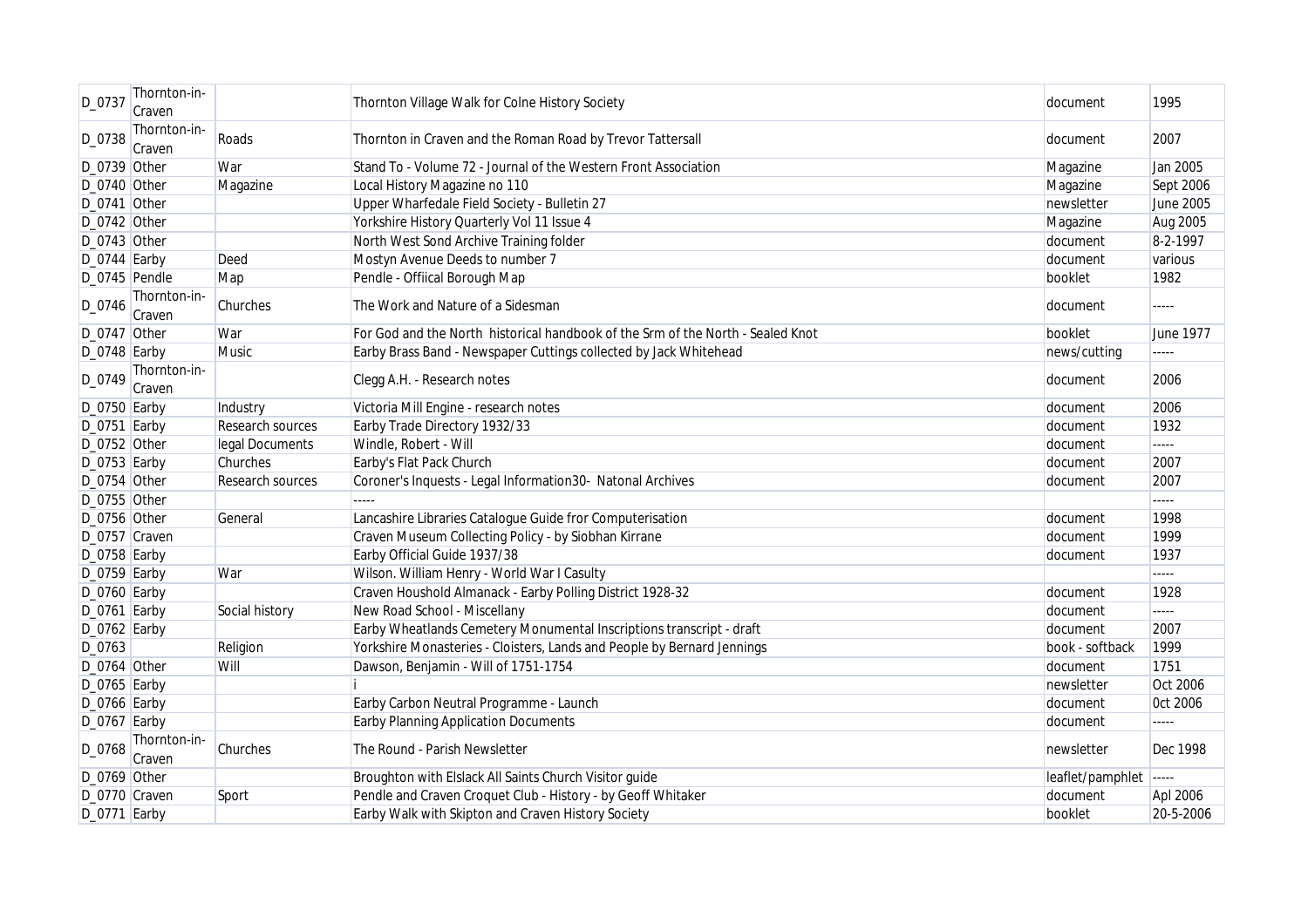| D_0772 Earby    |                              | Shops / retail   | Sturdy, Miss A. - Millinary Shop Advert                                                                                                      | document                  | -----            |
|-----------------|------------------------------|------------------|----------------------------------------------------------------------------------------------------------------------------------------------|---------------------------|------------------|
| D_0773          | Thornton-in-<br>Craven       |                  | Thornton, Earby, Kelbrook and Harden - directory                                                                                             | document                  | .                |
| $D_0774$ Earby  |                              | Churches         | Earby Baptist Church Registers 1819-1870 & 1838 - 1852 draft                                                                                 | document                  | $\cdots$         |
|                 | D_0775 Kelbrook              | Roads            | Kelbrook Rationae Tenurae Road Interviews Regarding the Case - Earby UDC                                                                     | document                  | $\cdots \cdots$  |
| D_0776 Earby    |                              |                  | Cross Party Fight to Save Historic Youth Hostel by R.Abel                                                                                    | document                  | 2007             |
| D_0777 Other    |                              | Research sources | Using Trade Directories in Your Research - Tippet, David                                                                                     | document                  | 2002             |
| D_0778 Other    |                              |                  | Map Sources for Dating Houses by Armitage, Geoff                                                                                             | document                  | Jun 2001         |
| D_0779          | Thornton-in-<br>Craven       | Churches         | Dales Heritage no 6 - Includes report on Thornton Well Project                                                                               |                           | Ap 2007          |
| D_0780 Other    |                              | Magazine         | Local History Magazine - March 2006                                                                                                          |                           | <b>Mar 2006</b>  |
| D_0781 Other    |                              | General          | Local History Magazine May 2006                                                                                                              |                           | May 2006         |
| D_0782 Other    |                              |                  | Local History Magazine Jan 2007                                                                                                              |                           | Jan 2007         |
| D_0783 Other    |                              | Industry         | Industrial Heritage Vol 31 no 3 winter 2005                                                                                                  | Magazine                  | 2005             |
| D_0784 Other    |                              |                  | Yorkshire History Quarterly - March 2006 Vol 11/3                                                                                            | Magazine                  | Mar 2006         |
| D_0785          | United<br>Kingdom            |                  | Yorkshire History Quarterly - Vol11/2                                                                                                        |                           | <b>Nov 2005</b>  |
| D_0786          |                              |                  | Sale Particulars of Craven Estates Belonging to Sir John Lister Kaye                                                                         | document                  | 1857             |
| D_0787 Other    |                              | Entertainment    | The Lantern Image - Iconography of the magic lantern 1420-1880 BY David Robinson                                                             | document                  | -----            |
| D_0788 Earby    |                              | Sport            | Newspaper Articles<br>Wuzzin Holes and Burnley FC play bowls in Earby                                                                        | news/cutting              | 1963             |
| D_0789          | Thornton-in-<br>Craven       | Archaeology      | Archaeological Watching Brief - St Mary's Church Well Project Thornton in Craven - Report bt John Buglass                                    | document                  | <b>June 2006</b> |
| $D_0790$ Earby  |                              | General          | Earby Memories by Eric Ellis                                                                                                                 | document                  | June 2006        |
| $D_0$ 791 Earby |                              | Schools          | New Road School Centenary 1996                                                                                                               | document                  | 1996             |
| D 0792          | Thornton-in-<br>Craven       | Map              | Ordnance Survey Map Copies of Thornton, Elslack and Earby 1853 edition                                                                       | document                  | 1853             |
| D_0793          |                              | <b>EDLHS</b>     | Archive Accessions Inventory User Manual Microsoft Access Data Base 2007                                                                     | document                  | May 2007         |
| $D_0$ 794 Earby |                              | Entertainment    | Empire Cinema Plaque Unveiling - April 1998 - Bob Abel<br>The Empire Cinema and the Early Days of Cinema Enterainment in Earby               | document                  | Ap 1998          |
| D_0795          |                              | General          | North West Region of the Federation of Family History Societies 20th Annual Conference hosted by Rolls Royce Family<br><b>History Socety</b> | booklet                   | Mar 1997         |
| D_0796          | United<br>Kingdom            | Research sources | Searching the Archives - Lancaster University Day School                                                                                     | leaflet/pamphlet May 2003 |                  |
|                 | D_0797 Barnoldswick Industry |                  | The Heart of Weaving Barnoldswick and Earby Times by Graham Smith                                                                            | news/cutting              |                  |
|                 | D_0798 Barnoldswick General  |                  | Newspaper Cuttings Barnoldswick and Earby Times by Clive Kirkham                                                                             | news/cutting              | 1975             |
| $D_0799$ Earby  |                              | Social history   | Memories of old Earby by Emma Bailey                                                                                                         | news/cutting              |                  |
| D_0800 Craven   |                              | Council          | Earby Parish Going Carbon Neutral Project                                                                                                    | document                  | <b>July 2006</b> |
| D_0801 Other    |                              | Railways         | The Missing Link - Commemorative tickets Sunday 1st April 2007                                                                               | document                  | Mar 2007         |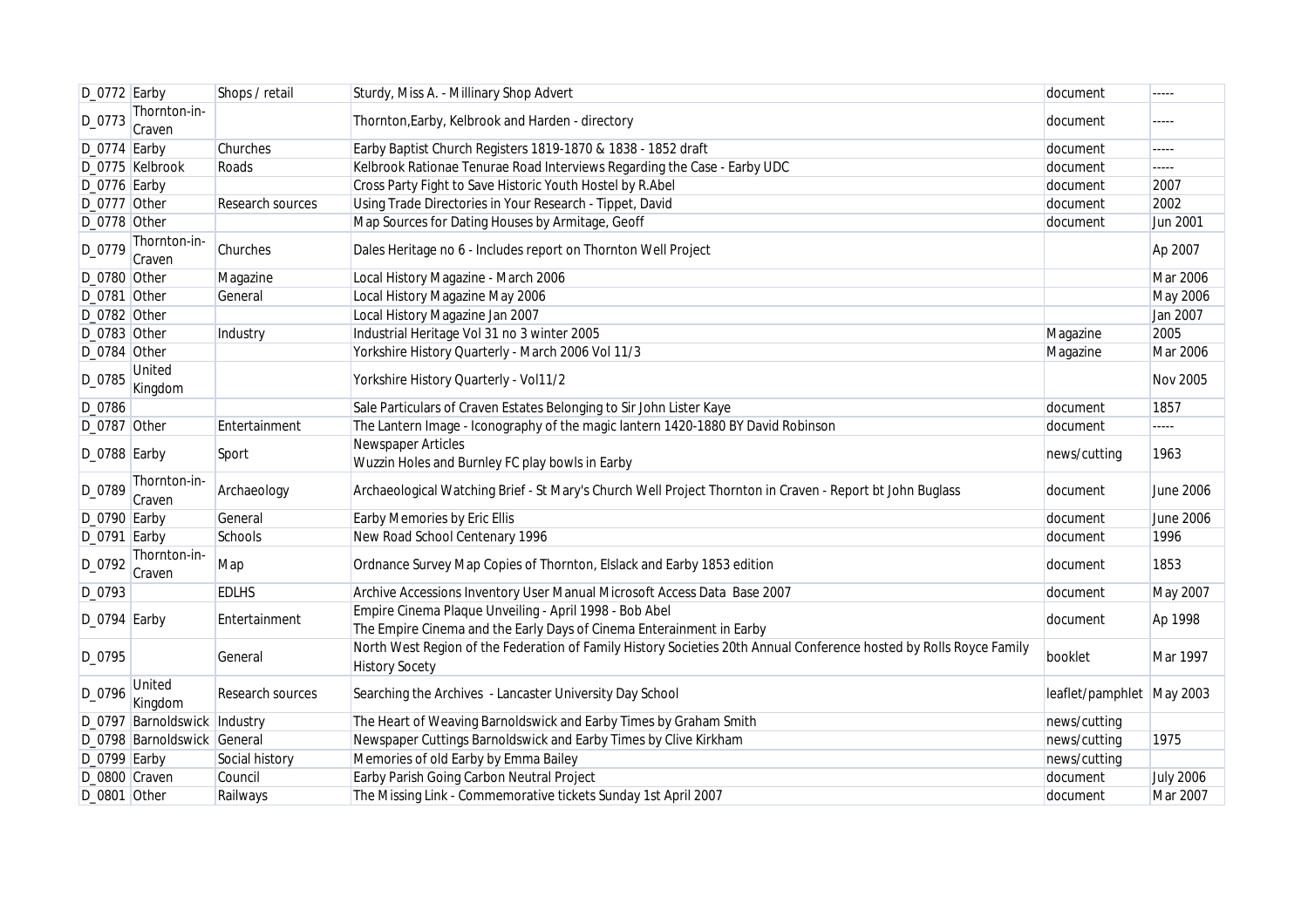| D_0802         | Thornton-in-<br>Craven |                                         | Thornton-in-Craven Bygone Days in an Ancient Parish by A H Clegg                                           | book - softback           | Oct 2006       |
|----------------|------------------------|-----------------------------------------|------------------------------------------------------------------------------------------------------------|---------------------------|----------------|
| $D_0803$ Earby |                        | <b>History</b>                          | Earby Walk with Skipton and Craven History Society 20th May 2006                                           | leaflet/pamphlet May 2006 |                |
|                | D_0804 Skipton         | Recollections                           | Skipton of Yesteryear - Recollections of William Shuttleworh by Stephanie Carter                           | booklet                   | .              |
| D_0805 Other   |                        | <b>Local History Societies</b><br>other | Heptonstall Trail published by Pennine Heritage and Hebden Bridge Local History Society                    | book - softback           | 2005           |
| D_0806 Craven  |                        | War                                     | North Craven at War - A Collection to celebrate the 60th anniversary of the end of World War2              | book - softback           | 2005           |
|                | D_0807 Lancashire      | <b>Local History Societies</b><br>other | Lancashire Local History Federation Newsletters                                                            | newsletter                | various        |
|                | D_0808 Yorkshire       | History                                 | The Making of the English Landscape - West Riding of Yorkshire by Arthur Raistrick                         | book - hardback           | 1970           |
|                | D_0809 Skipton         | <b>History</b>                          | Skipton Castle Guide                                                                                       | leaflet/pamphlet          | -----          |
|                | D_0810 Kelbrook        | Entertainment                           | Circus Mondao Poster - Kelbrook Wednesday 18th - 22nd Aprill 2007                                          | Poster                    | 2007           |
| D_0811 Earby   |                        | Industry                                | Earby and Earby Gasworks 1894 - Map                                                                        | Map                       | 1894           |
| D_0812         | Thornton-in-<br>Craven | Biographies                             | Henry Richardson - Life and Legacy of a Thornton Rector (1710-1788) by Derek Clabburn and members of EDLHS | book - softback           | June 2007      |
| D_0813 Earby   |                        | Industry                                | Watson, J.S. and Sons                                                                                      | document                  | 2007           |
| D_0814 Earby   |                        | Family history                          | Miles Bailey - correspondence on Onegyfrombarlick web site                                                 | document                  | 2006           |
| D_0815 Other   |                        | <b>History</b>                          | Local History Magazine 112 March / April 2007                                                              | Magazine                  | Ap 2007        |
|                | D_0816 Yorkshire       | Magazine                                | Regional Review - The Countryside Agency                                                                   | newsletter                | 2006           |
| D_0817 Earby   |                        | Will                                    | Windle, Robert- Will (copy of original and transcript)                                                     | document                  | $\frac{1}{2}$  |
| D_0818         |                        | Roads                                   | Jepp's Causey (Foulridge Lancashire) 1665                                                                  | document                  | 17th cent      |
| D_0819         |                        | Archaeology                             | The Roman Forts at Elslack by Thomas May FSA a shortned accout form the May 1910 proceedings of YAS        | leaflet/pamphlet          | -----          |
|                | D_0820 Salterforth     | History                                 | The History of Salterforth Water Company (1887-1962)by Nicholas O. Livsey                                  | booklet                   | 2006           |
| D_0821 Earby   |                        | History                                 | The Fight to Save Earby's Youth Hostel from Closure                                                        | document                  | $\overline{a}$ |
| D_0822 Other   |                        |                                         | The Magic and Mystery of Holy Wells by Edna Whelan                                                         | book - softback           | 2001           |
| D_0823 Other   |                        | Architecture                            | Northern Vernacular Buildings - Volume 3 No.1 2007                                                         | Magazine                  | 2007           |
| D_0824         |                        | <b>Music</b>                            | The Song Service Reporter No.254 January 1935                                                              | Magazine                  | 1935           |
| D_0825 Earby   |                        | <b>Music</b>                            | Day and Night - A Sacred Cantata by H Ernest Nichol                                                        | book - softback           | -----          |
| D_0826         |                        | <b>Music</b>                            | May-Day in Welladay - A Humorous and fanciful operetta in three acts by W Smyth Cooper                     | book - hardback           | 1915           |
| D_0827         |                        | <b>Music</b>                            | Brightly Gleams our Banner - The Sunday School Anthem                                                      | book - softback           | -----          |
| D_0828 Earby   |                        | History                                 | Earby History - Articles transcribed from The Craven Herald and Pioneer by Bob Abel                        | document                  | 1996           |
| D_0829 Earby   |                        | Social history                          | Arthur Lee Cine Films transferred to DVD June 2007                                                         | <b>DVD</b>                | 2007           |
| D_0830 Earby   |                        | <b>Family history</b>                   | Holgate Welbury                                                                                            | CD-ROM                    | 2007           |
| D_0831 Earby   |                        | <b>Politics</b>                         | Election leaflets- miscellaneous                                                                           | leaflet/pamphlet -----    |                |
| D_0832 Other   |                        | Railways                                | The Missing Link - The first train from Colne to Skipton for 37 years April 1st 2007                       | <b>DVD</b>                | 2007           |
|                | D_0833 Skipton         | Architecture                            | An Historic Environment Enabling Programme for Skipton by Susan Wrathmell for Skipton Civic Society        | document                  | 2006           |
| $D_0834$ Earby |                        | <b>Family history</b>                   | Smith                                                                                                      | document                  | 2006           |
| D_0835 Earby   |                        | <b>EDLHS</b>                            | Archive Accession User Manual Microsoft Access 2003 Database                                               | document                  | 2007           |
| D_0836         |                        | Research sources                        | Old Law Hands                                                                                              | document                  | -----          |
| $D_0837$ Earby |                        | War                                     | Aldridge - Arthur                                                                                          | document                  | 2007           |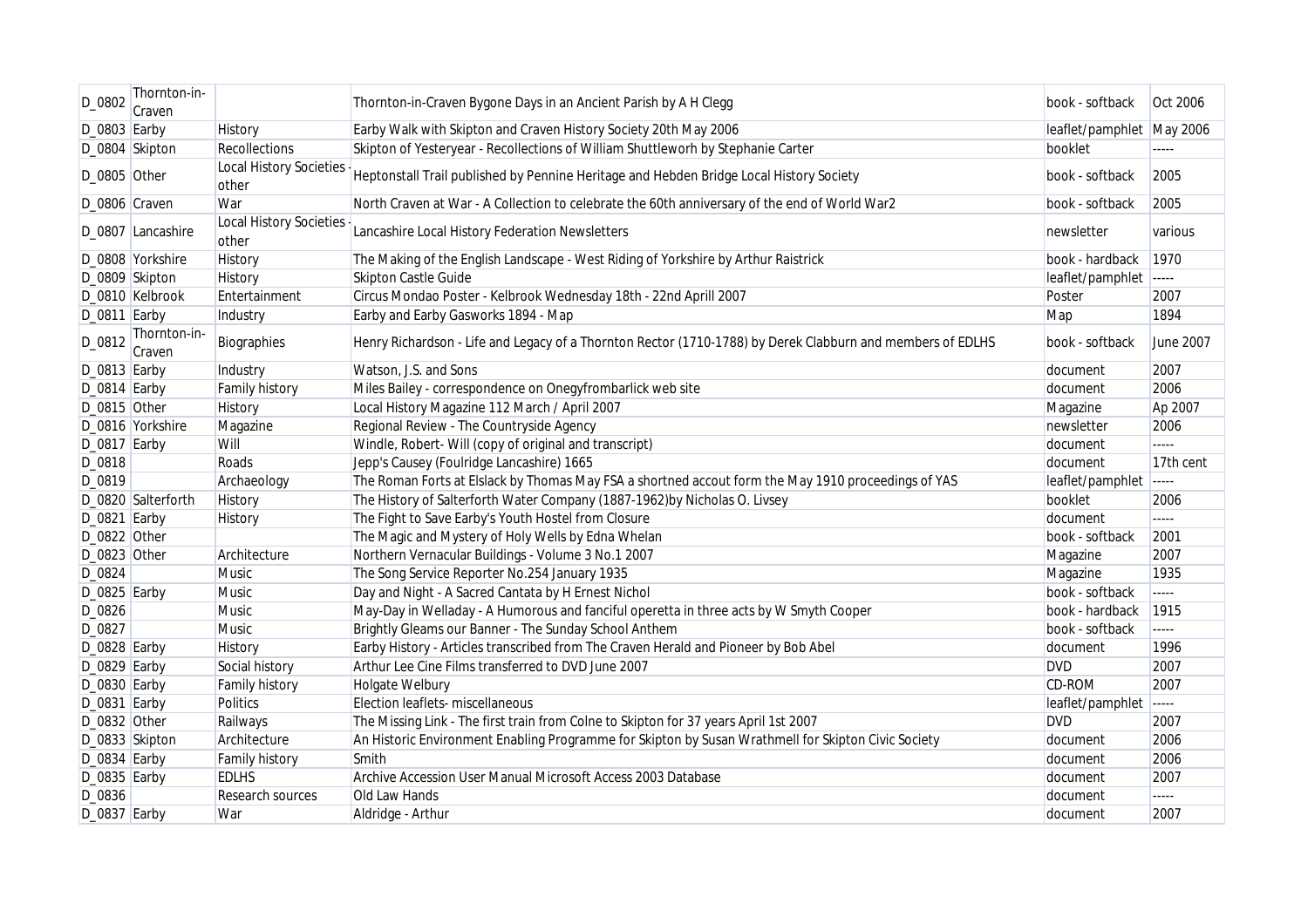| D_0838         | Thornton-in-<br>Craven | Churches              | 17th Century Rectors of Thornton-in-Craven         | document        | ----- |
|----------------|------------------------|-----------------------|----------------------------------------------------|-----------------|-------|
| $D_0839$ Earby |                        | Churches              | Sunday School Register - Wesleyan Methodist Church | booklet         | 1924  |
| D_0840         | United<br>Kingdom      | Architecture          | The English House by A Hamilton Thompson           | book - softback | 1936  |
| D_0841         |                        | Magazine              | Local History Magazine No.113 May/June 2007        | Magazine        | 2007  |
| D_0842         | Thornton-in-<br>Craven | Family history        | Atkinson                                           | document        | 2006  |
| D_0843         | Thornton-in-<br>Craven | Family history        | Baker / Barker                                     | document        | 2006  |
| D_0844         | Thornton-in-<br>Craven | Family history        | Berry                                              | document        | 2006  |
| D_0845         | Thornton-in-<br>Craven |                       | Booth                                              | document        | 2006  |
|                | D_0846 Yorkshire       |                       | <b>Bragg</b>                                       | document        | 206   |
| D_0847 Earby   |                        | Family history        | Briden                                             | document        | 2006  |
| D_0848 Skipton |                        | Family history        | Brown                                              | document        | 2006  |
|                | D_0849 Kelbrook        | Family history        | <b>Bulcock</b>                                     | document        | 2006  |
| D_0850         | Thornton-in-<br>Craven | Family history        | Cowgill                                            | document        | 2006  |
| D_0851         | Thornton-in-<br>Craven | Family history        | Cowgill                                            | document        | 2006  |
| D_0852 Earby   |                        | <b>Family history</b> | <b>Croasdale and Variants</b>                      | document        | 2006  |
| $D_0853$ Earby |                        | <b>Family history</b> | Crowther / Cowgill                                 | document        | 2006  |
| D_0854 Other   |                        | Family history        | Downs -                                            | document        | 2006  |
| D_0855 Earby   |                        | Family history        | <b>EATON</b>                                       | document        | 2006  |
| D_0856 Earby   |                        | Family history        | Edmondson                                          | document        | 2006  |
|                | D_0857 Yorkshire       | Family history        | Edmonson                                           | document        | 2006  |
| D_0858 Earby   |                        | Family history        | <b>Ellis</b>                                       | document        | 2006  |
|                | D_0859 Kelbrook        | <b>Family history</b> | Gardiner                                           | document        | 2007  |
| D_0860         | Thornton-in-<br>Craven | Family history        | Harrison                                           | document        | 2006  |
| D_0861         | Thornton-in-<br>Craven | Family history        | Harrison, Edmund                                   | document        | 2006  |
| D_0862         | Thornton-in-<br>Craven | Family history        | Harlley/ Pain                                      | document        | 2006  |
| D_0863         | Thornton-in-<br>Craven | <b>Family history</b> | Hartley                                            | document        | 2006  |
| D_0864 Earby   |                        | <b>Family history</b> | Hoggart                                            | CD-ROM          | 2006  |
| D_0865 Earby   |                        | Entertainment         | Holdsworth                                         | document        | 2007  |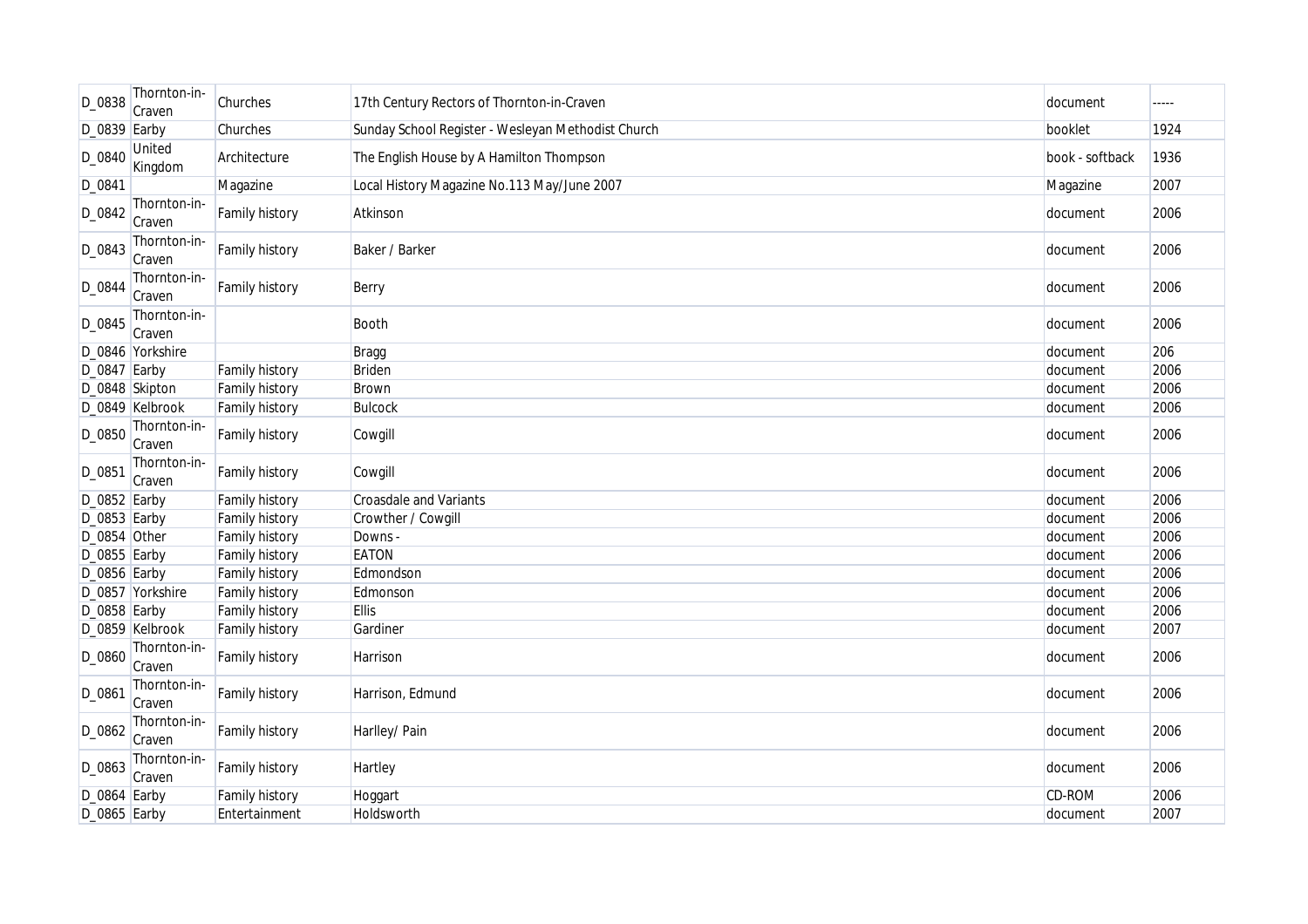| D_0866 Earby   |                        | <b>Family history</b> | <b>Kirk</b>                                             | document | 2006  |
|----------------|------------------------|-----------------------|---------------------------------------------------------|----------|-------|
| D_0867         | Thornton-in-<br>Craven | Family history        | Lathom                                                  | document | 2007  |
| D_0868         | Thornton-in-<br>Craven | Family history        | Lister                                                  | document | 2005  |
| $D_0869$ Earby |                        | Family history        | Mitchell                                                | document | 2006  |
| D_0870         | Thornton-in-<br>Craven | Family history        | Riley                                                   | document | 2007  |
| D_0871         | Thornton-in-<br>Craven | Family history        | Rushton                                                 | document | 2007  |
| D_0872 Earby   |                        | Family history        | Shorter                                                 | document | 2006  |
| D_0873 Earby   |                        | Family history        | Smith                                                   | CD-ROM   | 2007  |
| D_0874         | Thornton-in-<br>Craven | Family history        | Smith                                                   | document | 2007  |
| $D_0875$ Earby |                        | Family history        | Smith Joseph                                            | document | 2006  |
| D_0876 Skipton |                        | Family history        | Smith                                                   | document | 2006  |
| D_0877 Earby   |                        | Family history        | Smith                                                   | document | 2006  |
| D_0878         | Thornton-in-<br>Craven | Family history        | Southwell/varley                                        | document | 2006  |
| D_0879         | Thornton-in-<br>Craven | Entertainment         | Threlfall                                               | document | 2006  |
|                | D_0880 Kelbrook        | Family history        | Tillotson                                               | document | 2006  |
| D_0881         | Thornton-in-<br>Craven | Family history        | Turner, Joseph                                          | CD-ROM   | 2006  |
|                | D_0882 Kelbrook        | Family history        | Walton                                                  | document | 2006  |
| D_0883 Other   |                        | <b>Family history</b> | Whitaker                                                | document | 2007  |
| D_0884         |                        | Family history        | Whiteoak                                                | document | 2007  |
| D_0885 Earby   |                        | Family history        | Wilkinson / Rycroft                                     | document | 2007  |
|                | D_0886 Kelbrook        | Family history        | Windle, Hartley                                         | document | 2006  |
| D_0887 Earby   |                        | Family history        | Woollard                                                | document | 2006  |
| D_0888 Earby   |                        | Family history        | <b>Wilkinson Elihu</b>                                  | document | 2006  |
| D_0889         |                        | Family history        | Whiteside                                               | document | 2006  |
| D_0890         | Thornton-in-<br>Craven | Family history        | Whitaker                                                | document | 2006  |
| D_0891 Earby   |                        | <b>Family history</b> | Watson                                                  | document | 2006  |
| $D_0892$ Earby |                        | Family history        | Watson/Riddihough                                       | document | 2007  |
| D_0893 Skipton |                        | Family history        | Wasney                                                  | document | 2005  |
| D_0894 Earby   |                        | Entertainment         | Earby Morris Men                                        | document | ----- |
| D_0895 Earby   |                        | Shops / retail        | Taylor and Cowgill Florists and Fruiterers - Order list | document | ----- |
| D_0896 Earby   |                        | Archaeology           | Booth Bridge Mill Archaeological Survey - Notes         | document | 2006  |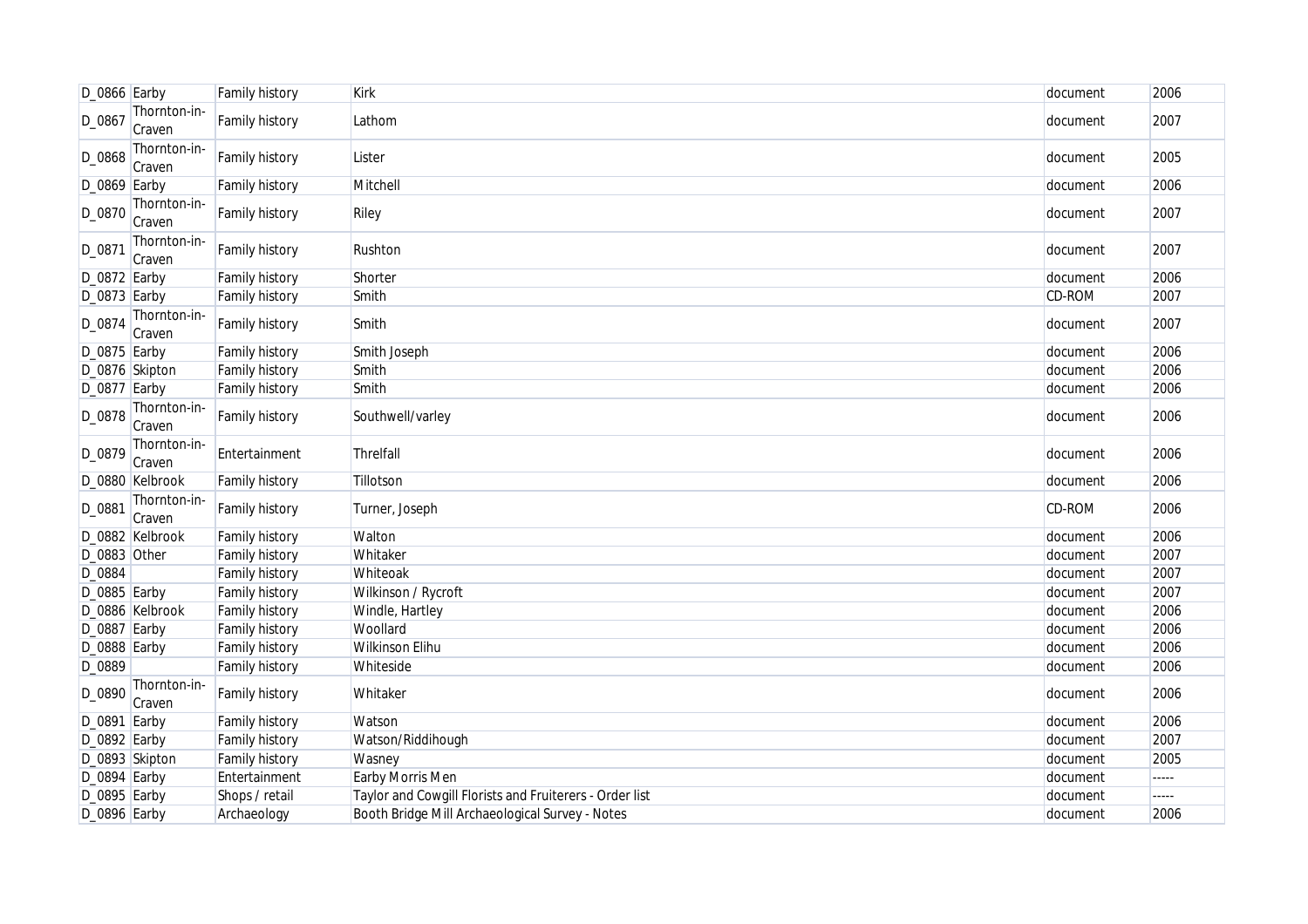| D_0897          | United<br>Kingdom      | Social history         | Social History and the Cemetery                                                        | document      | ----- |
|-----------------|------------------------|------------------------|----------------------------------------------------------------------------------------|---------------|-------|
|                 | D_0898 Kelbrook        | War                    | Adams, Bertie James                                                                    | document      | 2006  |
|                 | D_0899 Kelbrook        | War                    | Walton, Willie - Gunner Royal Field Artillery                                          | document      | 2006  |
| D_0900 Earby    |                        | War                    | Hirst, George Edward - corporal Kings Own Yorkshire Light Infntry                      | document      | 2006  |
| D_0901 Earby    |                        | War                    | Cowgill, Bertie-Private                                                                | <b>CD-ROM</b> | 2003  |
| $D_0902$ Earby  |                        | Biographies            | Brown, Frederick Edmund                                                                | document      | 2001  |
| D_0903          | Thornton-in-<br>Craven | Map                    | Thornton-in-Craven Enclosure Award Map                                                 | document      | 1825  |
| $D_0904$ Earby  |                        | <b>Trade Directory</b> | Earby Trade Directory 1910/11                                                          | document      | 1911  |
| D_0905 Earby    |                        | War                    | Knight James, Private MM                                                               | document      | 2005  |
| D_0906          | Thornton-in-<br>Craven | Research sources       | Lister Kay Collection - Table of Contents and Calendars                                | CD-ROM        | ----- |
| $D_0907$ Earby  |                        | Architecture           | Thomas Turner - Passing of a notable Earby Bandsman                                    | news/cutting  | 1923  |
| D_0908 Pendle   |                        | Architecture           | Buildings of Special Architectural and Historic Interest in Pendle as at November 1976 | document      | 1976  |
| $D_0909$ Earby  |                        | Shops / retail         | Earby Co-operative Society - Extracts from Committee Meetings                          | document      | 1887  |
| D_0910 Craven   |                        |                        | Lord Thanet's Benefaction to the Poor of Craven in 1685                                | booklet       | ----- |
| $D_0$ 911 Earby |                        | Family history         | Shuttleworth                                                                           | document      | 2005  |
| $D_0912$ Earby  |                        | Biographies            | Hartley, John - Writer of Craven Herald Articles                                       | document      | ----- |
| D_0913          | Thornton-in-<br>Craven | <b>Family history</b>  | Walker                                                                                 | document      | 2005  |
|                 | D 0914 Kelbrook        | <b>Family history</b>  | Brown of Cockett farm                                                                  | document      | 2005  |
| $D_0$ 915 Earby |                        | Family history         | Wormwell                                                                               | document      | 2005  |
| D_0916 Craven   |                        | Family history         | Aldersley                                                                              | document      | 2005  |
| $D_0$ 917 Earby |                        | Family history         | Turner                                                                                 | document      | 2003  |
|                 | D_0918 Kelbrook        | Family history         | Bartlett                                                                               | document      | 2003  |
| D 0919          | Thornton-in-<br>Craven | <b>Family history</b>  | <b>Brown</b>                                                                           | document      | 2003  |
| $D_0920$ Earby  |                        | <b>Family history</b>  | Walker                                                                                 | document      | 2003  |
| D_0921          | Earby                  | Family history         | Smith / Turner                                                                         | document      | 2003  |
| $D_0922$ Earby  |                        | Family history         | Redeoff / Riddiough and variants                                                       | document      | 2005  |
|                 | D_0923 Kelbrook        | Family history         | Ridiough                                                                               | document      | 2003  |
| $D_0924$ Earby  |                        | Family history         | Wilkinson Research by Carolyn Dee and John F. Wilkinson's Peretual Calendar            | document      | 2000  |
| $D_0$ 925 Earby |                        | Family history         | <b>Dyson Mallinson-</b>                                                                | document      | 2004  |
| $D_0926$ Earby  |                        | Family history         | Wilkinson / Airton / Nutter                                                            | document      | 2001  |
| $D_0927$ Earby  |                        | Family history         | Smith                                                                                  | document      | 2005  |
| $D_0928$ Earby  |                        | Family history         | Greenwood                                                                              | document      | 2005  |
| D_0929          | Thornton-in-<br>Craven | <b>Family history</b>  | Cryer                                                                                  | document      | 2005  |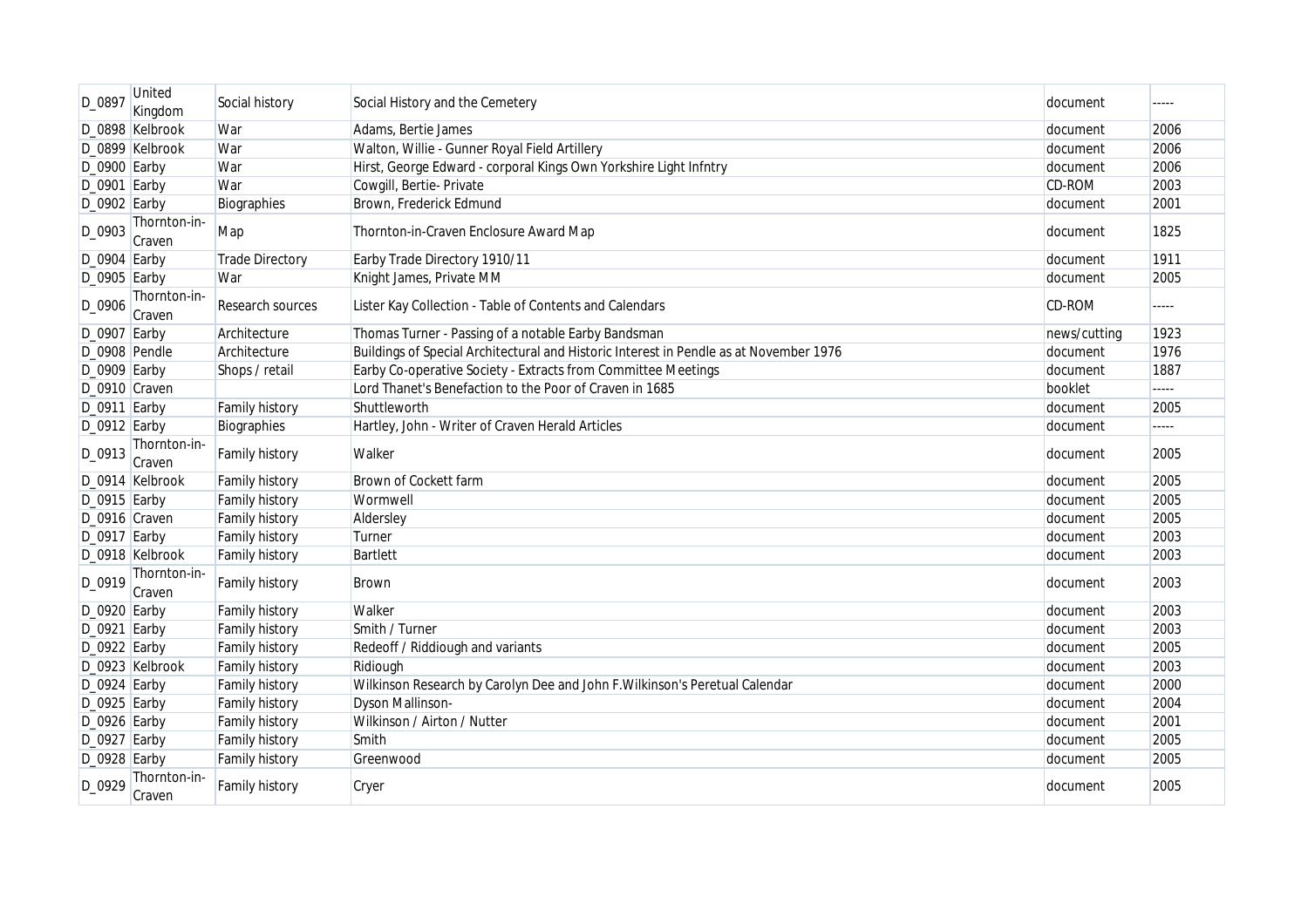| D 0930          | Thornton-in-<br>Craven | Family history        | Straker                                                                                                          | document     | 2005  |
|-----------------|------------------------|-----------------------|------------------------------------------------------------------------------------------------------------------|--------------|-------|
|                 | D_0931 Salterforth     | <b>Family history</b> | Smith                                                                                                            | document     | 2005  |
| D_0932 Earby    |                        | Family history        | Bailey                                                                                                           | document     | 2005  |
| D_0933          | Thornton-in-<br>Craven | Family history        | Berry / Lund                                                                                                     | document     | 2005  |
| D_0934          | Thornton-in-<br>Craven | Family history        | Harrison                                                                                                         | document     | 2005  |
| D_0935          | Thornton-in-<br>Craven | Family history        | Craven                                                                                                           | document     | 2005  |
| $D_0936$ Earby  |                        | Family history        | Lee                                                                                                              | document     | 2005  |
| D_0937 Earby    |                        | Family history        | Hill                                                                                                             | document     | 2005  |
| D_0938          | Thornton-in-<br>Craven | Family history        | Nightingale                                                                                                      | document     | 2005  |
| D_0939 Earby    |                        | Family history        | Smith, Thomas                                                                                                    | document     | 2007  |
| D_0940 Earby    |                        | Family history        | Aldersley                                                                                                        | document     | 2005  |
| D_0941          | Thornton-in-<br>Craven | Family history        | Smith                                                                                                            | document     | 2005  |
| D_0942          | Thornton-in-<br>Craven | Family history        | wilkinson                                                                                                        | document     | 2005  |
| D_0943          | Thornton-in-<br>Craven | Family history        | Wasney                                                                                                           | document     | 2005  |
| D_0944 Earby    |                        | Family history        | Cowgill Family Tree - by Jean Eccles                                                                             | document     | 2006  |
| $D_0$ 945 Earby |                        | <b>Music</b>          | Earby Brass Band - Interview with Jack Whitehead 1996                                                            | document     | 1996  |
| D_0946 Earby    |                        | Research sources      | Trade Directories (A list of directories covering Earby and Thornton-in-Craven, their location and availability) | document     | 2005  |
| D_0947 Earby    |                        | War                   | World War II notices                                                                                             | document     | 2005  |
| D_0948 Other    |                        | War                   | -The Sinking of the Lancastria                                                                                   | news/cutting | 2005  |
| D_0949 Earby    |                        | Shops / retail        | Mary Collyer, 13 New Road                                                                                        | document     | 2006  |
| D_0950 Earby    |                        | Biographies           | Arthur Lee (1911-1979)                                                                                           | document     | 2007  |
| D_0951 Earby    |                        | Biographies           | Archibald H. Clegg                                                                                               | document     | 2006  |
| D_0952 Earby    |                        | Biographies           | Harry Kay (1927-1996)                                                                                            | document     | 1996  |
| D_0953 Earby    |                        | Events                | Earby Ambulance Bazaar                                                                                           | news/cutting | 1923  |
| $D_0954$ Earby  |                        | Entertainment         | The Empire Cinema and the Early Days of Cinema Entertainment in Earby                                            | document     | 1998  |
| D_0955 Other    |                        | Research sources      | Finding Out about the History of your House                                                                      | document     | ----- |
|                 | D_0956 Skipton         | Biographies           | Richard Wilson - Obituary                                                                                        | news/cutting | ----- |
| D_0957 Earby    |                        | Biographies           | Arthur Laycock by Chris Helme                                                                                    | document     | 2004  |
| $D_0$ 958 Earby |                        | Will                  | Crowther, Wiliam - Will (Crowther Charity)                                                                       | document     | 1879  |
| D_0959 Earby    |                        |                       | Crowther Charity                                                                                                 | CD-ROM       | 1999  |
| D_0960 Earby    |                        | Education             | Earby Wesleyan Jubillee 1923                                                                                     | news/cutting | 1923  |
| $D_0$ 961 Earby |                        | Roads                 | Earby Guide Stoop Relocation                                                                                     | document     | 1998  |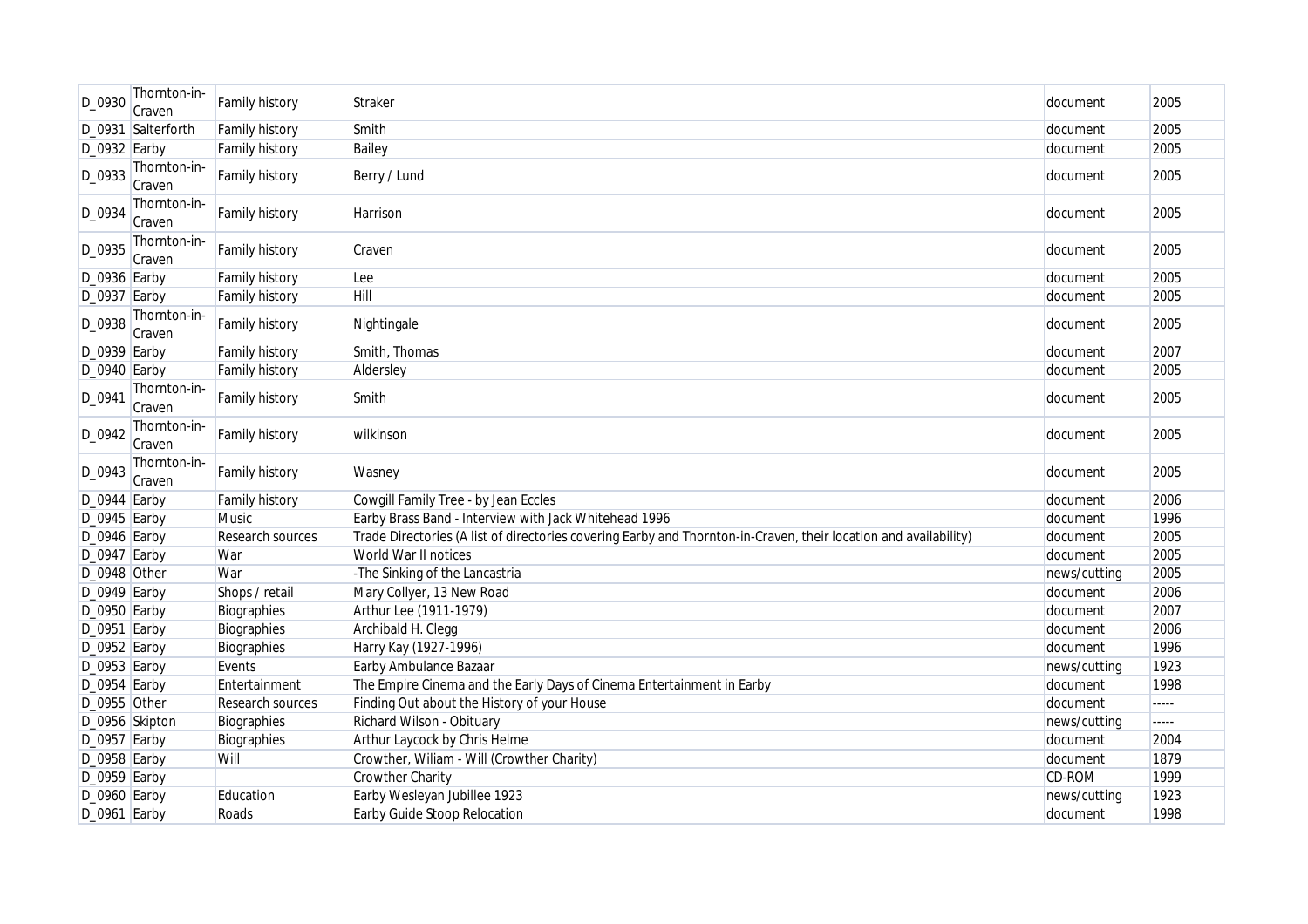| $D_0962$ Earby  |                        | Industry              | Brook Shed - Planning aplication to demolish and build houses        | <b>CD-ROM</b>   | 2004    |
|-----------------|------------------------|-----------------------|----------------------------------------------------------------------|-----------------|---------|
|                 | D_0963 Yorkshire       | Research sources      | West Riding Registry of Deeds                                        | document        | -----   |
| $D_0$ 964 Earby |                        | Industry              | Spring Mill Weavng Shed - Engine Christening 1896                    | news/cutting    | 1896    |
|                 | D_0965 Lancashire      | Research sources      | Printed Sources for Lancashire Farming                               | document        | -----   |
| $D_0$ 966 Earby |                        | General               | Gleanings from the West Yorkshire Pioneer& East Lancashire News      | document        | -----   |
| $D_0$ 967 Earby |                        | <b>Family history</b> | <b>Cowgill of Marlfield</b>                                          | CD-ROM          | -----   |
| $D_0$ 968 Earby |                        |                       | Reel 1 - Spring Field School Sports Day                              | <b>DVD</b>      | 1959    |
| $D_0969$ Earby  |                        |                       | Reel 2- Newsreel1959-60/63/64/68                                     | <b>DVD</b>      | -----   |
| $D_0$ 970 Earby |                        |                       | Reel 3 - George Street Church pantomime                              | <b>DVD</b>      | 1959    |
| $D_0971$ Earby  |                        |                       | Reel 4 - Newsreel 1963                                               | <b>DVD</b>      | 1963    |
| $D_0972$ Earby  |                        |                       | Reel 5- Various                                                      | <b>DVD</b>      | 1964    |
| $D_0973$ Earby  |                        |                       | Reel 6 - Various                                                     | <b>DVD</b>      | 1968    |
| $D_0974$ Earby  |                        | Sport                 | Reel 7 - Earby vs Read Cricket match 12 September 1959               | <b>DVD</b>      | 1959    |
| $D_0$ 975 Earby |                        | Events                | Reel 8 - May Day and Church                                          | <b>DVD</b>      | 1962    |
| D_0976 Earby    |                        | Sport                 | Reel 9 - Applegarth Personalities                                    | <b>DVD</b>      | -----   |
| $D_0977$ Earby  |                        |                       | Earby May Day / Bristol Tractors                                     | <b>DVD</b>      | -----   |
| D_0978          | Thornton-in-<br>Craven | Recollections         | Intervew with Gladys Howson of Thornton-in-Craven                    | CD-ROM          | -----   |
| $D_0979$ Earby  |                        | General               | Earby From the Air 1948                                              | CD-ROM          | 1948    |
| D_0980 Craven   |                        | War                   | Craven's Part in the Great War - Cpl Frank Benjamin                  |                 | -----   |
| $D_0$ 981 Earby |                        | War                   | Air Raid Precautions - Air Raid Wardens Appointment Card             | document        | 1938    |
|                 | D_0982 Yorkshire       | War                   | Air Raid Precautions - Schedule of some types of important war gases | booklet         | 1938    |
| D_0983          | United<br>Kingdom      | War                   | Air Raid Precautions - Hand Book 4 - Decontamination Of Materials    | book - hardback | 1938    |
| $D_0984$ Other  |                        | War                   | The Western Front - Then and Now                                     | book - hardback | 1938    |
| D_0985          | United<br>Kingdom      | War                   | Hand Book of the Royal Naval Sick Berth Staff                        | book - hardback | 1944    |
| D_0986          | United<br>Kingdom      | Events                | The British Empire Exhibition 1924 - Official Guide                  | book - softback | 1924    |
| D_0987 Other    |                        | Sport                 | Rothmans Test Cricket Almanack 1959/60                               | book - softback | 1959/60 |
| D_0988 Other    |                        | Health                | A Catechism of Home Nursing                                          | book - softback | -----   |
| D_0989 Other    |                        | Health                | The Universal Home Doctor                                            | book - hardback | -----   |
|                 | D_0990 Lancashire      | Music                 | Adamson Military Band Diamond Jubilee (1888-1948)                    | book - softback | 1948    |
|                 | D_0991 Yorkshire       | General               | <b>Nostell Priory</b>                                                | book - softback | 2001    |
| D_0992          | Thornton-in-<br>Craven | History               | Henry Richardson (1710-1778) - Life and Legacy of a Thornton Rector  | Audio Cassette  | 2007    |
| D_0993 Other    |                        | War                   | Images of War 1939-45 Vol 2 -15                                      | Magazine        | 1988/89 |
| $D_0$ 994 Other |                        | War                   | Images of War 1939-45 Vol 16 to 30                                   | Magazine        | 1988/89 |
| D_0995          | United<br>Kingdom      | <b>History</b>        | Local History Magazine No 114 July/ Aug 2007                         | Magazine        | 2007    |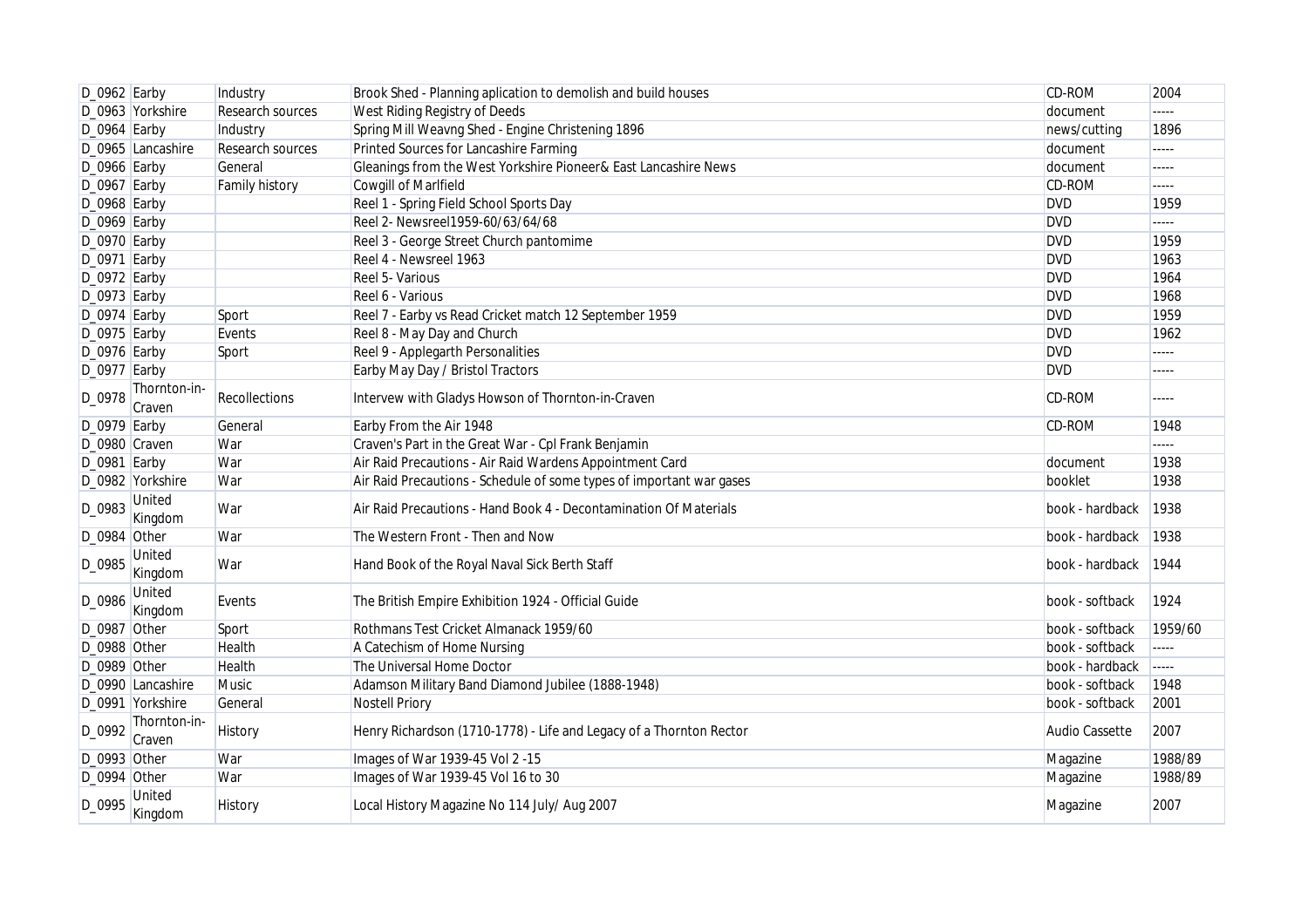| D_0996          | United<br>Kingdom      | Transport                        | The Roads and Road Transport History Association - Newsletter No 50 June 2007                 | newsletter      | 2007      |
|-----------------|------------------------|----------------------------------|-----------------------------------------------------------------------------------------------|-----------------|-----------|
| D_0997          | United<br>Kingdom      | War                              | English Civil War Parts 1 & 2                                                                 | document        | -----     |
| $D_0$ 998 Earby |                        | <b>News</b>                      | Barnoldswick and Earby Times Newspape cuttings 29/7/2005 to 29/12/2006                        | news/cutting    | 2005-2006 |
| D_0999 Earby    |                        | <b>EDLHS</b>                     | Earby and District Local History Society File -1995                                           | document        | 1995      |
| $D_1000$ Earby  |                        | <b>EDLHS</b>                     | EDLHS Chirmans Correspondence 1995-1999                                                       | document        | 1995-1999 |
| $D_1001$ Earby  |                        | <b>EDLHS</b>                     | EDLHS Chairman's Correspondence 1999-2001                                                     | document        | 1999-2001 |
| $D_1002$ Other  |                        | <b>Research sources</b>          | Dating Old Photographs                                                                        | document        | -----     |
| $D_1003$ Earby  |                        | General                          | A Guide to the Future of Earby - Parish Plan - May 2002 - by Rachel Fleming                   | book - softback | 2002      |
| $D_1004$ Earby  |                        | General                          | A Guide to the Future of Earby - Summary of Parish Plan - September 2003 - by Rachel Flemming | document        | 2003      |
| $D_1005$ Earby  |                        | Transport                        | Vital Villages - Public Transport Committee 2003                                              | document        | 2003      |
| $D_1006$ Earby  |                        | <b>EDLHS</b>                     | EDLHS Treasurer's File - 1995-2004                                                            | document        | -----     |
| $D_1007$ Earby  |                        | <b>EDLHS</b>                     | EDLHS Accounts File 1995-2005                                                                 | document        | 2005      |
| D_1008 Craven   |                        | Local History Societies<br>other | West Craven History Assciation - Treasurer's File (2001-2006)                                 | document        | -----     |
|                 | D_1009 Salterforth     | Events                           | Salterforth Fun Day Programme August 1996                                                     | booklet         | 1996      |
| D_1010          | Thornton-in-<br>Craven | Biographies                      | Birley, A.J.                                                                                  | document        | -----     |
| $D_1011$ Earby  |                        | Transport                        | Skitpn and Earst Lancashire Rail Action Partnership (SELRAP) - Papers                         | document        | -----     |
| $D_1012$ Earby  |                        | <b>News</b>                      | Earby UDC Newspaper Cuttings Book, Lancashire County Record Office, Reference UDEa            | document        | -----     |
| D_1013          | United<br>Kingdom      | Research sources                 | Working Class Movement Library                                                                | document        | 2007      |
| $D_1014$ Earby  |                        | <b>Family history</b>            | Haworth, William of Hague House, Kelbrook                                                     | document        | -----     |
| D_1015 Earby    |                        | Research sources                 | Earby Urban District Council Archives Deposited at Lancashire County Record Office - Index    | document        | 1974      |
| $D_1016$ Earby  |                        | Research sources                 | Earby Cemetery (Wheatlands) Memorial Inscriptions 2005                                        | document        | 2005      |
| D_1017          | Thornton-in-<br>Craven | Research sources                 | Thornton-in-Craven Church - Monumental Inscriptions                                           | document        | -----     |
| $D_1018$ Earby  |                        | Schools                          | The History of Earby Grammar School by Jim Walker                                             | document        | 2007      |
| $D_1019$ Earby  |                        | Research sources                 | Earby Cemetery (Wheatlands) Memorial Inscriptions 2005                                        | document        | 2007      |
| $D_1020$ Earby  |                        | General                          | New Road News                                                                                 | newsletter      | -----     |
| D_1021          |                        | Industry                         | Glen Mills - A Century of Change (A History of a Colne Textile Mill)                          | book - softback | 2007      |
| $D_1022$ Earby  |                        | General                          | Bristol Tractors / Earby May Day                                                              | <b>DVD</b>      | 2007      |
| $D_1023$ Other  |                        | Architecture                     | Northern Vernacular Buildings in the Landscape of Northern England                            | Magazine        | 2006      |
|                 | D_1024 Lancashire      | Will                             | Will of Benjamin Dawson 1751 Probate 1754                                                     | document        | 1751      |
| D_1025          | Thornton-in-<br>Craven | Family history                   | Benjamin Dawson and Mary Dawson (wife of Henry Richardson)                                    | document        | 2006      |
|                 | D_1026 Kelbrook        | General                          | Tom Crosses - Boundary Markers                                                                | document        | 2006      |
| D_1027 Earby    |                        | Shops / retail                   | Shopping in Earby - a Backward Glance                                                         | book - softback | Oct 2007  |
| D_1028 Craven   |                        | Railways                         | Skipton East Lancashire Rail Action Partnership (SELRAP)                                      | newsletter      | 2007      |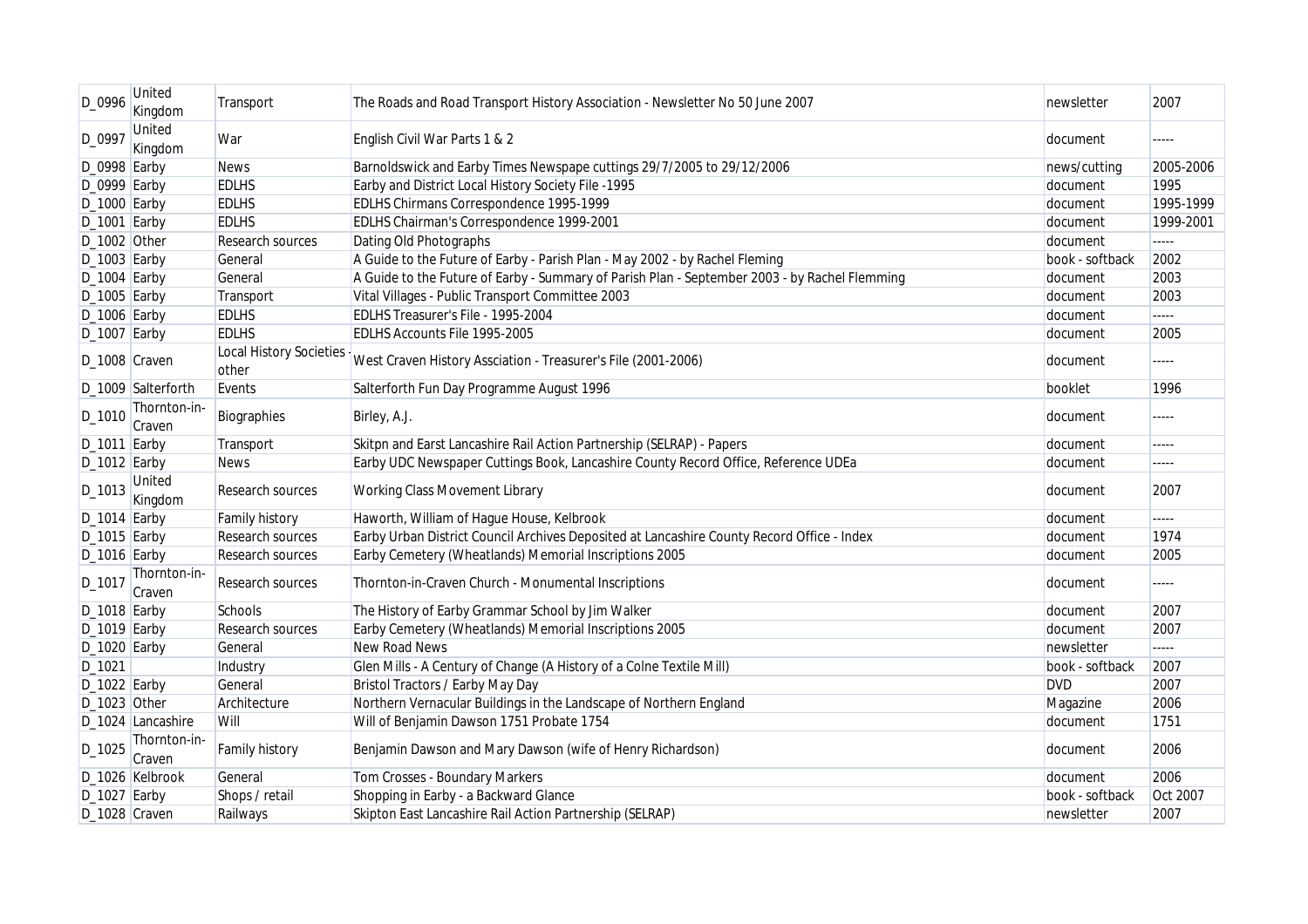| D_1029 Skipton |                        | War              | A Grammar School at War                                                                   | book - softback       | 2007                  |
|----------------|------------------------|------------------|-------------------------------------------------------------------------------------------|-----------------------|-----------------------|
|                | D_1030 Yorkshire       | Research sources | West Yorkshire Archive Service                                                            | document              | 2005                  |
|                | D_1031 Yorkshire       | Research sources | <b>Archives References</b>                                                                | document              | 2004                  |
| $D_1032$ Earby |                        | War              | Remembrance Sunday Service Programme 11/11/2007                                           | leaflet/pamphlet 2007 |                       |
| D_1033 Other   |                        | Shops / retail   | Pioneers of Co-operation                                                                  | book - softback       | 2005                  |
|                | D_1034 Kelbrook        | Schools          | Classics, Mathematics and Commercial at Hague House in Craven                             | document              | 1858                  |
| $D_1035$ Earby |                        | Family history   | <b>Bill Heads (various)</b>                                                               | document              | $---$                 |
| D_1036         | Thornton-in-<br>Craven | Roads            | Highways in Thornton Parish                                                               | document              | -----                 |
| $D_1037$ Earby |                        | Industry         | Weavers' Institute Centenary                                                              | document              | <b><i><u></u></i></b> |
| D_1038 Other   |                        | History          | Browsholme Hall                                                                           | leaflet/pamphlet 1988 |                       |
| $D_1039$ Other |                        | Research sources | Family History on Line                                                                    | leaflet/pamphlet 2002 |                       |
| D_1040         | Thornton-in-<br>Craven | General          | Thornton in Craven Open Gardens and Sitooteries June 2007                                 | leaflet/pamphlet 2007 |                       |
| D_1041         | Thornton-in-<br>Craven | Parish Magazine  | The Round                                                                                 | newsletter            | 2007                  |
| $D_1042$ Earby |                        | Architecture     | Built Heritage Strategy - Parish Heritage Maps Initiative                                 | document              | 2003                  |
|                | D_1043 Kelbrook        | History          | Kelbrook Shooting Lodge                                                                   | document              |                       |
|                | D_1044 Yorkshire       | History          | Newby Hall                                                                                | booklet               | 2000                  |
| $D_1045$ Earby |                        | Map              | Heritage Map - Miscellaneous documents                                                    | document              | $\frac{1}{2}$         |
| $D_1046$ Earby |                        | Shops / retail   | Earby Shops 1900-2007                                                                     | document              | 2007                  |
| $D_1047$ Earby |                        | Research sources | Earby UDC (1909-1974) Archives at Lancashire County Record Office                         | document              | 2007                  |
| $D_1048$ Other |                        | Social history   | A Brief Explanation of the Poor Law in Respect of Rural Communities 1601-1834             | document              | -----                 |
| D_1049 Earby   |                        | Industry         | James Rushton and His Time (1886-1956) by Bessie Dickinson                                | document              | $\cdots \cdots$       |
| $D_1050$       |                        | Recollections    | Yesterday- Now Today - poem by Sophia Bradshaw                                            | document              | 2008                  |
| D_1051 Earby   |                        | Biographies      | Remembrance in Memoriam Edwin Firth by allan Littlemore                                   | document              | 2007                  |
| D_1052 Craven  |                        | Will             | Will of Christopher Dodgson of Newsholme - 1572                                           | document              | 1572                  |
| D_1053         | United<br>Kingdom      | Will             | Will of Captain Charles Dodgson -1804                                                     | document              | 1804                  |
|                | D_1054 Yorkshire       | Research sources | Tithe Records at West Yorkshire Archives                                                  | document              |                       |
| $D_1055$ Earby |                        | Research sources | Earby UDC (1909-1974) Archives at Lancashire Record Office                                | document              | 2007                  |
| D_1056         | United<br>Kingdom      | Education        | Education History - Information and sources                                               | document              | 2007                  |
| $D_1057$ Earby |                        | <b>News</b>      | Extracts from Earby UDC Press Cutting Album (at Lancashire County Record Office)          | document              | 2007                  |
| $D_1058$ Earby |                        | Roads            | From Earby UDC Rationae Tenurae Case Documents at Lancshire County Record Office -Preston | document              | 2007                  |
| D_1059         | Thornton-in-<br>Craven | Churches         | St Mary's Thornton in Craven - Church Well Interpertation Board                           | document              | 2007                  |
| D_1060 Earby   |                        | Sport            | <b>Earby Cricket Club Notes</b>                                                           | document              | 2007                  |
| $D_1061$ Earby |                        | legal Documents  | Apprenticeship Indenture Article - Parker Greenwood                                       | document              | 1927                  |
| $D_1062$ Earby |                        | Recollections    | Oh to be in Earby by Maureen E Hargreaves (nee Moore)                                     | document              | 1993                  |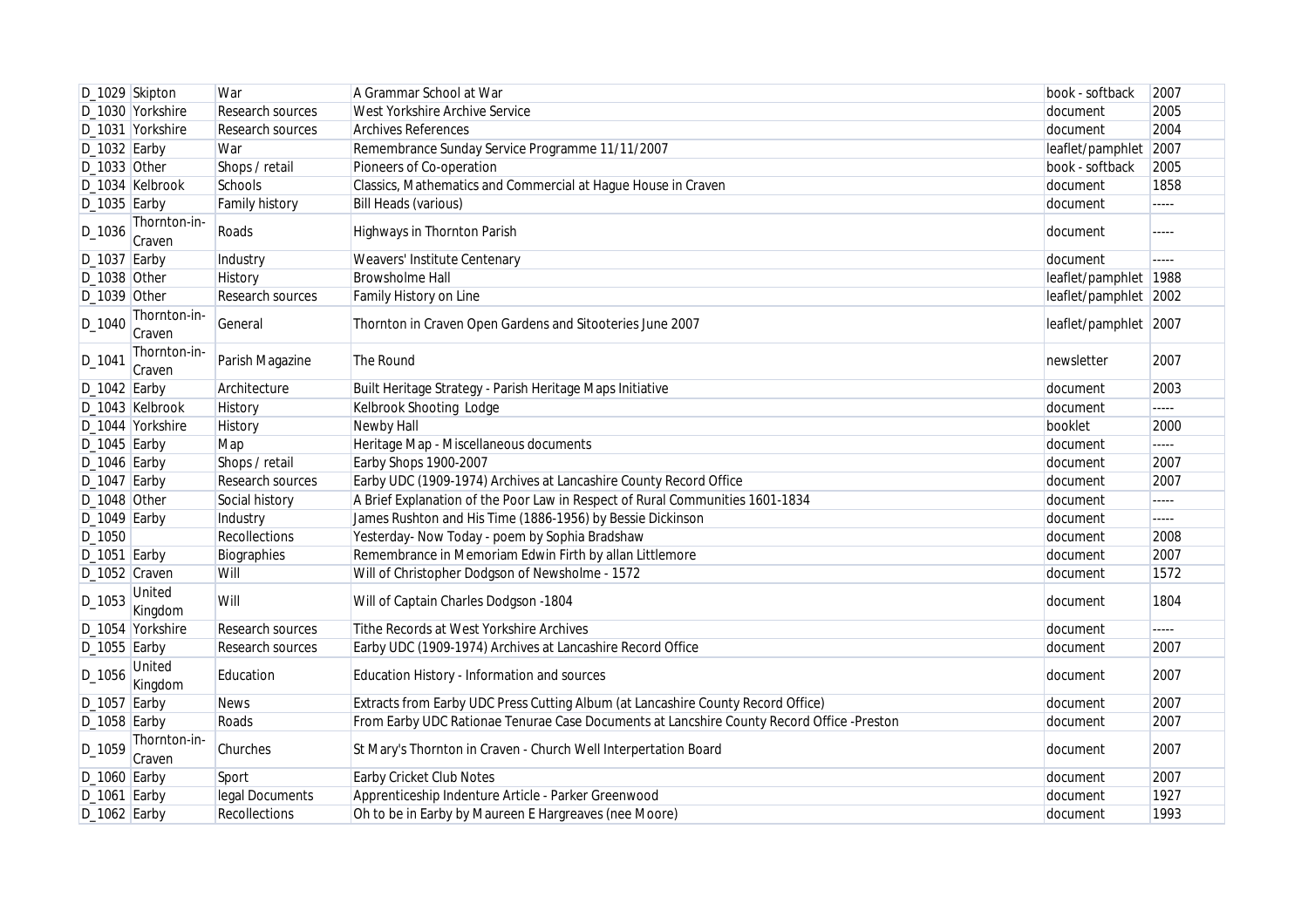| $D_1063$ Earby |                          | <b>EDLHS</b>          | Floradora - Earby Amateur Operatic and Dramatic Society Programme                                             |                 | 1938   |
|----------------|--------------------------|-----------------------|---------------------------------------------------------------------------------------------------------------|-----------------|--------|
| $D_1064$ Earby |                          | Entertainment         | The Marriage Market - Earby Amateur Operatic and Dramatic Society                                             |                 | 1937   |
| D_1065         | United<br>Kingdom        | Magazine              | Local History Magazine - N0 115 Sept/Oct 2007                                                                 | Magazine        | 2007   |
| D_1066         | <b>United</b><br>Kingdom | Research sources      | Old Title Deeds some notes                                                                                    | document        | 2006   |
| D_1067         |                          |                       | Particulars of Sale of Freehold Farms, Building Land and Dwelling Houses at Earby - 1879                      | document        | 1879   |
| $D_1068$ Earby |                          | War                   | <b>Alfred Smallwood</b>                                                                                       | document        | 2006   |
| $D_1069$ Earby |                          | Events                | James Smith of Earby and Descendents                                                                          | document        | 2007   |
| $D_1070$ Other |                          | <b>Family history</b> | Smith, James of Lothersdale 1825                                                                              | document        | 2007   |
| D_1071         |                          | Family history        | Boys Jackson, Samuel                                                                                          | document        | 2007   |
| $D_1072$ Earby |                          | Family history        | Hartley - Also includes numerous other surnames                                                               | document        | 2007   |
| $D_1073$ Earby |                          | <b>Family history</b> | Legion Stalwart Alice (95) Dies                                                                               | document        | 2007   |
| $D_1074$ Earby |                          | Social history        | Charity Commission for England and Wales - Register Entries for Robert Windle Foundation and Mitchell Charity | document        | 2007   |
|                | D_1075 Yorkshire         | General               | A Dales Odyssey - Then and Now - by Horace Pawson and Denis Cairns                                            | book - softback | 1993   |
|                | D_1076 Yorkshire         | Railways              | Ganger, Guard and Signalman - Working Memories of the Settle and Carlisle - Dick Fawcett                      | book - softback | 2008   |
| D_1077 Other   |                          | History               | The History of Hebden Bridge                                                                                  | book - softback | 1991   |
| D_1078         | Thornton-in-<br>Craven   | <b>Recollections</b>  | Things my Mother Never Told Me by Blake Morrison                                                              | book - hardback | 2002   |
| $D_1079$ Earby |                          | Industry              | Earby and Thornton Gas and Lighting Company - Notes                                                           | document        | 2008   |
| $D_1080$ Earby |                          | Trade Directory       | Bradford and District Trade Directory 1932/1933 - Earby Section                                               | document        | 1932   |
| $D_1081$ Earby |                          | Council               | Earby Official Guide of the Urban District Council 1932                                                       | document        | 1932   |
| D_1082         | Thornton-in-<br>Craven   | Census                | <b>Bishop Compton's Census 1676</b>                                                                           | document        | 1986   |
| $D_1083$ Earby |                          | War                   | Another Fallen Hero from Earby                                                                                | document        | 1900   |
| $D_1084$ Earby |                          | Industry              | Rescue of the Kettlewell Providence Mine Waterwheel and Ore Crusher by Ruth and Peter Dawson                  | document        | 1971   |
| D_1085         | Thornton-in-<br>Craven   | Research sources      | National Register of Archives - (some local references)                                                       | document        | 2000   |
| $D_1086$       | Thornton-in-<br>Craven   | General               | Menu - Granby Hotel Harrogate 1937                                                                            | document        | 1937   |
| $D_1087$ Earby |                          | Recollections         | Earby in the 1930's and 1940's - Memories of J E Harrison                                                     | document        | 112222 |
| D_1088         | Thornton-in-<br>Craven   | Research sources      | Skipton Polling District - Thornton-in-Craven Section (undated) 19th Century                                  | document        | -----  |
| D_1089         | Thornton-in-<br>Craven   | History               | History of the County of York - Thornton-in-Craven Section                                                    | document        |        |
| D_1090         | Thornton-in-<br>Craven   | Map                   | Thornton-in-Craven Enclosure Act 1825 Inventory                                                               | document        | 1825   |
| D_1091         | Thornton-in-<br>Craven   | Churches              | Rectors of Thornton-in-Craven                                                                                 | document        | 2007   |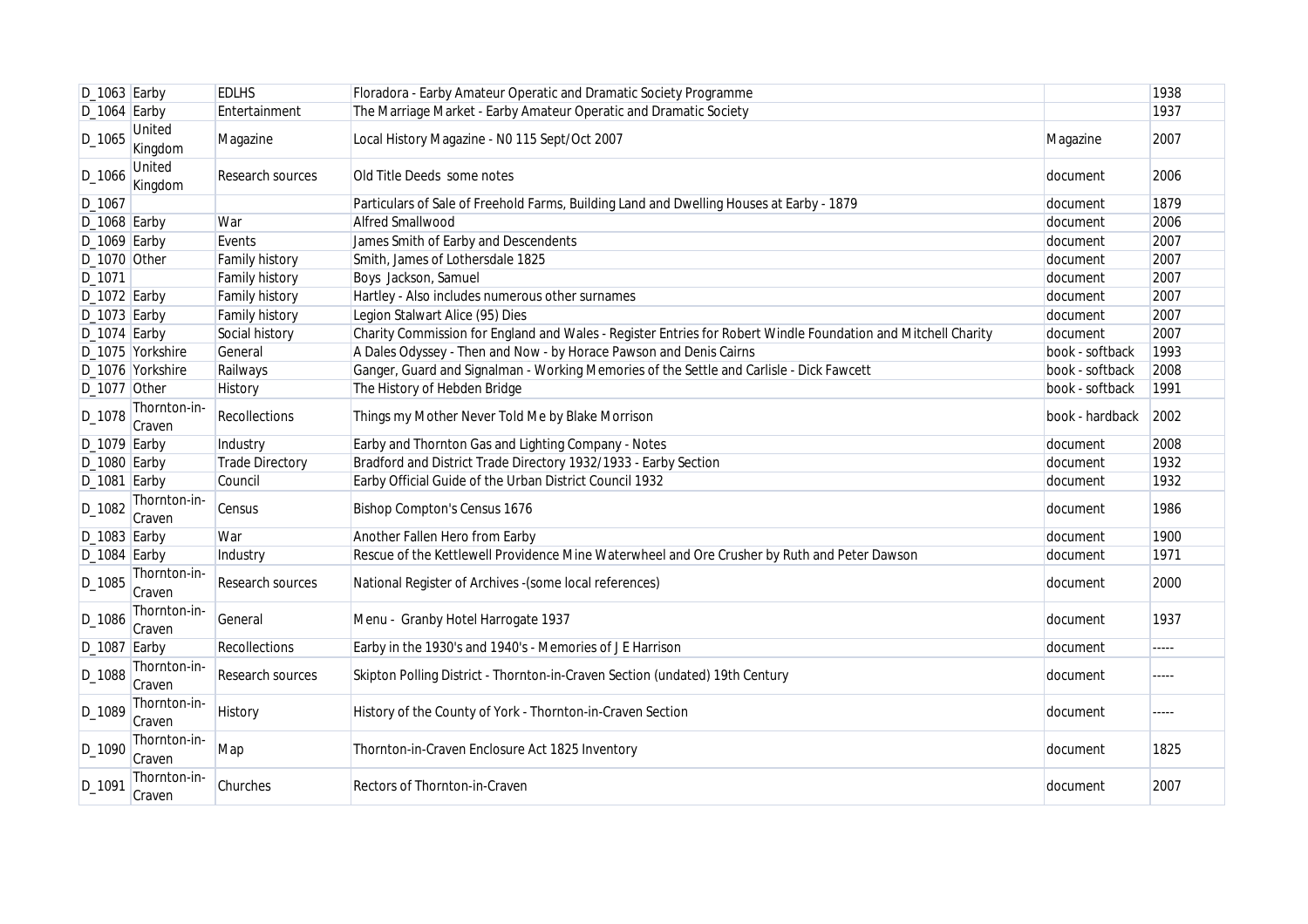| D_1092          | Thornton-in-<br>Craven   | General               | Extracts from Four Centuries of Banking by George Chandler, Craven Bank and Joseph Smith             | document        | unknown |
|-----------------|--------------------------|-----------------------|------------------------------------------------------------------------------------------------------|-----------------|---------|
| D_1093          | Thornton-in-<br>Craven   | Churches              | Extracts from Calamy Revised by A G Matthews                                                         | document        | 1934?   |
|                 | D_1094 Yorkshire         | Schools               | Earby Hall, North Yorkshire                                                                          | document        | 2001    |
| D_1095          | Thornton-in-<br>Craven   | Family history        | Procter                                                                                              | CD-ROM          | 2008    |
| D_1096          | Thornton-in-<br>Craven   | <b>Family history</b> | Parker                                                                                               | document        | 2008    |
| $D_1097$        | United<br>Kingdom        | <b>Family history</b> | Gardiner                                                                                             | document        | 2007    |
| D_1098          | Thornton-in-<br>Craven   | <b>Family history</b> | Brown, Charlotte                                                                                     | document        | 2008    |
| D_1099 Craven   |                          | <b>Family history</b> | Bracewell                                                                                            | document        | 2008    |
| $D_1100$ Earby  |                          | <b>Family history</b> | Shuttleworth                                                                                         | document        | 2008    |
| $D_1101$ Earby  |                          | Family history        | Kinder                                                                                               | document        | 2008    |
| D_1102          | United<br>Kingdom        | Biographies           | Dr. Martin Lister                                                                                    | CD-ROM          | 2008    |
| D_1103 Craven   |                          | Social history        | Poor Law - Thornton-in-Craven and the Workhouses at Holden and Skipton                               | CD-ROM          | 2007    |
| $D_1104$ Earby  |                          | Music                 | Earby - A Musical Village                                                                            | document        | 1922    |
| $D_1105$ Earby  |                          | Industry              | <b>Weavers Institute Documents</b>                                                                   | document        | 1930/40 |
| D_1106          | Thornton-in-<br>Craven   | Parish Magazine       | Thornton-in-Craven with Earby Parish Magazine                                                        | Magazine        | 1914    |
| $D_1107$ Earby  |                          | Biographies           | Katherine Bruce Glasier 187 - 1950 by Robert L Abel                                                  | document        | 2000    |
| $D_1108$ Earby  |                          | Magazine              | New Road News - Jan/April 2008                                                                       | Magazine        | 2008    |
| D_1109 Pendle   |                          | General               | Conservation Area Design and Development Guidance - Draft SPD                                        | <b>CD-ROM</b>   | 2008    |
| D_1110 Craven   |                          | Family history        | <b>Windle References</b>                                                                             | <b>CD-ROM</b>   | 2007    |
| $D_1111$ Earby  |                          | <b>Music</b>          | Earby Brass Band - The Village Brass Band. An account from 1922                                      | document        | 1922    |
| $D_1112$ Earby  |                          | Agriculture           | Edgar Watson Poultry Gold Cup Winner1938                                                             | document        | 1938    |
| D_1113          | United<br>Kingdom        | Research sources      | Church Plans online - Research Guide                                                                 | document        | 2008    |
| D_1114          | Thornton-in-<br>Craven   | Certificate           | Rev Henry Richardson - Rector of Thornton-in-Craven - Account Book 1748-1753                         | document        | -----   |
| $D_1115$ Earby  |                          | Railways              | Reopening of the Skipton to Colne Railway Feasibility Report 2007 by J M P Consulting                | document        | 2007    |
| D_1116          | <b>United</b><br>Kingdom | Industry              | The Hatters by J H Smith                                                                             | book - softback | -----   |
|                 | D_1117 Lancashire        | Industry              | A History of the Lancashire Cotton Industry and the Amalgamated Weavers Association by Edwin Hopwood | booklet         | 1969    |
| D_1118 Craven   |                          | History               | Valley of the Drawn Sword - The Early History of Burnley, Pendle and West Craven - by John A Clayton | book - softback | 2006    |
| $D_1$ 119 Earby |                          | Transport             | Earby Parish Plan Transport Group                                                                    | document        | 2003    |
| $D_1120$ Earby  |                          | <b>EDLHS</b>          | EDLHS Chairmans Minutes 3 Feb 1998 - 5 Aug 2003                                                      | document        | -----   |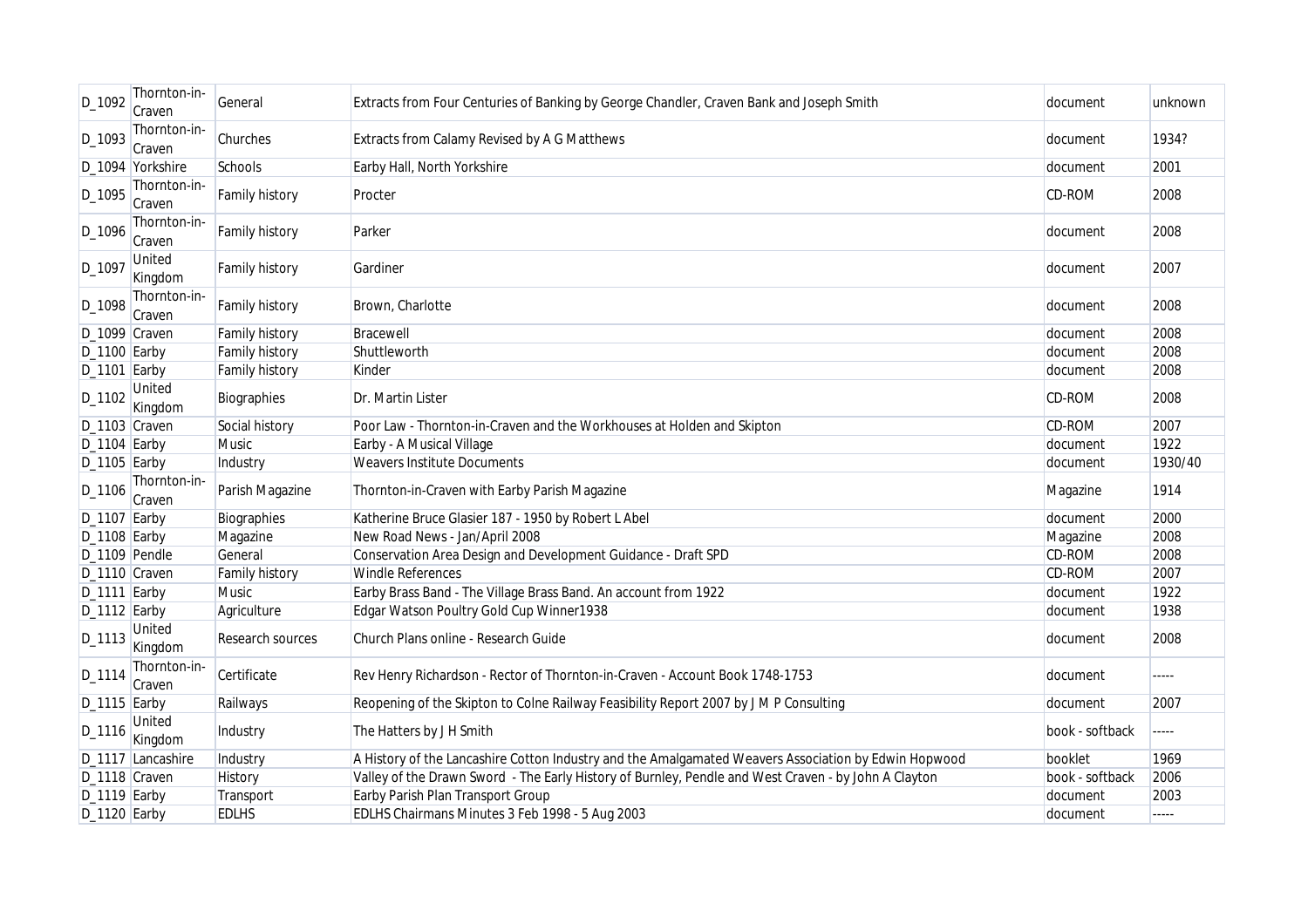| D_1121          | <b>United</b><br>Kingdom | History               | A Sketch Map of Economic History of Britain by Gayler Richards and Morris                                                                    | book - hardback | 1965      |
|-----------------|--------------------------|-----------------------|----------------------------------------------------------------------------------------------------------------------------------------------|-----------------|-----------|
| D_1122          | United<br>Kingdom        | Map                   | Reading Topographical Maps by A H Meux                                                                                                       | book - hardback | 1963      |
| $D_1123$ Other  |                          | Industry              | International Correspondence Schools (ICS) Reference Lobrary Vol 86 - Arithmetic and textile calculations                                    | book - hardback | 1906      |
| D_1124          | United<br>Kingdom        | Industry              | international Correspondence Schhols (ICS) Reference Library Vol 88 - Yarn Spinning and yarn processes                                       | book - hardback | 1906      |
| D_1125          | <b>United</b><br>Kingdom | Industry              | international Correspondence School (ICS) Reference Library Volume 89- Yarns, Cloth Rooms, Mill Engineering, Reeling<br>and Baling, Winding. | book - hardback | 1906      |
| $D_1126$        | United<br>Kingdom        | Industry              | International Corresponence School (ICS) Reference Library - vol 91 - Weaving and Looms                                                      | book - hardback | 1906      |
| D_1127          | United<br>Kingdom        | Biographies           | Wesley - His Own Biographer - Selections from the Journals of the Rev. John Wesley M.A.                                                      | book - hardback | 1891      |
|                 | D_1128 West Craven       | <b>News</b>           | Craven Herald and Pioneer Newspaper Cuttings 29/7/2005 to 28/12/2007                                                                         | news/cutting    | -----     |
|                 | D_1129 West Craven       | <b>News</b>           | Barnoldswick and Earby Times Newspaper Cuttings 5/1/2007 to 28/12/2007                                                                       | news/cutting    | 2007      |
|                 | D_1130 West Craven       | <b>News</b>           | Stanley's View etc - Cuttings fro Barnoldswick and Earby Times                                                                               | news/cutting    | -----     |
| D_1131          | United<br>Kingdom        | Magazine              | Local History Magazine - No 116 Jan/Feb 2008                                                                                                 | Magazine        | 2008      |
| $D_1132$ Earby  |                          | <b>EDLHS</b>          | EDLHS Cairmans Minute Book - August 2003 to October 2006                                                                                     | document        | -----     |
| D_1133 Elslack  |                          | Biographies           | Enoch Hall - Shoolmaster at Elslack School-                                                                                                  | document        | -----     |
| D_1134          | Thornton-in-<br>Craven   | Churches              | Thornton Parish records extracts - 18th century                                                                                              | document        | 18th c    |
| D_1135          | Thornton-in-<br>Craven   | Churches              | Glebe Terrier (1781) and Thornton Parish Church Records - y Bev Parker                                                                       | document        | -----     |
| $D_1$ 136 Earby |                          | Biographies           | A.J. Birley - biographical notes                                                                                                             | document        | -----     |
|                 | D_1137 Yorkshire         | Roads                 | Ancient Tracks, Milestones and Way Markers - Yorkshire Archaeological Journal Vol 23 p384                                                    | document        | -----     |
| D_1138          | Thornton-in-<br>Craven   | Family history        | Memorials of an Ancient House: A History OF THE Family of Lister or Lyster - by H.Lister Denny<br>Extract                                    | document        | 1913      |
| $D_1139$ Earby  |                          | <b>Family history</b> | Why Musician has Come to Earby From Canada                                                                                                   | news/cutting    | c 1967    |
| $D_1140$ Earby  |                          | Family history        | Turner Family - descendants of John Turner (d.1741) and Betty Turner (b.1813-?1864)                                                          | document        | 2007      |
|                 | D_1141 Yorkshire         | History               | <b>Bradfer-Lawrence Records</b>                                                                                                              | document        | -----     |
| $D_1142$        | Thornton-in-<br>Craven   | legal Documents       | Petition for the removal of Avery Aldersley from Thornton to Kildwick 1678                                                                   | document        | -----     |
| $D_1143$ Earby  |                          | War                   | <b>Earby Evacuees</b>                                                                                                                        | document        | -----     |
| D_1144          | United<br>Kingdom        | <b>History</b>        | Transportation to Australia                                                                                                                  | document        | -----     |
| D_1145          | United<br>Kingdom        | History               | <b>Bradfer-Lawrence Records</b>                                                                                                              | document        | 29.9.2005 |
| D_1146 Earby    |                          | Churches              | Earby & District Council of Churches/Churches Together                                                                                       | document        | -----     |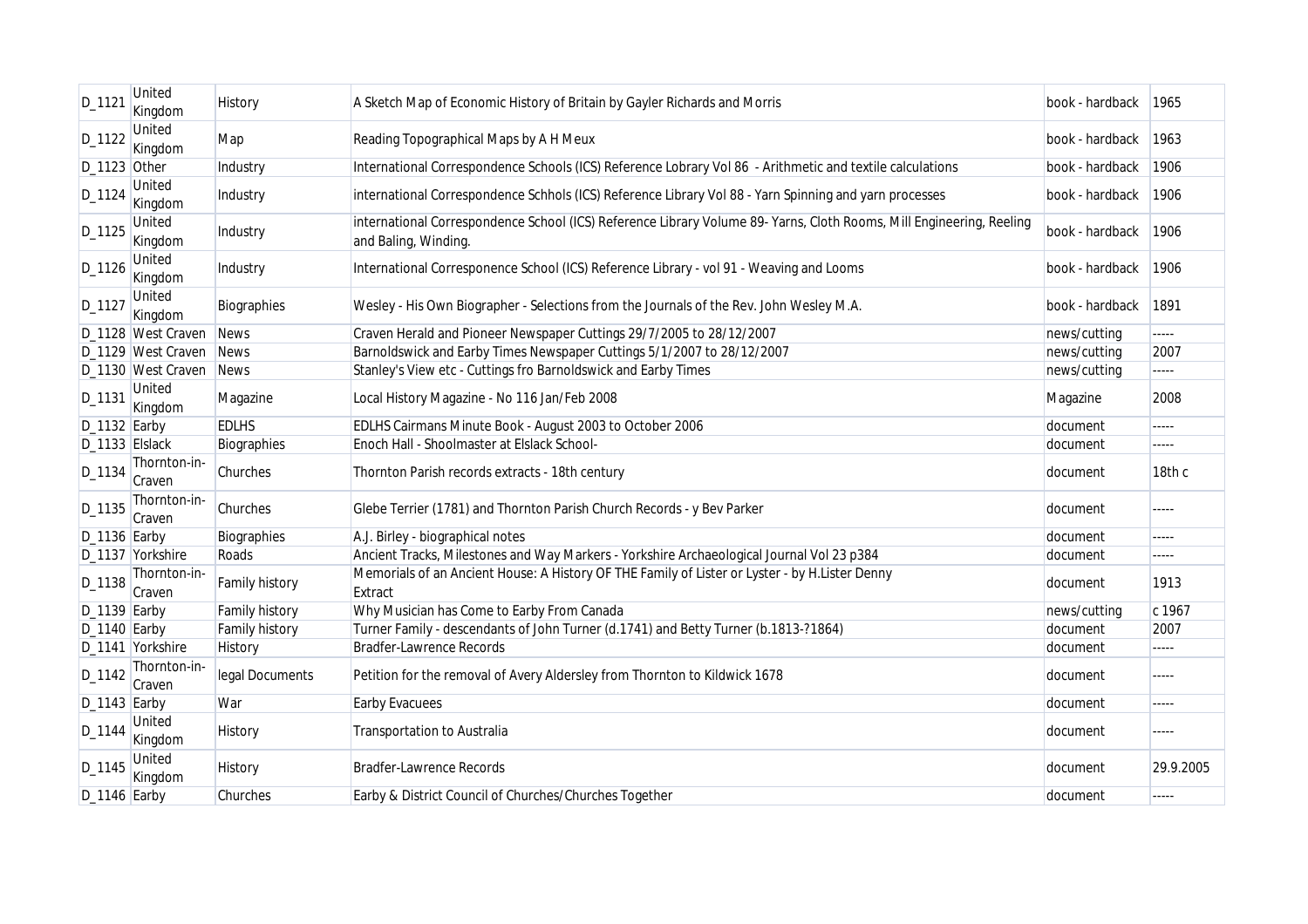| D_1147         | Thornton-in-<br>Craven | Will                  | Last Will and Testament, with codicil, of Henry Richardson, Rector of Thornton-in-Craven                | document              | -----     |
|----------------|------------------------|-----------------------|---------------------------------------------------------------------------------------------------------|-----------------------|-----------|
| D_1148         | Thornton-in-<br>Craven | Churches              | All's Well at St. Mary's Church, Thornton-in-Craven                                                     | document              | 2005&06   |
|                | D_1149 Yorkshire       | Research sources      | "Portraits of Yorkshire Worthies: Selected from the National Exhibition of Works of Art at Leeds; 1868" | document              | 1869      |
|                | D_1150 Yorkshire       | Architecture          | Northern Vernacular Buildings- Volume 3 No.2 Winter 2007                                                | Magazine              | 2007      |
| $D_1151$ Earby |                        | War                   | Wartime Earby - local posters                                                                           | leaflet/pamphlet 2008 |           |
| D_1152         | United<br>Kingdom      | History               | Local History Magazine No.121                                                                           | Magazine              | 2008      |
| D_1153         | United<br>Kingdom      | General               | Northern Life - Dec2008/Jan 2009                                                                        | Magazine              | 2008      |
| $D_1154$ Earby |                        | Education             | New Road School Remembered by Robert Abel                                                               | book - softback       | 1997      |
| D_1155         | United<br>Kingdom      | Family history        | Frances Mary Richardson Currer Pedigree                                                                 | document              |           |
|                | D_1156 West Craven     | <b>Family history</b> | <b>Martin Lister</b>                                                                                    | document              | 2008      |
| D_1157         | Thornton-in-<br>Craven | Will                  | Will of William Windle of the Parish of Thornton 1625                                                   | document              | 1625      |
| $D_1158$ Earby |                        | Will                  | Will of William Windle of Earby 1591                                                                    | document              | 1591      |
| D_1159 Craven  |                        | Will                  | Will of John Windle of Earby 1578                                                                       | document              | 2008      |
| D_1160         | Thornton-in-<br>Craven | Will                  | Will of Christopher Windle of Thornton 1565                                                             | <b>CD-ROM</b>         | 2008      |
| $D_1161$       | United<br>Kingdom      | Family history        | <b>Bracewell Catlow Pollard</b>                                                                         | document              | 2008      |
| $D_1162$       | Thornton-in-<br>Craven | Family history        | Bailey                                                                                                  | document              | 2008      |
| D_1163 Earby   |                        | <b>Family history</b> | Pratt                                                                                                   | CD-ROM                | 2008      |
|                | D_1164 Kelbrook        | <b>Family history</b> | Tillotson                                                                                               | document              | 2008      |
| $D_1165$ Earby |                        | General               | <b>Birleys Playing Fields</b>                                                                           | news/cutting          | 1937      |
| $D_1166$ Earby |                        | Industry              | 1930's More looms system                                                                                | news/cutting          | 1933      |
| $D_1167$ Earby |                        | General               | <b>Gaumless</b>                                                                                         | document              | 2008      |
| $D_1168$ Earby |                        | Industry              | Old Shed - Fire in 1897 - Description of building                                                       | news/cutting          | 1897      |
|                | D_1169 Salterforth     | General               | Favourite Recipes by Members of Salterfoth Womens Institute                                             | book - softback       | 1993      |
| D_1170         | Thornton-in-<br>Craven | History               | Lord Thanets Benefaction February 22nd 1685/6                                                           | document              |           |
| $D_1171$ Other |                        | Recollections         | From Tientsin to Peking with the Allied Forces by Rev Frederick Brown FRGS                              | document              | 1902      |
| D_1172 Elslack |                        | Family history        | <b>ENOCH HALL</b>                                                                                       | document              | 2002      |
| $D_1173$ Earby |                        | General               | Some Earby/Thornton Articles from the Craven Herald                                                     | news/cutting          | 1899-1907 |
| $D_1174$ Earby |                        | Social history        | New Road Community Centre - Corresponence/agendas/minutes                                               | document              | 2007/8    |
| $D_1175$ Earby |                        | Shops / retail        | EDLHS - Application for funding to publish a history of the co-operative movement in Earby              | document              | 2008      |
| $D_1176$ Earby |                        | General               | Official Opening of the Earby Hostel 50 years ago by Bob Abel                                           | document              | 2008      |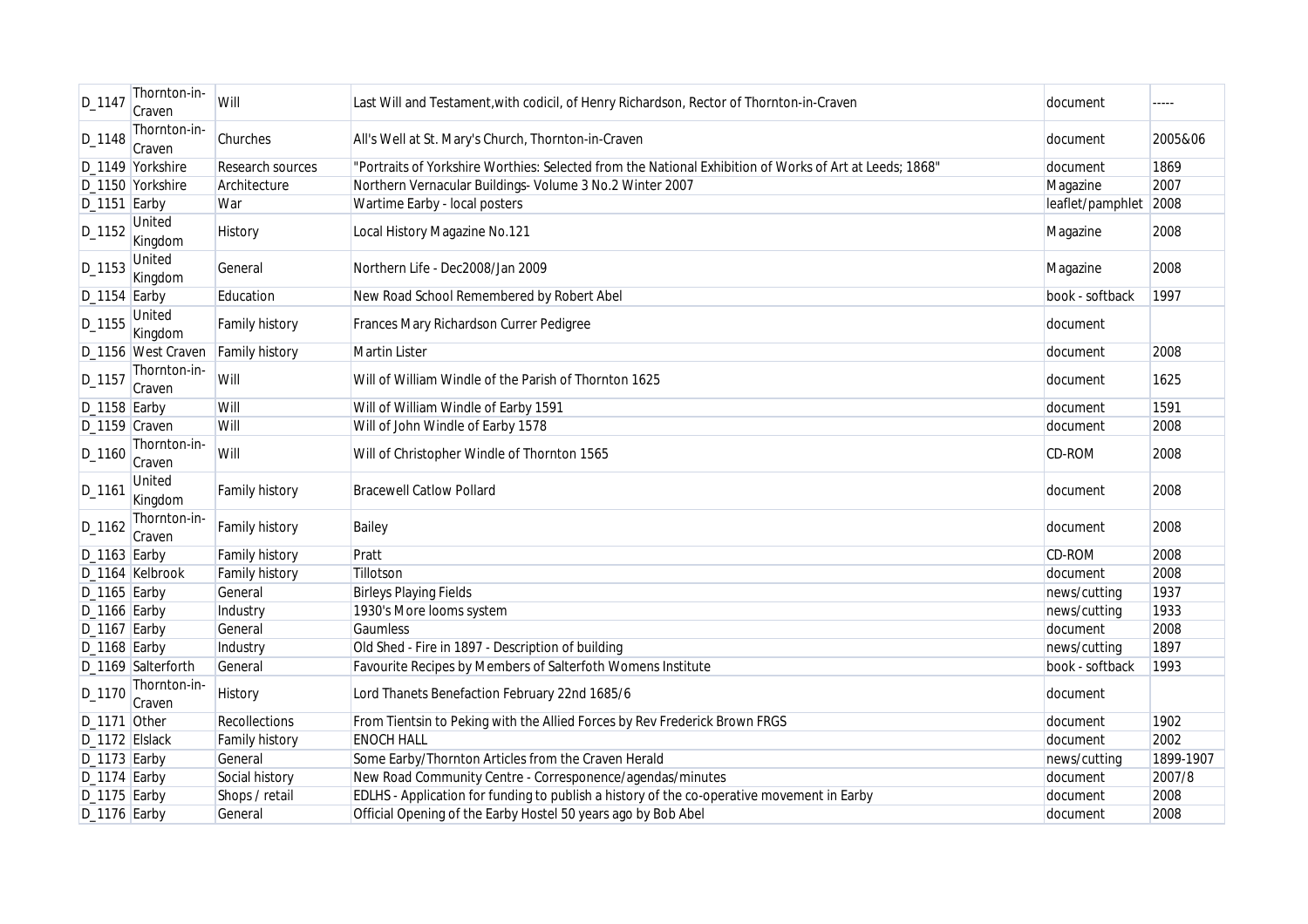| $D_1177$ Earby |                              | Family history   | Speak                                                                                                                        | document        | 2002  |
|----------------|------------------------------|------------------|------------------------------------------------------------------------------------------------------------------------------|-----------------|-------|
| D_1178 Earby   |                              | <b>EDLHS</b>     | <b>Society Guidance Notes</b>                                                                                                | document        | 2008  |
| D_1179         | <b>United</b><br>Kingdom     | Research sources | LFHHS PENDLE AND BURNLEY BRANCH LIBRARY BOOKS                                                                                | document        | 1999  |
|                | D_1180 Lancashire            | Events           | Wikinson James inventor of perpetual calendar                                                                                | document        | 2002  |
|                | D_1181 Barnoldswick Industry |                  | Wilfred Spencer Memorial Lecture 1983 - Barnoldwick as a Microcosm of Single Industry Urban Development by Stanley<br>Graham | document        | 1983  |
| D_1182 Earby   |                              | Recollections    | Earby of Long Ago - Memories of Earby Feast                                                                                  | news/cutting    | 1937? |
| $D_1183$ Earby |                              | Music            | A Musical Village - The Village Brass Band                                                                                   | document        | 1922  |
| D_1184 Earby   |                              | Family history   | Hartley/ Windle                                                                                                              | document        | 2002  |
| $D_1185$ Earby |                              | General          | Yesterday Now Today - a poem by Sophia Bradshaw of Earby                                                                     | CD-ROM          | 2008  |
| D_1186 Pendle  |                              | Family history   | Whittam / Power                                                                                                              | document        | 2002  |
| D_1187 Earby   |                              | Council          | A Guide to the Future of Earby- Parish Plan Update                                                                           | booklet         | 2008  |
| D_1188 Earby   |                              | Events           | Programme for Earby Open Gardens July 12th 2008                                                                              | document        | 2008  |
| D_1189 Earby   |                              | Certificate      | Wormwell, James Marriage Certificate of James Wormwell and Hannah Benson, 1868 July 13th                                     | document        | ----- |
| $D_1190$ Earby |                              | War              | Warship Weeks                                                                                                                | document        | 2008  |
| D_1191 Earby   |                              | <b>EDLHS</b>     | EDLHS TREASURER'S Account Book 1995-2006                                                                                     | book - hardback | 2006  |
| $D_1192$ Earby |                              | <b>EDLHS</b>     | Treasurer's Correspondence and Receipts - 2006                                                                               | document        | 2006  |
| D_1193 Earby   |                              | <b>EDLHS</b>     | Tresurer's Correspondence and Receipts - 2007                                                                                | document        | 2007  |
| $D_1194$ Earby |                              | <b>EDLHS</b>     | Treasurer's Correspondence and Receipts - 2008                                                                               | document        | 2008  |
| D_1195 Earby   |                              | Research sources | Earby Non Comformist Mariages- St Peters 1920-1955, Mount Zion 1920-1946                                                     | document        | 2008  |
| D_1196         | United<br>Kingdom            | Magazine         | Local History Magazine - Vol 118 May / June 2008                                                                             | Magazine        | 2008  |
| D_1197         | <b>United</b><br>Kingdom     | Magazine         | Locql History Magazine Vol 120 Sept / Oct 2008                                                                               | Magazine        | 2008  |
| $D_1198$ Earby |                              | Certificate      | Turner, William - Marriage certificate of William Turner and Martha Nutter 1865 December 20th                                | document        | 2003  |
| $D_1199$ Earby |                              | Social history   | Report on the Official Opening of Earby Hostel 1958                                                                          | news/cutting    | 1958  |
| D_1200         | Thornton-in-<br>Craven       | Will             | Will of John Windle of Thornton - 1589                                                                                       | document        | 1589  |
| D_1201         | United<br>Kingdom            | Family history   | Watson                                                                                                                       | document        | 2008  |
| D_1202 Earby   |                              | Biographies      | Noteable Earby Citizens - Articles from Barnoldswick and Earby Times                                                         | document        | 2008  |
| D_1203 Earby   |                              | Council          | Booth Bridge Planning Application                                                                                            | document        | 2006  |
| $D_1204$ Earby |                              | Biographies      | Rev. Frederick E. Brown                                                                                                      | document        | 2008  |
| $D_1205$ Earby |                              | Roads            | Earby's Ancient Guide Stoop                                                                                                  | news/cutting    | 2008  |
| $D_1206$       | United<br>Kingdom            | Shops / retail   | Co-op The Peoples Business by Johnston Birchall                                                                              | book - softback | 1994  |
| D_1207         | <b>United</b><br>Kingdom     | Social history   | The English Rural Landscape edited by Joan Thirsk                                                                            | book - hardback | 2000  |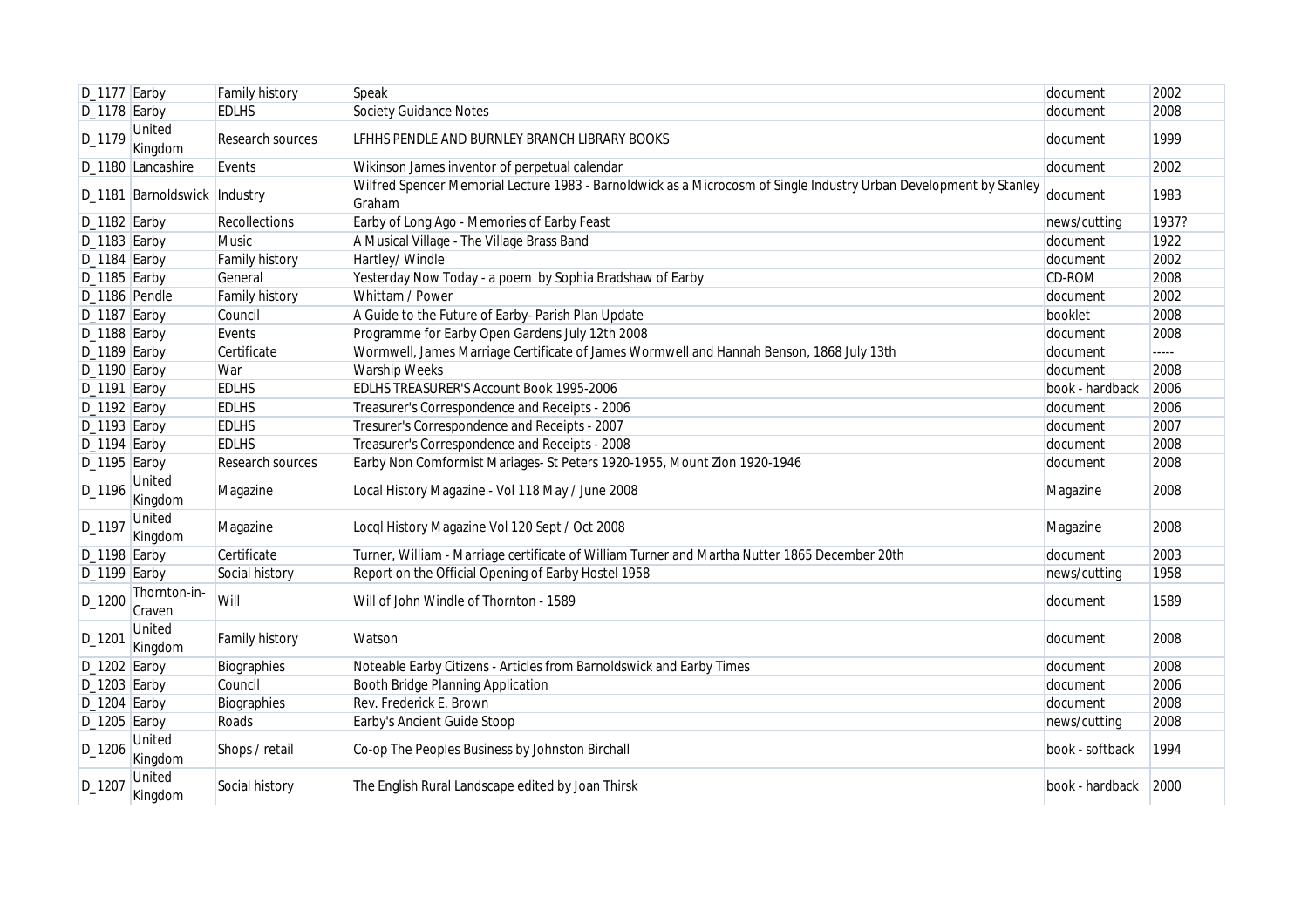| D_1208          | Thornton-in-<br>Craven   | History                | The Lords of the Manor of Thornton-in-Craven with Kelbrook and Earby by Victor Laycock                          | book - softback       | 2005      |
|-----------------|--------------------------|------------------------|-----------------------------------------------------------------------------------------------------------------|-----------------------|-----------|
|                 | D_1209 West Craven       | Magazine               | Upper Wharfedale Field Society Bulletin 2008                                                                    | Magazine              | 2008      |
| $D_1210$        | United<br>Kingdom        | War                    | Discovering Battlefields of England by John Kinross                                                             | book - softback       | 1989      |
| D_1211          | United<br>Kingdom        | Transport              | Bringing the Leeds and Liverpool Canal to Life                                                                  | leaflet/pamphlet 2008 |           |
|                 | D_1212 Lancashire        | Transport              | Locks and Moor - Canal Walks in Chorley and Pendle                                                              | leaflet/pamphlet 2008 |           |
| $D_1213$ Pendle |                          | Transport              | The Main Line - LCC leaflet 89                                                                                  | leaflet/pamphlet 2007 |           |
|                 | D_1214 Lancashire        | Research sources       | Family History for All                                                                                          | book - softback       | 2008      |
|                 | D_1215 Salterforth       | <b>Trade Directory</b> | Eric Hogarth - Salterforth War Memorial                                                                         | document              | 2007      |
| D_1216          |                          |                        | -----                                                                                                           |                       | -----     |
| D_1217          |                          |                        | -----                                                                                                           |                       | -----     |
| D_1218          |                          |                        | -----                                                                                                           |                       | -----     |
|                 | D_1219 Kelbrook          | Recollections          | Nathan Smallpage & Son, textile manufacturers                                                                   | document              | 1885      |
| D_1220 Craven   |                          | Industry               | "1932 as seen through the diary of a Police Inspector" by Ian Dewhirst: strike in the cotton industry           | Magazine              | 2005      |
|                 | D_1221 Salterforth       | War                    | Salterforth Cenotaph - Unveiling Ceremony                                                                       | leaflet/pamphlet 1925 |           |
| D_1222 Earby    |                          | Education              | Teaching was fun - Memories of 36 years in the teaching profession by Dennis Cairns                             | book - softback       | 2006      |
|                 | D_1223 Yorkshire         | War                    | Naseby 1645 - The Triumph of the New Model Army by Martin Evans                                                 | book - softback       | 2007      |
| $D_1224$ Other  |                          | War                    | The War Illustrated - Volume 1 No.5                                                                             | Magazine              | 1939 Oct  |
| $D_1225$ Earby  |                          | Education              | The History of Earby Grammar School by J A Walker                                                               | book - softback       | 1977      |
| $D_1226$        | United<br>Kingdom        | <b>History</b>         | Local History Magazine No.117                                                                                   | Magazine              | 2008      |
| D_1227          | United<br>Kingdom        | History                | Local History Magazine No.119                                                                                   | Magazine              | 2008      |
|                 | D_1228 Lancashire        | Industry               | Felt Hatting in Foulridgw and Colne by Fay Oldland                                                              | document              | 1981      |
|                 | D_1229 West Craven       | Roads                  | Colne to Broughton Turnpike Trust Act 1824 & Muniments of the Skipton-Colne Turnpike trust Lancs Record Office) | document              | 1755/1824 |
| D_1230          | Thornton-in-<br>Craven   |                        | Wilkinson, Ellen                                                                                                | document              | 2008      |
| D_1231          | United<br>Kingdom        | Family history         | Memorial Cards etc                                                                                              | document              | -----     |
| D_1232          | United<br>Kingdom        | General                | Dr Lovelaces Blotting Book, Yorkshire Penny Bank Book                                                           | document              | 1900-1934 |
| D_1233          | <b>United</b><br>Kingdom | Health                 | Baby Care Advice Leaflets c 1939                                                                                | booklet               | c1939     |
| D_1234          | <b>United</b><br>Kingdom | General                | Decorating Hints Booklets c 1940s                                                                               | booklet               | c1940s    |
| D_1235          | Thornton-in-<br>Craven   | Industry               | Extracts re Mills at Earby, Thornton, Kelbrook and Elslack from Yorkshire Cotton by George Ingle                | document              | -----     |
| D_1236 Earby    |                          | Industry               | Hedley Bradshaw Interview with Bob Abel 1977                                                                    | document              | 1997      |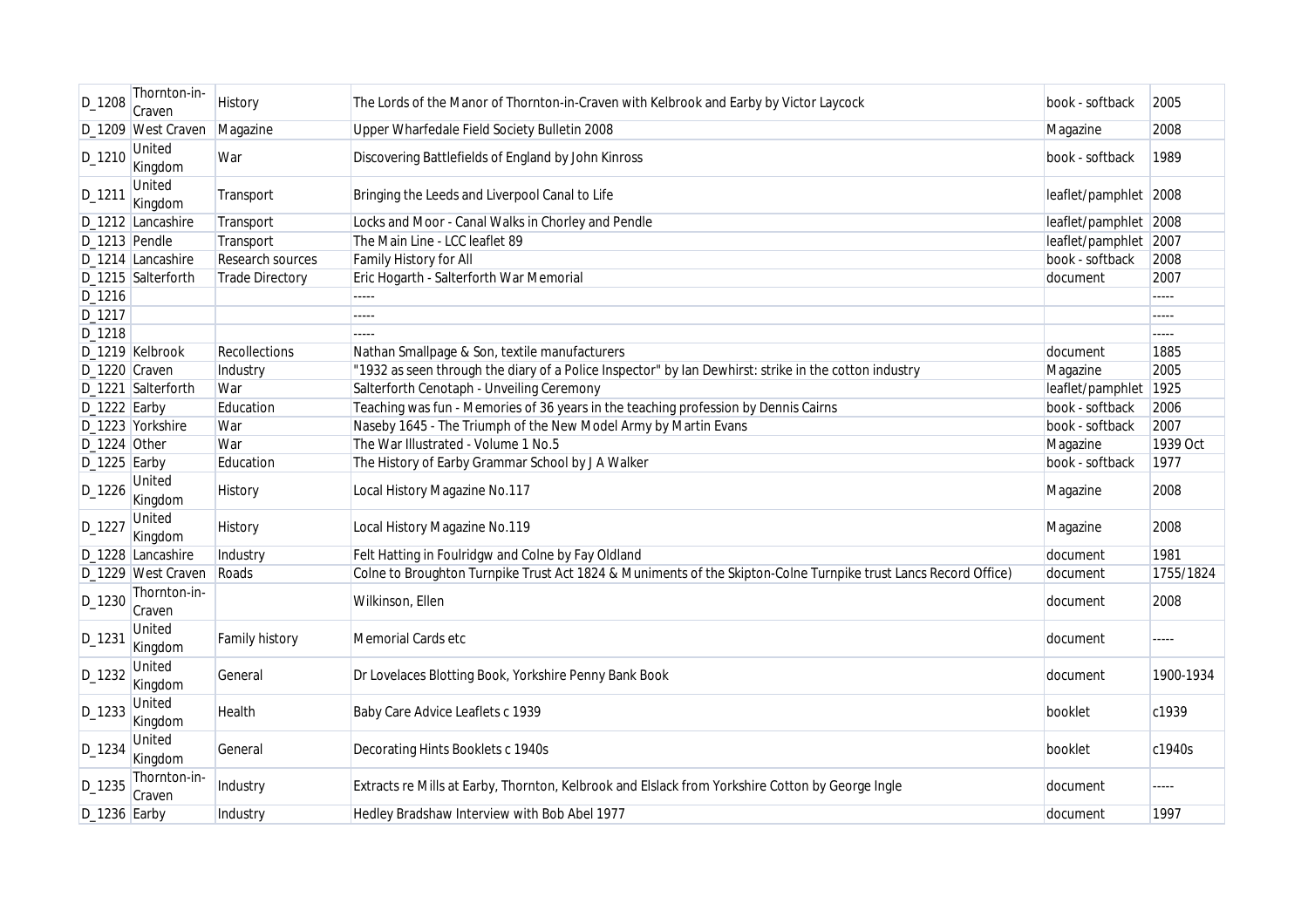| $D_1237$ Earby |                        | General                                 | Muse Of Earby - a poem                                                                                                           | document     | -----       |
|----------------|------------------------|-----------------------------------------|----------------------------------------------------------------------------------------------------------------------------------|--------------|-------------|
|                | D_1238 Yorkshire       | Archaeology                             | An Entrenchment at Inglefton (mentions a similar feature at Tunsteads, Kelbrook) - Yorkshie Archeological Journal Vol<br>23 1915 | document     | 1915        |
| $D_1239$ Earby |                        | Industry                                | Weavers Institute, Earby, Built 1908 - research notes                                                                            |              | -----       |
| D_1240         | United<br>Kingdom      | <b>Family history</b>                   | Beginning Your Family Tree - Talk given to EDLHS by Bob Abel                                                                     | document     | 1997        |
| $D_1241$ Earby |                        | Industry                                | Victoria Mill, Earby - Time line                                                                                                 | document     | -----       |
| $D_1242$ Earby |                        | <b>Family history</b>                   | Hartleys of Earby - Letter to Craven Herlald from Rev Walter Wynn                                                                | news/cutting | 1929        |
| $D_1243$ Earby |                        | Research sources                        | Earby Archives at West Yorkshire Archives- Calderdale                                                                            | CD-ROM       | 2004        |
| $D_1244$ Earby |                        | Map                                     | Earby in 1852 - Map of Earby by Jim Walker - 1955                                                                                | document     | 1955        |
| D_1245         | United<br>Kingdom      | Research sources                        | House History - Handouts used at WEA House History course held in conjunction with EDLHS at New Road Community<br>Centre.        | document     |             |
| $D_1246$ Earby |                        |                                         | Katherine Bruce Glasier Obituary, London Times 15th June 1950 (page 8)                                                           | news/cutting | 1950        |
| $D_1247$ Earby |                        | General                                 | Some Extracts from the Craven Herald 1906/7                                                                                      | news/cutting | 2008        |
| D_1248         | United<br>Kingdom      | Research sources                        | House History Internet resources                                                                                                 | document     | $- - - - -$ |
| $D_1249$ Earby |                        | <b>EDLHS</b>                            | EDLHS Treasurer's (Helen Horner) Committee Meeting File -1995-2000 (with gaps)                                                   | document     | 1995/2000   |
| D_1250 Earby   |                        | Entertainment                           | Empire Cinema, Earby.- Notesby Bob Abel                                                                                          | document     | -----       |
| $D_1251$ Earby |                        | History                                 | The History of Earby by L.E. Smth 1930                                                                                           | document     | 1930        |
|                | D_1252 Lancashire      | <b>Local History Societies</b><br>other | Local History Fair - Burnley and District Historical Society 60 year celebration 1st November 2008                               | document     | 2008        |
| D_1253 Pendle  |                        | Railways                                | SELRAP File including Craven Rail Winter 2008/9                                                                                  | document     | 2008        |
| $D_1254$ Earby |                        | Council                                 | Earby Environmental Project                                                                                                      | document     | 1997        |
| D_1255         | Thornton-in-<br>Craven | Map                                     | Maps - thornton-in-Craven                                                                                                        | Map          | -----       |
| D_1256 Earby   |                        | Industry                                | Leeds Mercury 1810 Earby Corn/Cotton Mill to let, 1812 Booth Bridge Spinning Mill Burnt to the Ground                            | news/cutting | 1810/12     |
| $D_1257$ Earby |                        | Entertainment                           | Empire Cinema - Earby by Bob Abel                                                                                                | document     | 1998        |
| $D_1258$ Earby |                        | Biographies                             | Kay, Arthur and Harry                                                                                                            | news/cutting | -----       |
| D_1259         | Thornton-in-<br>Craven | Research sources                        | Lay Subsidy Roll for the Wapentake of Stainclffe and Ewcross 19th March 1604 -T hornton-in- Craven                               | document     | $\cdots$    |
| $D_1260$ Earby |                        | Research sources                        | List of School Records at Lancashire Record Office, Kelbrook, Earby New Road, Earby Springfield Infants                          | document     | 1996        |
| $D_126'$       | Thornton-in-<br>Craven | Census                                  | Thornton-in- Craven census population figures1801-1901 includes Earby and Kelbrook                                               | document     | -----       |
| $D_1262$ Earby |                        | Trade Directory                         | Part of trade directory for Earby - Date unknown                                                                                 | document     | -----       |
| $D_1263$ Earby |                        | Council                                 | Proposed Earby Conservation Area                                                                                                 | CD-ROM       | 2004        |
| $D_1264$ Earby |                        | General                                 | Victroria Road Earby                                                                                                             | document     | 1935        |
| $D_1265$ Earby |                        | Recollections                           | Our Village 15th Article, Earby's Chritmas in Bygone Days by John Hartley                                                        | document     | 1929        |
| $D_1266$ Earby |                        | Churches                                | St Patricks Church Earby by Monsignor George Bradley                                                                             | document     | 2000        |
| D_1267 Craven  |                        | <b>Family history</b>                   | Robert Cooke - Photographer                                                                                                      | document     | 1991        |
| D_1268 Craven  |                        | Roads                                   | Ancient Tracks, Mile stones and way markers                                                                                      | document     |             |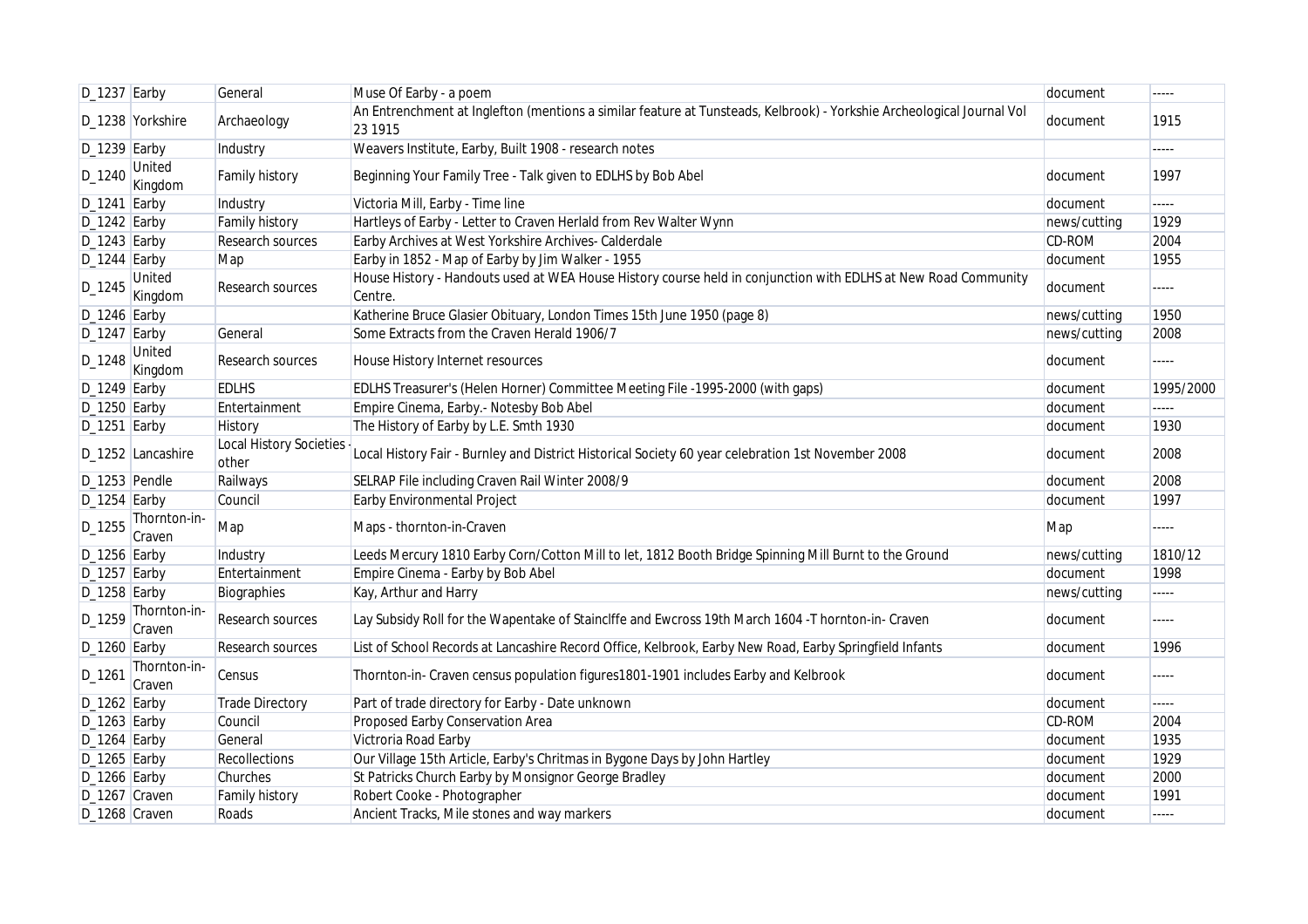| $D_1269$ Earby |                              | Recollections  | Edward Savile Notes c 1998                                                                                                                                                   | document               | 1998    |
|----------------|------------------------------|----------------|------------------------------------------------------------------------------------------------------------------------------------------------------------------------------|------------------------|---------|
| D_1270 Earby   |                              | Industry       | Growth fo Industry in Earby - anon                                                                                                                                           | document               | -----   |
| $D_1271$ Earby |                              | Schools        | Earby Board School                                                                                                                                                           | document               | 1996    |
| D_1272         | Thornton-in-<br>Craven       | War            | Extract from "Life of Captain John Hodgson" Soldier in the English Civil War - Mention of Thornhall (Thornton) in Craven document                                            |                        | -----   |
| D_1273         | Thornton-in-<br>Craven       | Events         | Thornton -in- Craven and Skipton Markets and fairs 1516                                                                                                                      | document               | -----   |
| D_1274 Craven  |                              | Railways       | The Craven Dalesman                                                                                                                                                          | document               | 1997    |
|                | D_1275 Barnoldswick Industry |                | Steam and Stream - A walk exploring the industrial heritage of Barnoldswick                                                                                                  | document               | 2007    |
| D_1276 Earby   |                              | Churches       | Various Church Leaflets                                                                                                                                                      | document               | 2007/8  |
| D_1277 Other   |                              | <b>Music</b>   | Song Books c 1940s                                                                                                                                                           | document               | c1940s  |
| D_1278         | United<br>Kingdom            | General        | Our Queen                                                                                                                                                                    | document               | 1953    |
| $D_1279$ Earby |                              | Magazine       | New Road News May-August 2008                                                                                                                                                | Magazine               | 2008    |
| $D_1280$ Earby |                              | Magazine       | New Road News Jan - April 2007                                                                                                                                               | Magazine               | 2007    |
|                | D_1281 West Craven           | General        | Various leaflets/ flyers                                                                                                                                                     | leaflet/pamphlet       | 2006-8  |
| $D_1282$ Earby |                              | Shops / retail | Earby Co-op The Peoples Shop 1875-2008, R. Abel and S.Carter's research 2007/8                                                                                               | document               | 2007/8  |
| D_1283 Earby   |                              | Shops / retail | Earby Co-op Committee men and officals                                                                                                                                       | document               | 2007/8  |
| D_1284 Earby   |                              | General        | Earby Floods July 1994?                                                                                                                                                      | document               | 1994    |
| $D_1285$ Earby |                              | obituary       | Obituaries/Deaths Obit - Ivy Baldwin, C.G.Bracewell; Deaths John Windle, Hartley Wilkinson, Nahaniel Smallpage,<br>Christopher Bracewell, Henry Bracewell, William Bracewell | document               | -----   |
|                | D_1286 West Craven           | Churches       | Notes on Earby and Disrtrict Churches and Chapels - For millennium exhibition and millennium Chronicles - by Bob Abel                                                        | document               | 2000    |
| $D_1287$ Earby |                              | obituary       | Captain William Wilkinson born Earby 1820, Officer in the Indian Army                                                                                                        | document               | -----   |
| D_1288 Earby   |                              | Social history | The Crowther Charity - with research notes by R. Abel                                                                                                                        | document               | -----   |
| D_1289 Earby   |                              | Schools        | New Road School Remembered - Press Release 20/9/1997                                                                                                                         | document               | 1997    |
|                | D_1290 Kelbrook              | Recollections  | Hodgson Hubert - recollections of a former signalman                                                                                                                         | document               |         |
|                | D_1291 West Craven           | <b>War</b>     | War Memorial Research by Bob Abel                                                                                                                                            | document               | 2008    |
| $D_1292$ Earby |                              | Architecture   | Parish Map - rejects                                                                                                                                                         | document               | <b></b> |
| D_1293 Other   |                              | Churches       | quotations - Bazaar Souvenir- Queensgate Wesleyan Church April 1924                                                                                                          | booklet                | 1924    |
|                | D_1294 Barnoldswick Sport    |                | The History of Ghyll Golf Club 1907-2007                                                                                                                                     | book - softback        | 2007    |
| $D_1295$ Earby |                              | Education      | Earby Springfield Primary School -School Brochure                                                                                                                            | book - softback        | 2007    |
|                | D-0319 Skipton               |                | "Skipton Friends": transcript of tape Arthur Raistrick's memories of "Skipton Friends" between 1919 and 1945 (recorded<br>February 1970)                                     | document               | 1970    |
| D-0476 Earby   |                              | Social history | Royal British Legion: Earby, Thornton & Kelbrook Branch                                                                                                                      |                        |         |
| D-1296 Earby   |                              | Churches       | Mount Zion Baptist Church Choir Festival programmes                                                                                                                          | leaflet/pamphlet ----- |         |
| $D-1297$ Earby |                              | Churches       | Mount Zion Baptist Church, Earby, Choir Weekends                                                                                                                             | leaflet/pamphlet ----- |         |
| D-1298         | Thornton-in-<br>Craven       | Social history | Endowed Charities (West Riding of York) -Parish of Thornton-in-Craven; Return made to Charity Commisioners, 1894                                                             | document               | 1894    |
| $D-1299$ Earby |                              | General        | Miscellaneous newspaper cuttings                                                                                                                                             | news/cutting           | 1979    |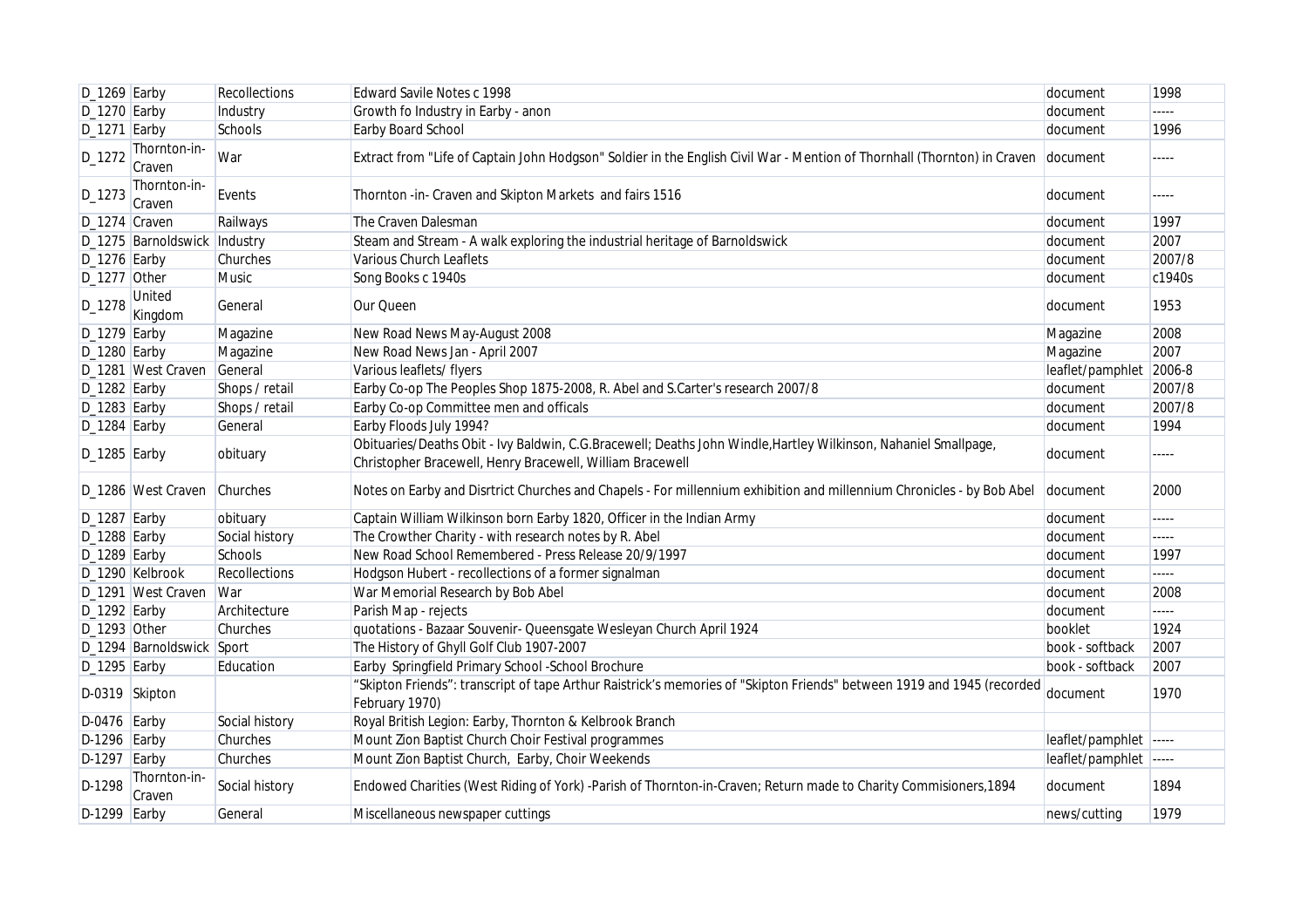|                | D-1300 Skipton                     | General          | Around Skipton-in-Craven in Old Photographs                                                                                                                                                          | book - softback       | 1991  |
|----------------|------------------------------------|------------------|------------------------------------------------------------------------------------------------------------------------------------------------------------------------------------------------------|-----------------------|-------|
| D-1301         | Craven                             | Sport            | A History of the Craven and District Cricket League and its forerunners, 1888-1988                                                                                                                   | book - softback       | 1988  |
| D-1302 Skipton |                                    | History          | Local History Exhibition, Festival of Britain 1951                                                                                                                                                   | book - softback       | 1951  |
|                | D-1303 Barnoldswick Social history |                  | Coronation Celebrations at Barnoldswick, 22 June 1911                                                                                                                                                | booklet               | 1911  |
|                | D-1304 Barnoldswick Social history |                  | Coronation of Their Majesties King George VI & Queen Elizabeth, 12 May 1937                                                                                                                          | booklet               | 1937  |
| $D-1305$ Earby |                                    | Social history   | Silver Jubilee Celebrations George V & Queen Mary                                                                                                                                                    | booklet               | 1935  |
| $D-1306$ Earby |                                    | Social history   | May Day and Coronation Festivities, 1953                                                                                                                                                             | booklet               | 1953  |
| D-1307 Pendle  |                                    | History          | The Story of Foulridge - Extract from Fay Oldland history                                                                                                                                            | document              | ----- |
| $D-1308$ Earby |                                    | Social history   | "The Ideal Recipe Book" compiled by Mrs. Haydn Foulds<br>Mrs. Bailey Watson                                                                                                                          | book - softback       | ----- |
| D-1309         | Earby                              | Social history   | Nibbles;Savouries;Puddings;Cakes & Candies                                                                                                                                                           | book - softback       | ----- |
| $D-1310$ Earby |                                    | Entertainment    | Earby Amateur Operatic & Dramatic Scoiety,                                                                                                                                                           |                       |       |
| $D-1311$ Earby |                                    | Council          | Byelaws made by the Earbv Urban District Council with respect to New Streets and Buildings                                                                                                           | book - softback       | 1912  |
| D-1312         | United<br>Kingdom                  | War              | World War II - 60th anniversary D-Day landings                                                                                                                                                       | news/cutting          | 2004  |
|                | D-1313 Kelbrook                    | Biographies      | Exley, James Robert Granville, 1878-1967                                                                                                                                                             | document              | ----- |
|                | D-1314 Kelbrook                    | Biographies      | Exley, John Robert, 1890-1979                                                                                                                                                                        | document              | ----- |
| D-1315 Earby   |                                    | Social history   | Craven Wheelers Cycling Club documents                                                                                                                                                               | book - softback       | ----- |
|                | D-1316 Yorkshire                   | Recollections    | Record kept by Horace Pawson of a walking holiday in the Yorkshire Dales                                                                                                                             | document              | ----- |
| D-1317         | United<br>Kingdom                  | Social history   | Northern Life; Pictures from the Past, by Frank Atkinson                                                                                                                                             | book - softback       | 1991  |
| D-1318         | <b>United</b><br>Kingdom           | Archaeology      | Archaeological Requirements for Works on Churches and Churchyards (2004); and Guidance for Best Practice for<br>Treatment of Human Remains excavated from Christian Burial Grounds in England (2005) | document              | ----- |
| D-1319         | Thornton-in-<br>Craven             | Archaeology      | Medieval Cross Slabs of St. Mary's, Thornton-in-Craven                                                                                                                                               | document              | 2005  |
| D-1320         | Barnoldswick History               |                  | The Churchyard Yew Trees at St. Mary-le-Ghyll                                                                                                                                                        | document              | ----- |
| D-1321         | United<br>Kingdom                  | Research sources | The Medieval Cross Slab Grave Covers in Cumbria by Peter Ryder                                                                                                                                       | leaflet/pamphlet      | ----- |
| D-1322         | Thornton-in-<br>Craven             | Churches         | The Church Well at St. Mary's. Thornton-in-Craven                                                                                                                                                    | leaflet/pamphlet 2006 |       |
| D-1323         | Thornton-in-<br>Craven             | Roads            | Plan of Highway through Thornton-in-Craven, 1793                                                                                                                                                     | document              | ----- |
|                | D-1324 Kelbrook                    | Sale schedule    | Sale of Valuable Freehold Farm situate at Kelbook, in the Parish of Thornton-in Craven (Stone Trough)                                                                                                | document              | ----- |
| D-1325         | United<br>Kingdom                  | Public utilities | The British Fire Service and the post-war Auxiliary Fire Service by Bob Ayrton                                                                                                                       |                       | ----- |
| D-1326         | <b>United</b><br>Kingdom           | History          | English Heritage National Monuments Record; photographic order form                                                                                                                                  | document              | ----- |
| D-1327         | Earby                              | War              | Yorkshire's Big Salvage Drive, 6th-20th September 1941                                                                                                                                               | document              | 1941  |
| D-1328         | United<br>Kingdom                  | War              | Ceylon and its People                                                                                                                                                                                | book - softback       | ----- |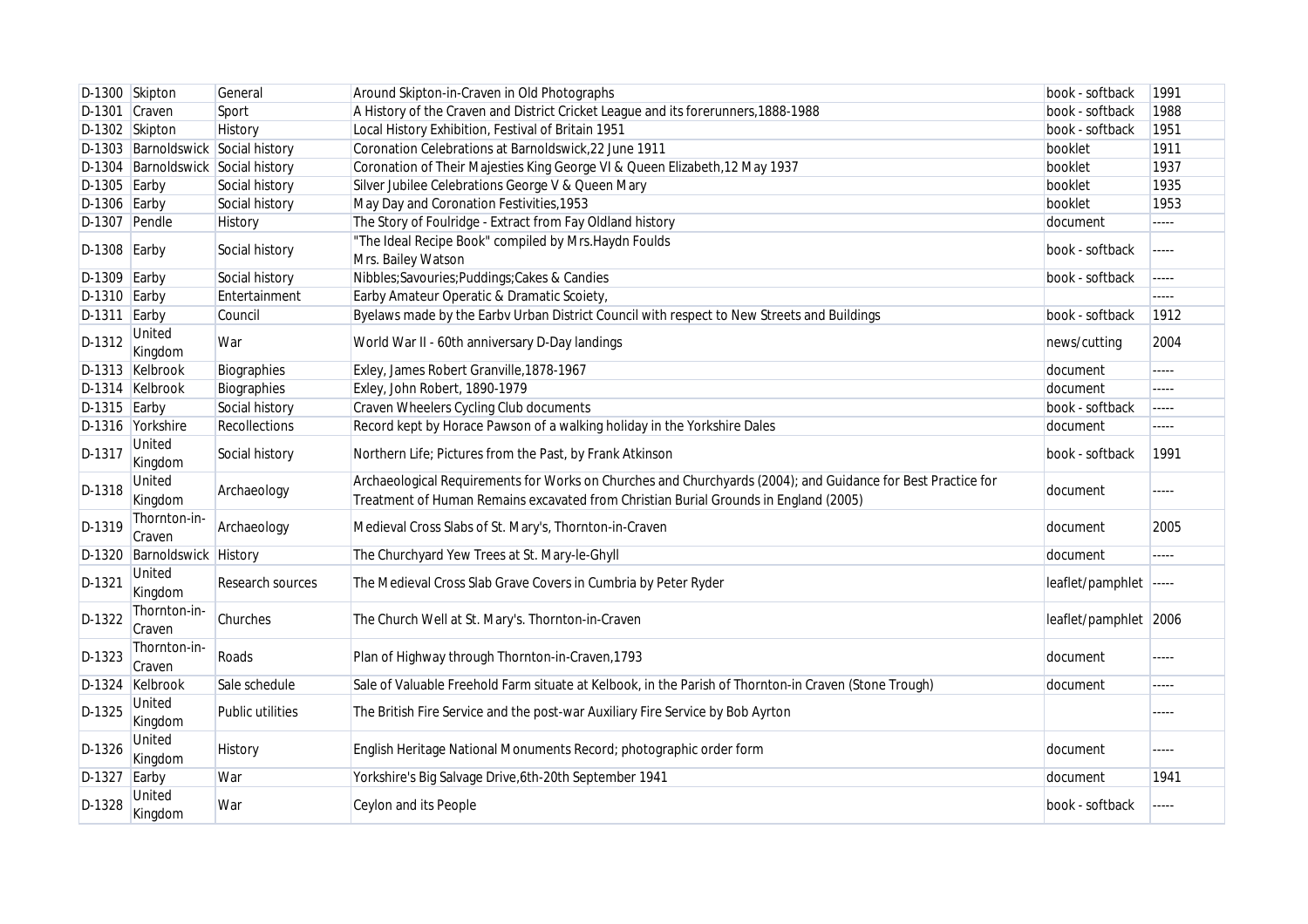| $D-1329$ Earby |                          | Sale schedule         | Sale of various farms and land in Earby and Thornton-in-Craven                                               | document        | -----     |
|----------------|--------------------------|-----------------------|--------------------------------------------------------------------------------------------------------------|-----------------|-----------|
| $D-1330$ Earby |                          | Education             | Victoria Institute - "Earby's Village Institute: Penny Readings" by John Hartley. Craven Herald 24 July 1931 | news/cutting    | 1931      |
| D-1331         | Thornton-in-<br>Craven   | Social history        | Thornton-in-Craven Almshouses                                                                                | document        | -----     |
| $D-1332$ Earby |                          | <b>News</b>           | Flood! Barnoldswick & Earby Times, 5 July 1968                                                               | news/cutting    | 5.07.68   |
| $D-1333$ Earby |                          | Events                | VE/VJ 60th Anniversary Weekend, 18-19 June 2005                                                              | document        | -----     |
| D-1334         | Thornton-in-<br>Craven   | Churches              | L.S. Morris & E.Kempe exhibition                                                                             | document        | 2009      |
| D-1335         | Thornton-in-<br>Craven   | Churches              | St. Mary's Well exhibition                                                                                   | document        | 2007      |
|                | D-1336 Salterforth       | Industry              | Salterfirth Shed Liquidation Sale                                                                            | news/cutting    | 1.02.1929 |
| D-1337         | Earby                    | Schools               | Springfield Infants School                                                                                   | document        |           |
|                | D-1338 West Craven       | Recollections         | The Old Barlick & Earby Calendar Quiz 1985-1986                                                              | photograph      | 1985      |
| $D-1339$ Earby |                          | Family history        | Wilkinson Family history research                                                                            | document        | -----     |
|                | D-1340 Salterforth       | Religion              | Inghamites etc. in Saalterforth                                                                              | document        | 2004      |
|                | D-1341 Salterforth       | Religion              | Salterforth and Lothersdale Preparative Meeting of the Society of Friends                                    | document        | 2004      |
| D-1342         | <b>United</b><br>Kingdom | Religion              | Nonconformist Registerof Baptisms, Marriages and Deaths: 1644-1702, 1702-1752                                | document        | 1871      |
| D-1343 Craven  |                          | Family history        | Bailey Family history research                                                                               | document        |           |
| D-1344         | Earby                    | War                   | In Memory of Private W. Parker and Gunner Edgar Parker                                                       | document        | 2002      |
|                | D-1345 Kelbrook          | Biographies           | J.R.G. Exley (1878-1967)                                                                                     | document        |           |
| $D-1346$ Earby |                          | War                   | "The Sinking of the Lancastria" by Jonathan Fenby; Daily Express, 14 May 2005                                | news/cutting    | 2005      |
| D-1347         | Lancashire               | Research sources      | "History Alive 2004 - Sunday, 28 March 2004                                                                  | document        | 2004      |
| D-1348 Craven  |                          | Family history        | <b>Descendants of Edmund Harrison</b>                                                                        | document        | 2002      |
| D-1349 Craven  |                          | Family history        | Harrisons of Broughton, Carleton, etc.                                                                       | document        | -----     |
| D-1350         | Thornton-in-<br>Craven   | <b>Family history</b> | <b>Brown Genealogy</b>                                                                                       | document        | 16.08.98  |
| D-1351         | Earby                    | Social history        | Police Sergeant 842 Alfred Joseph Dore                                                                       | document        |           |
| $D-1352$ Earby |                          | Sale schedule         | Sale Schedule and Plan, Moor Hall Farm                                                                       | document        | 1899      |
| $D-1353$ Earby |                          | Roads                 | Earby Highway Surveyors' Book, Bev Parker                                                                    | document        | -----     |
| $D-1354$ Earby |                          | War                   | Warrant Officer Ellis Smith, killed in WWII                                                                  | document        | -----     |
| $D-1355$ Earby |                          | General               | 2002 Calendar of Local Scenes                                                                                | document        | 2001      |
| $D-1356$ Earby |                          | Biographies           | "Things My Mother Never Told Me", Blake Morrison                                                             |                 | 2002      |
| D-1357         | <b>United</b><br>Kingdom | General               | "Victorian Travellers' Guide to 19th Century England & Wales"                                                | book - hardback | 1864      |
|                | D-1358 Lancashire        | <b>Family history</b> | -Identity Card - Clara Dodd                                                                                  | document        | -----     |
|                | D-1359 Kelbrook          | Family history        | Joseph Calverley Brown                                                                                       | document        |           |
| D-1360 Pendle  |                          | Plan                  | The Grand Tour of Pendle Cycle Route                                                                         | book - softback | 2005?     |
| D-1361         | United<br>Kingdom        | Agriculture           | "Old Horseshoes", Ivan G. Sparkes                                                                            | book - softback | 1998?     |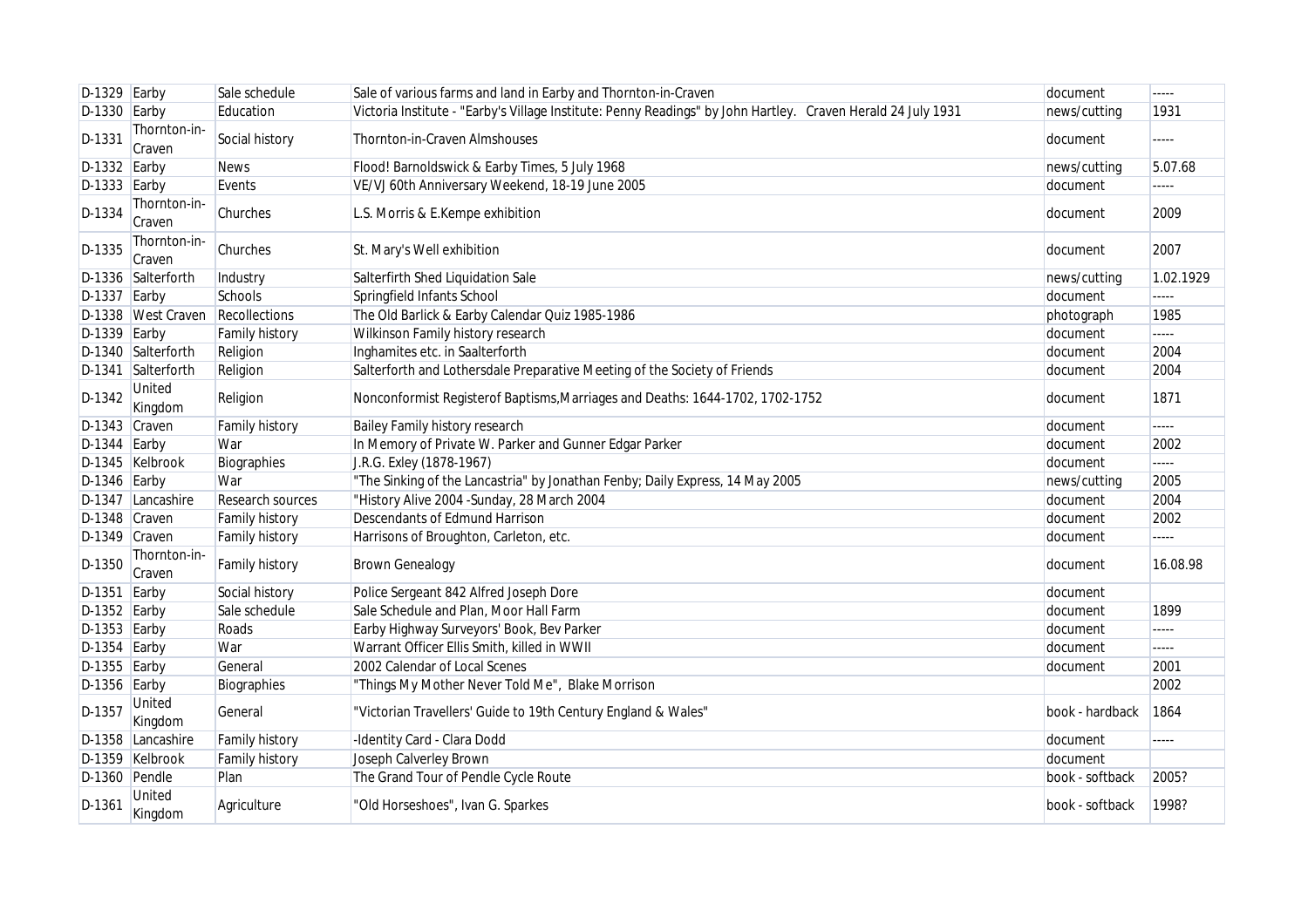| $D-1362$ Earby   |                    | Social history        | Victoria Institute - Minutes 1885-1893                                                                               | document     | -----     |
|------------------|--------------------|-----------------------|----------------------------------------------------------------------------------------------------------------------|--------------|-----------|
| $D-1363$ Earby   |                    | Social history        | Victoria Institute, Earby - Minutes 1894-1901                                                                        | document     | -----     |
| D-1364           | Earby              | Social history        | Victoria Institute, Earby = Minutes 1901-1904                                                                        | document     |           |
| D-1365           | Earby              | Social history        | Victoria Institute, Earby - Minutes 1904-1909                                                                        | document     | -----     |
| $D-1366$ Earby   |                    | Social history        | Victoria Institute, Earby - Accounts 1899-1907                                                                       | document     | -----     |
| $D-1367$ Earby   |                    | Parish records        | All Saints Parish Church - Architect's drawings                                                                      | document     | -----     |
| $D-1638$ Earby   |                    | <b>Family history</b> | will of Mitchell, Henry of Hill Top Farm 1837                                                                        | document     | 1837      |
| $D-1639$ Earby   |                    | <b>Family history</b> | Grant of administration of the estate of Henry Mitchell of Nutter Cote, Thornton in Craven-1810 (died intestate1802) | document     | 1810      |
| $D-1640$ Earby   |                    | Family history        | Sir James Robertson Draft article by John C Eastwood                                                                 | document     | -----     |
|                  | D-1641 Salterforth | Family history        | Hartley Susannah baptised 1744                                                                                       | document     | -----     |
| $D-1642$ Earby   |                    | Family history        | Firth - Amusical Family                                                                                              | document     | 1936&2011 |
| $D-1643$ Earby   |                    | obituary              | Gladys Watson (1920?-1999) obituary                                                                                  | document     | 1999      |
| $D-1644$ Earby   |                    | Biographies           |                                                                                                                      |              | -----     |
| $D-1645$ Earby   |                    | <b>News</b>           | Brown, Rev Fred - In Gibraltar                                                                                       | news/cutting | 1930      |
| $D-1646$ Earby   |                    | Family history        | Dove, Thomas                                                                                                         | document     | 2011      |
| $D-1647$ Earby   |                    | Family history        | Brown                                                                                                                | document     | Aug 2011  |
| $D-1648$ Earby   |                    | Family history        | Lang                                                                                                                 | document     | 2011      |
| E                | Earby              | Schools               | School Shield, New Road School                                                                                       |              | -----     |
| $P_0$ 0001 Earby |                    | Sport                 | Sough Park Pavillion -shortly after construction for the bowling and putting greens in Sough Park 1972/3             |              | -----     |
| $P_0002$ Earby   |                    | Sport                 | Sough Park Pavillion -shortly after construction for the bowling and putting greens in Sough Park                    |              | -----     |
| $P_0$ 0003 Earby |                    | Sport                 | Sough Park Pavillion -shortly after construction for the bowling and putting greens in Sough Park                    |              | -----     |
| $P_0004$ Earby   |                    | Roads                 | -Rostle top Rd late May 1966----                                                                                     |              | -----     |
| P_0005 Earby     |                    | Roads                 | Rostle Top Rd after resurfacing-----                                                                                 |              | -----     |
| P_0006 Earby     |                    | Roads                 | Linden Rd late 1960's-----                                                                                           |              | -----     |
| P_0007 Earby     |                    |                       | -Linden Rd----                                                                                                       |              | -----     |
| $P_0008$ Earby   |                    | Roads                 | junction Linden Rd back Rostle Top Rd-----                                                                           |              | -----     |
| P_0009 Earby     |                    | Roads                 | junction Linden Rd and Rsotle Top Rd-----                                                                            |              | -----     |
| $P_0010$ Earby   |                    | Roads                 | 39 Rostle Top Rd-----                                                                                                |              | -----     |
| $P_0$ 0011 Earby |                    | Roads                 | 39, Back Rostle Top Rd -----                                                                                         |              | -----     |
| $P_0012$ Earby   |                    | Roads                 | 25-39 Back Rostle Top Rd----                                                                                         |              | -----     |
| $P_0013$ Earby   |                    | Roads                 | 25-35 Back Rostle Top Rd-----                                                                                        |              | -----     |
| $P_0014$ Earby   |                    | Roads                 | Hartley Street-----                                                                                                  |              | -----     |
| $P_0015$ Earby   |                    | Roads                 | Hartley Street looking south-----                                                                                    |              | -----     |
| $P_0016$ Earby   |                    | Roads                 | Back Rostle Top Road and back Linden Road-----                                                                       |              | -----     |
| $P_0017$ Earby   |                    |                       | Back RostleTop Road / Back Linden Road                                                                               |              | -----     |
| $P_0018$ Earby   |                    |                       | Linden Road                                                                                                          |              | -----     |
| $P_0019$ Earby   |                    |                       | Linden Road;                                                                                                         |              | -----     |
| P_0020 Earby     |                    |                       | Linen Road                                                                                                           |              | -----     |
| $P_0021$ Earby   |                    |                       | Linden Road                                                                                                          |              | -----     |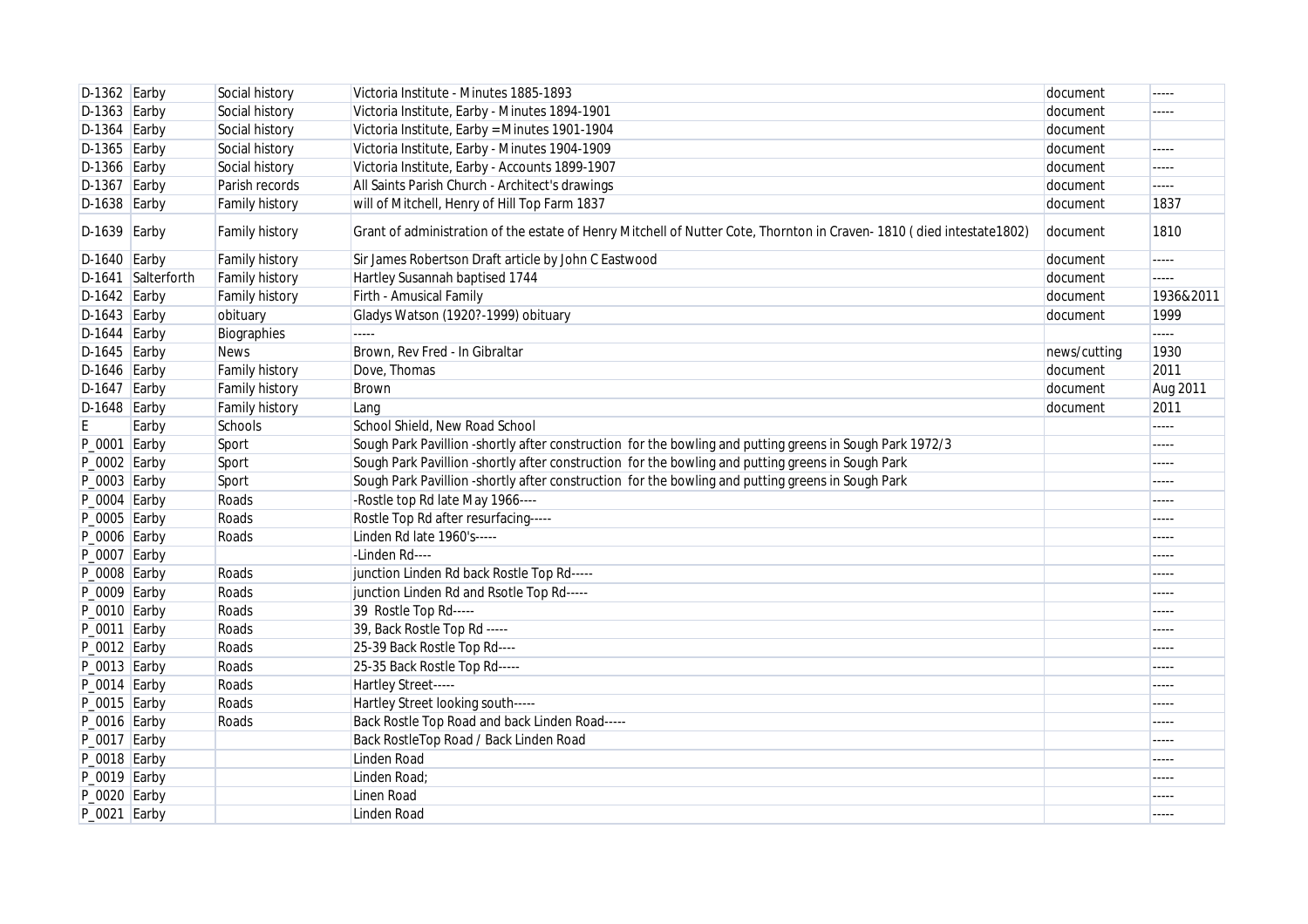| P_0022 Earby   |         | Rostle Top Road from Hartley Street                                 | $- - - - -$ |
|----------------|---------|---------------------------------------------------------------------|-------------|
| P_0023 Earby   |         | Rostle Top Road from Hartley Street                                 | -----       |
| P_0024 Earby   |         | <b>Back Linden Road</b>                                             | -----       |
| P_0025 Earby   |         | $\overline{?}$                                                      | -----       |
| P_0026 Earby   |         | Back Colne Road / Back Linden Road                                  | -----       |
| P_0027 Earby   |         | Back Colne Road/Back Linden Road                                    | -----       |
| P_0028 Earby   |         | <b>Back Linden Road</b>                                             | -----       |
| $P_0029$ Earby |         | <b>Back Colne Road</b>                                              | -----       |
| P_0030 Earby   |         | <b>Back Colne Road</b>                                              | -----       |
| P_0031 Earby   |         | $\overline{?}$                                                      | -----       |
| P_0032 Earby   |         | <b>Back Colne Road</b>                                              | -----       |
| P_0033 Earby   |         | <b>Back Colne Road</b>                                              | -----       |
| P_0034 Earby   |         | Back Colne Road - Colne Road (connecting street)                    |             |
| P_0035 Earby   |         | Back Colne Road - Colne Road (connecting street)                    | -----       |
| P_0036 Earby   |         | Park Side - construction of                                         | -----       |
| P_0037 Earby   |         | Alder Hill Street - after street works                              | -----       |
| P_0038 Earby   |         | Heather Brow - construction of access                               | -----       |
| P_0039 Earby   |         | Birch Hall Lane looking from Youth Hostel                           | -----       |
| P_0040 Earby   |         | North Holme Estate pre-fabricated dwellings                         | -----       |
| $P_0041$ Earby | Housing | North Holme Eastate pre-fabricated dwellings                        | -----       |
| $P_0042$ Earby |         | North Holme Eastate Pre fabricated dwellings                        | -----       |
| $P_0043$ Earby |         | Riley Street - junction of Aspen Lane and Green End Road            | -----       |
| $P_0044$ Earby |         | Riley Street - junction with Aspen Lane and Green End Road          | -----       |
| P_0045 Earby   |         | Riley Street - junction with Aspen Lane and Green End Road          | -----       |
| P_0046 Earby   |         | Riley Street - junction with Aspen Lane and Green End Road          | $- - - - -$ |
| $P_0047$ Earby |         | Riley Street - junction with Aspen Lane and Green End Road          | -----       |
| P_0048 Earby   |         | Valley Road - junction with Lincoln Road                            | -----       |
| $P_0049$ Earby |         | Valley Road - junction with Lincoln Road                            | -----       |
| P_0050 Earby   |         | Valley Road - junction with Lincoln Road                            | -----       |
| P_0051 Earby   |         | Valley Road - junction with Lincoln Road                            | -----       |
| P_0052 Earby   |         | Earby Bus Station                                                   | -----       |
| P_0053 Earby   |         | <b>Station Hotel Colne Road</b>                                     | -----       |
| P_0054 Earby   |         | <b>Station Hotel Colne Road</b>                                     | -----       |
| P_0055 Earby   |         | Linden Road / Rostle Top Road - disused nursery                     | -----       |
| P_0056 Earby   |         | Linden Road / Rostle Top Road / Hartley Street - disused nursery    | -----       |
| P_0057 Earby   |         | Linden Road / Rostle Top Road - disused nursery from Hartley Street | -----       |
| P_0058 Earby   |         | Linden Court Hartley Street                                         | -----       |
| P_0059 Earby   |         | Keb Bridge, Red Lion Street                                         | -----       |
| P_0060 Earby   |         | Keb Bridge - from Water Street                                      | -----       |
| P_0061 Earby   |         | Valley Road - junction with Lincoln Road                            | $1 - 1 - 1$ |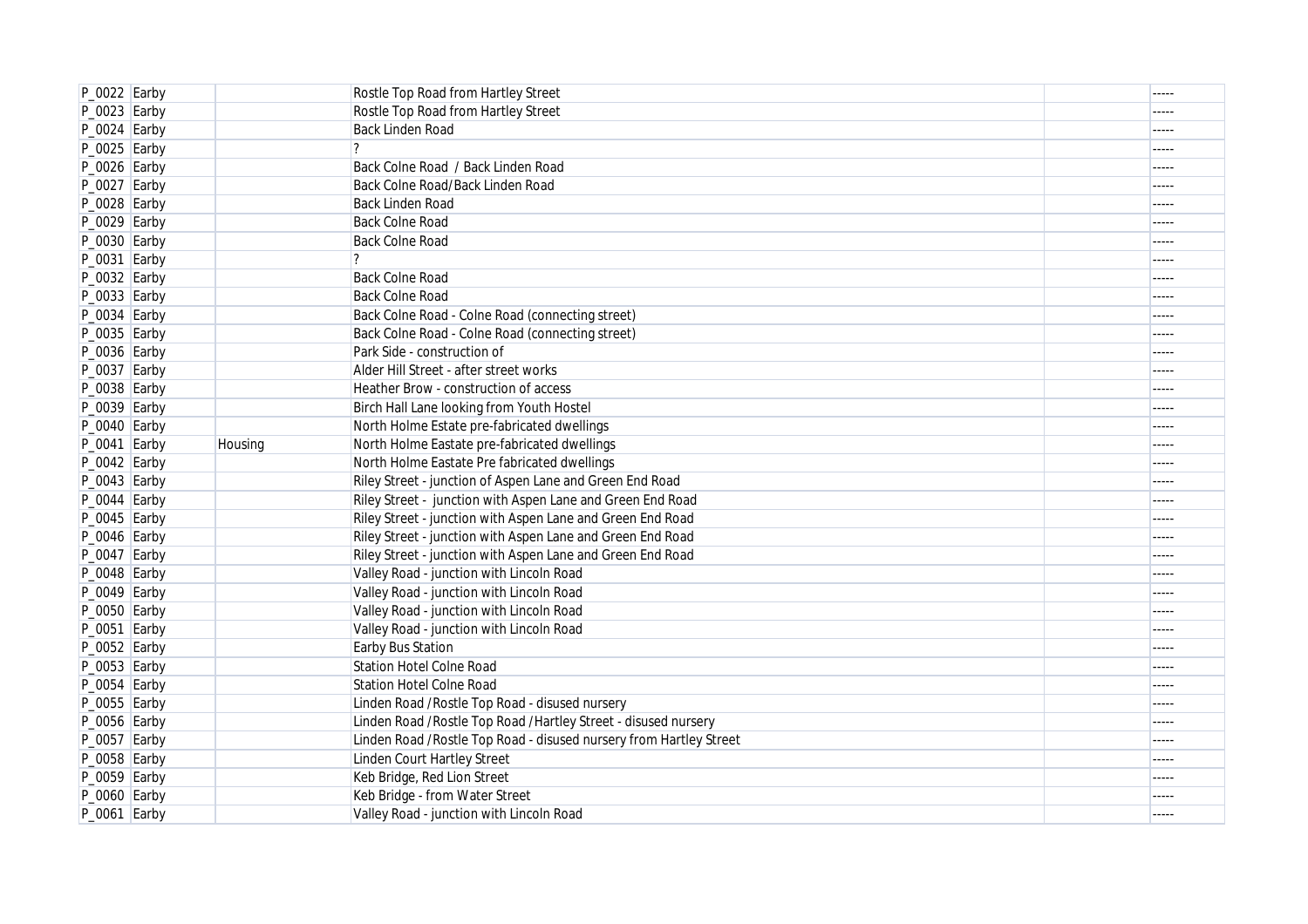| $P_0062$ Earby   | Valley Road - from Old Lane                                                                                           | $- - - - -$ |
|------------------|-----------------------------------------------------------------------------------------------------------------------|-------------|
| $P_0063$ Earby   | New Road - junction with Green End Road                                                                               | -----       |
| $P_0064$ Earby   | New Road - junction with Green End Road (from New Road)                                                               | -----       |
| $P_0065$ Earby   | New Road - junction with Green End Road                                                                               | -----       |
| $P_0066$ Earby   | New Road - junction with Green End Road                                                                               | -----       |
| $P_0067$ Earby   | Colne Road - construction of new access to the old railway goods yard                                                 | -----       |
| $P_0068$ Earby   | Colne Road - construction of new access to the old railway goods yard                                                 | -----       |
| $P_0069$ Earby   | Colne Road - construction of new access to the old railway goods yard - "disaster" during work                        | -----       |
| $P_0070$ Earby   | Duxberry Street - looking towards land now occupied by Brownroyd and Long Green                                       | -----       |
| $P_0071$ Earby   | Valley Road prior to construction of sheltered accommodation flats                                                    | -----       |
| $P_0072$ Earby   | Valley Road prior to construction of sheltered accommodation flats                                                    | -----       |
| $P_0073$ Earby   | Valley Road after construction of sheltered accommodation flats                                                       | -----       |
| $P_0074$ Earby   | Valley Road from bus station after construction of sheltered accommodation flats                                      | -----       |
| $P_0$ 0075 Earby | Linden Court sheltered accommodation                                                                                  |             |
| $P_0076$ Earby   | Linden Road / Rostle Top Road prior to Linden Court sheltered accommodation                                           | -----       |
| $P_0077$ Earby   | Linden Road /Rostle Top Road - disused nursery prior to demolition to build Linden Court sheltered accomodation flats | -----       |
| $P_0078$ Earby   | Linden Road / Rostle Top Road - disused nursery                                                                       | -----       |
| $P_0079$ Earby   | School Lane - Armouride's new offices                                                                                 | -----       |
| $P_0080$ Earby   | School Lane - junction with Old Lane                                                                                  |             |
| $P_0081$ Earby   | School Lane - junction with Old Lane                                                                                  | -----       |
| $P_0082$ Earby   | School Lane - junction with Old Lane - improved access to junction Armouride                                          | -----       |
| $P_0083$ Earby   | Church Lane Kelbrook / A56 - construction of brick works                                                              | -----       |
| $P_0084$ Earby   | Church Lane Kelbrook / A56 - construction of brick works                                                              | -----       |
| $P_0085$ Earby   | Old Grammar School (former) - Robert Windle foundation                                                                | -----       |
| $P_0086$ Earby   | Bawhead Road, Earby - newly constructed sheltered accommodation bungalows                                             | $- - - - -$ |
| $P_0087$ Earby   | Riley Street / Wentcliffe Drive junction prior to demolition of garage next to White Lion Hotel                       | -----       |
| $P_0088$ Earby   | Riley Street / Chapel Street junction prior to demolition of garage next to White Lion Hotel                          | -----       |
| $P_0089$ Earby   | Riley Street / Chapel Street junction prior to demolition of garage next to White Lion Hotel                          | -----       |
| $P_0090$ Earby   | Riley Street / Wentcliffe Drive junction after demolition of garage next to White Lion Hotel                          | -----       |
| $P_0$ 0091 Earby | Bleara Moor from Rushton Avenue by Jim Walker                                                                         | -----       |
| $P_0092$ Earby   | Earby UDC Council Offices decorated for Jubilee of George V                                                           | -----       |
| P_0093 Earby     | Earby Tradesmen vs Colne Tradesmen cricket match                                                                      | -----       |
| $P_0094$ Earby   | Victoria Road / Skipton Road junction - temporary WW I war memorial                                                   | -----       |
| $P_0$ 0095 Earby | Victoria Road - post card from Mrs Smith to Mr and Mrs Carruthers? Of Morecambe                                       | -----       |
| $P_0096$ Earby   | Burnley Football Club - visit to Earby with F.A. cup                                                                  | -----       |
| $P_0097$ Earby   | Sewage works Earby - collapse of filter bed                                                                           |             |
| P_0098 Earby     | Sewage works Earby - collapse of filter bed                                                                           | -----       |
| $P_0099$ Earby   | William Street North                                                                                                  | -----       |
| P_0100 Earby     | William Street North                                                                                                  |             |